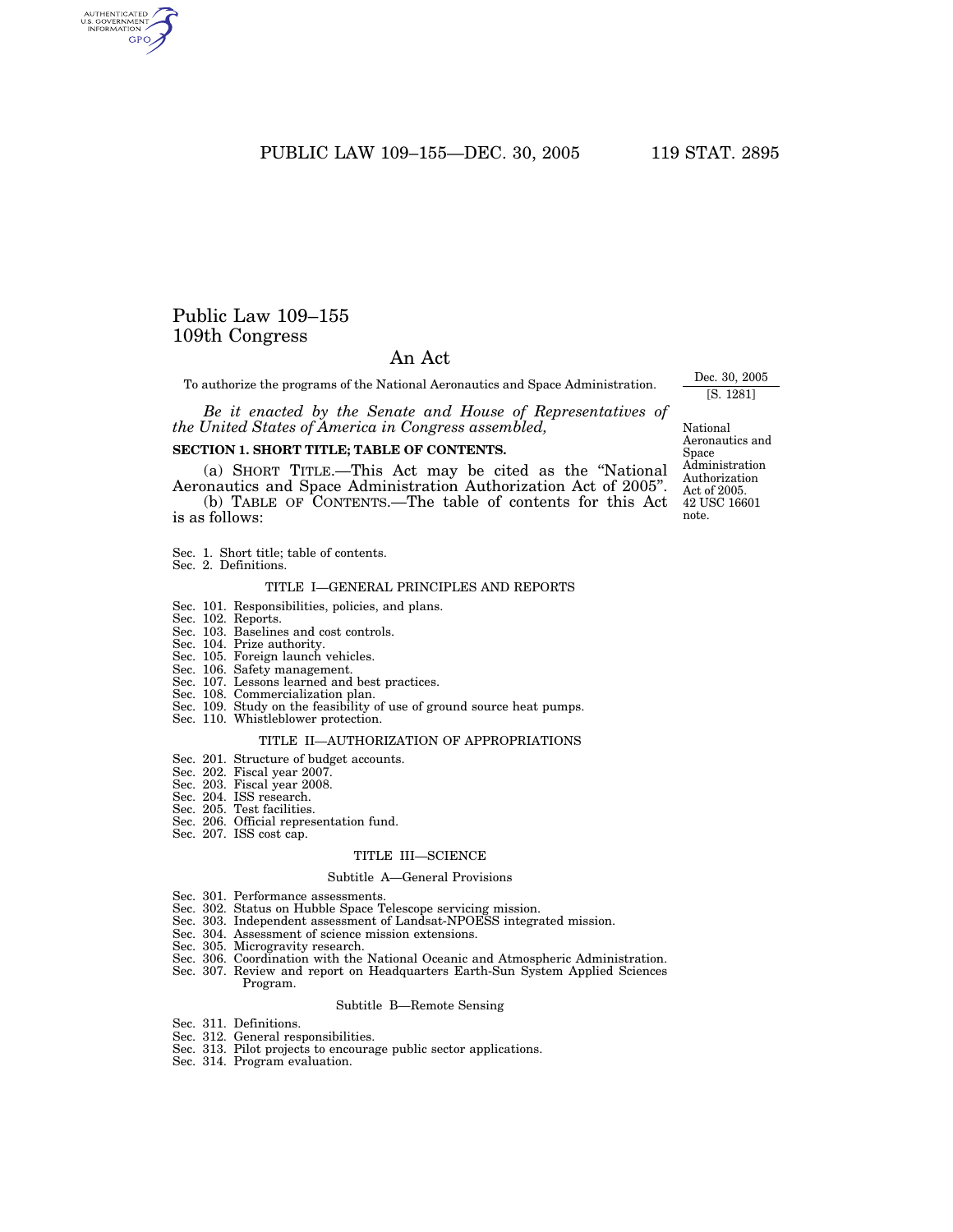- Sec. 315. Data availability.
- Sec. 316. Education.

### Subtitle C—George E. Brown, Jr. Near-Earth Object Survey

Sec. 321. George E. Brown, Jr. Near-Earth Object Survey.

#### TITLE IV—AERONAUTICS

### Sec. 401. Definition.

#### Subtitle A—Governmental Interest in Aeronautics Research and Development

Sec. 411. Governmental interest.

#### Subtitle B—High Priority Aeronautics Research and Development Programs

- Sec. 421. Fundamental research program.
- Sec. 422. Research and technology programs.
- Sec. 423. Airspace systems research.
- Sec. 424. Aviation safety and security research.
- Sec. 425. Aviation weather research.
- Sec. 426. Assessment of wake turbulence research and development program.
- Sec. 427. University-based Centers for Research on Aviation Training.

#### Subtitle C—Scholarships

Sec. 431. NASA aeronautics scholarships.

#### Subtitle D—Data Requests

Sec. 441. Aviation data requests.

#### TITLE V—HUMAN SPACE FLIGHT

- Sec. 501. Space Shuttle follow-on.
- Sec. 502. Transition.
- Sec. 503. Requirements.
- Sec. 504. Ground-based analog capabilities.
- Sec. 505. ISS completion.
- Sec. 506. ISS research.
- Sec. 507. National laboratory designation.

### TITLE VI—OTHER PROGRAM AREAS

#### Subtitle A—Space and Flight Support

- Sec. 601. Orbital debris.
- Sec. 602. Secondary payload capability.

#### Subtitle B—Education

- Sec. 611. Institutions in NASA's minority institutions program.
- Sec. 612. Program to expand distance learning in rural underserved areas.
- Sec. 613. Charles "Pete" Conrad Astronomy Awards.
- Sec. 614. Review of education programs.
- Sec. 615. Equal access to NASA's education programs.
- Sec. 616. Museums.
- Sec. 617. Review of MUST program.
- Sec. 618. Continuation of certain education programs.
- Sec. 619. Implementation of previous recommendations.

#### Subtitle C—Technology Transfer

Sec. 621. Commercial technology transfer program.

#### TITLE VII—MISCELLANEOUS PROVISIONS

#### Subtitle A—National Aeronautics and Space Administration

- Sec. 701. Retrocession of jurisdiction.
- Sec. 702. Extension of indemnification.
- Sec. 703. NASA scholarships.
- Sec. 704. Independent cost analysis.
- Sec. 705. Recovery and disposition authority.
- Sec. 706. Changes to existing laws on reports.
- Sec. 707. Small business contracting.
- Sec. 708. NASA healthcare program.
- Sec. 709. Offshore performance of contracts for the procurement of goods and services.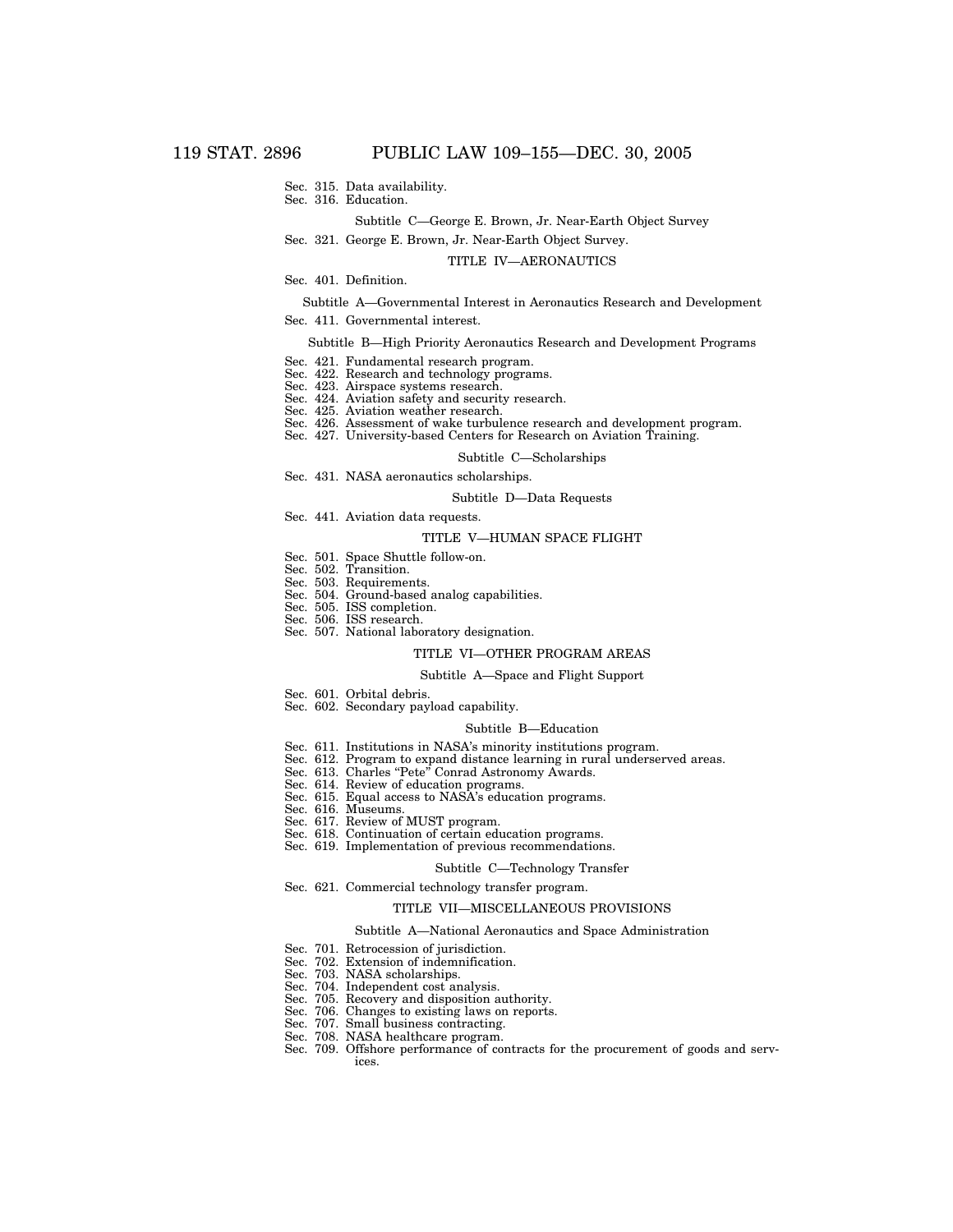Sec. 710. Study on enhanced use leasing.

#### Subtitle B—National Science Foundation

# Sec. 721. Data on specific fields of study. Sec. 722. National Science Foundation major research equipment and facilities.

#### TITLE VIII—TASK FORCE AND COMMISSION

#### Subtitle A—International Space Station Independent Safety Task Force

#### Sec. 801. Establishment of task force.

- 
- Sec. 802. Tasks of the task force. Sec. 803. Composition of the task force.
- Sec. 804. Reporting requirements.
- Sec. 805. Sunset.

#### Subtitle B—Human Space Flight Independent Investigation Commission

#### Sec. 821. Definitions.

# Sec. 822. Establishment of Commission. Sec. 823. Tasks of the Commission.

## Sec. 824. Composition of Commission.

- Sec. 825. Powers of Commission. Sec. 826. Public meetings, information, and hearings.
- Sec. 827. Staff of Commission.
- 
- Sec. 828. Compensation and travel expenses. Sec. 829. Security clearances for Commission members and staff.
- Sec. 830. Reporting requirements and termination.

#### **SEC. 2. DEFINITIONS.**

In this Act:

(1) ADMINISTRATOR.—The term ''Administrator'' means the Administrator of the National Aeronautics and Space Administration.

(2) ISS.—The term ''ISS'' means the International Space Station.

(3) NASA.—The term ''NASA'' means the National Aeronautics and Space Administration.

## **TITLE I—GENERAL PRINCIPLES AND REPORTS**

### **SEC. 101. RESPONSIBILITIES, POLICIES, AND PLANS.**

(a) GENERAL RESPONSIBILITIES.—

(1) PROGRAMS.—The Administrator shall ensure that NASA carries out a balanced set of programs that shall include, at a minimum, programs in—

(A) human space flight, in accordance with subsection (b);

(B) aeronautics research and development; and

(C) scientific research, which shall include, at a minimum—

(i) robotic missions to study the Moon and other planets and their moons, and to deepen understanding of astronomy, astrophysics, and other areas of science that can be productively studied from space;

(ii) earth science research and research on the Sun-Earth connection through the development and operation of research satellites and other means;

(iii) support of university research in space science, earth science, and microgravity science; and

(iv) research on microgravity, including research that is not directly related to human exploration.

42 USC 16611.

42 USC 16601.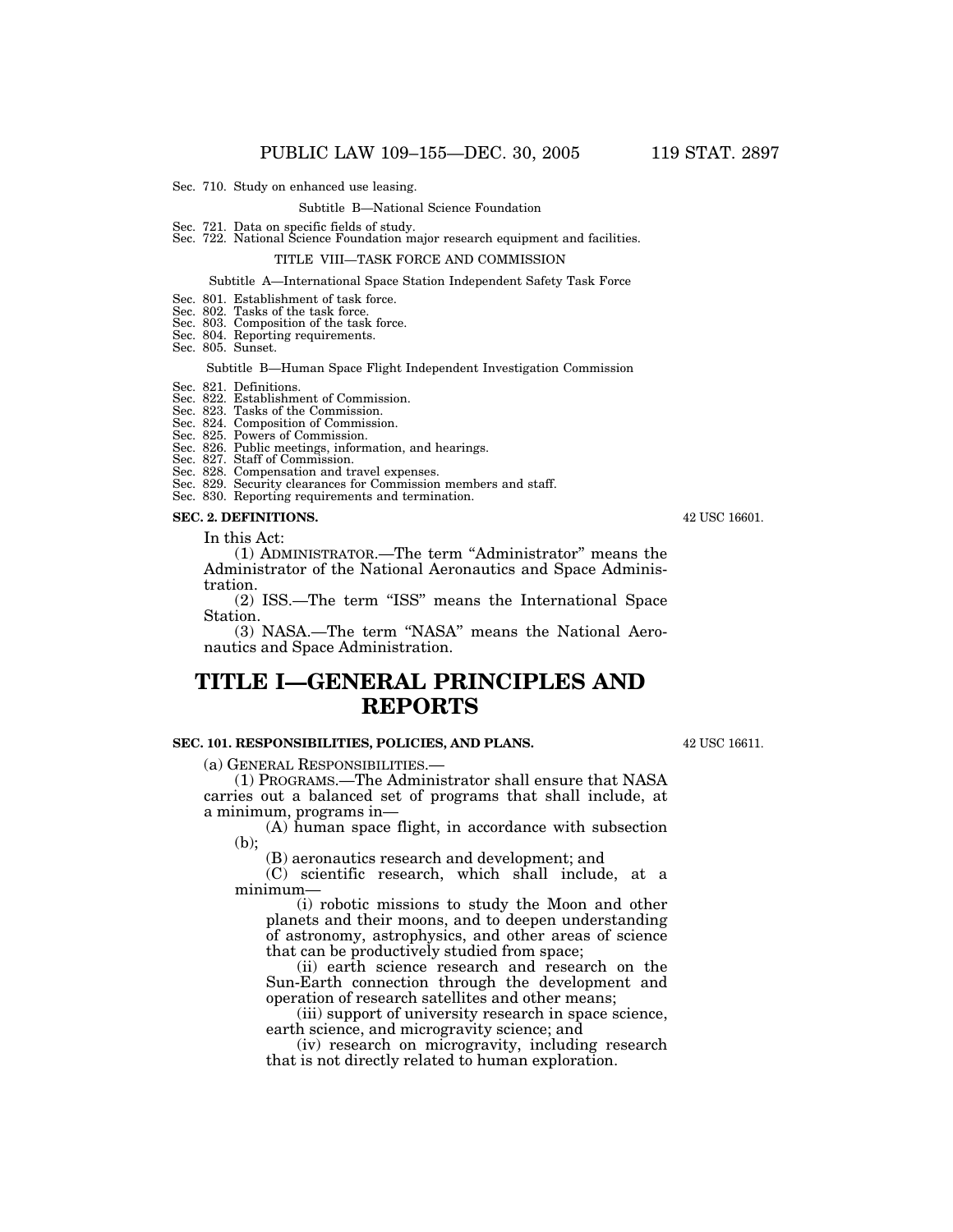(2) CONSULTATION AND COORDINATION.—In carrying out the programs of NASA, the Administrator shall—

(A) consult and coordinate to the extent appropriate with other relevant Federal agencies, including through the National Science and Technology Council;

(B) work closely with the private sector, including by—

(i) encouraging the work of entrepreneurs who are seeking to develop new means to launch satellites, crew, or cargo;

(ii) contracting with the private sector for crew and cargo services, including to the International Space Station, to the extent practicable;

(iii) using commercially available products (including software) and services to the extent practicable to support all NASA activities; and

(iv) encouraging commercial use and development of space to the greatest extent practicable; and

(C) involve other nations to the extent appropriate. (b) VISION FOR SPACE EXPLORATION.—

(1) IN GENERAL.—The Administrator shall establish a program to develop a sustained human presence on the Moon, including a robust precursor program, to promote exploration, science, commerce, and United States preeminence in space, and as a stepping-stone to future exploration of Mars and other destinations. The Administrator is further authorized to develop and conduct appropriate international collaborations in pursuit of these goals.

(2) MILESTONES.—The Administrator shall manage human space flight programs to strive to achieve the following milestones (in conformity with section 503)—

(A) Returning Americans to the Moon no later than 2020.

(B) Launching the Crew Exploration Vehicle as close to 2010 as possible.

(C) Increasing knowledge of the impacts of long duration stays in space on the human body using the most appropriate facilities available, including the ISS.

(D) Enabling humans to land on and return from Mars and other destinations on a timetable that is technically and fiscally possible.

(c) AERONAUTICS.—

(1) IN GENERAL.—The President of the United States, through an official the President shall designate, and in consultation with appropriate Federal agencies, shall develop a national policy to guide the aeronautics research and development programs of the United States through 2020. The policy shall include national goals for aeronautics research and development and shall describe the role and responsibilities of each Federal agency that will carry out the policy. The development of the policy shall utilize external studies that have been conducted on the state of United States aeronautics and aviation research and development and have suggested policies to ensure continued competitiveness.

 $(2)$  CONTENT.— $(A)$  At a minimum, the national aeronautics research and development policy shall describe for NASA—

(i) the priority areas of research for aeronautics through fiscal year 2011;

President.

Contracts.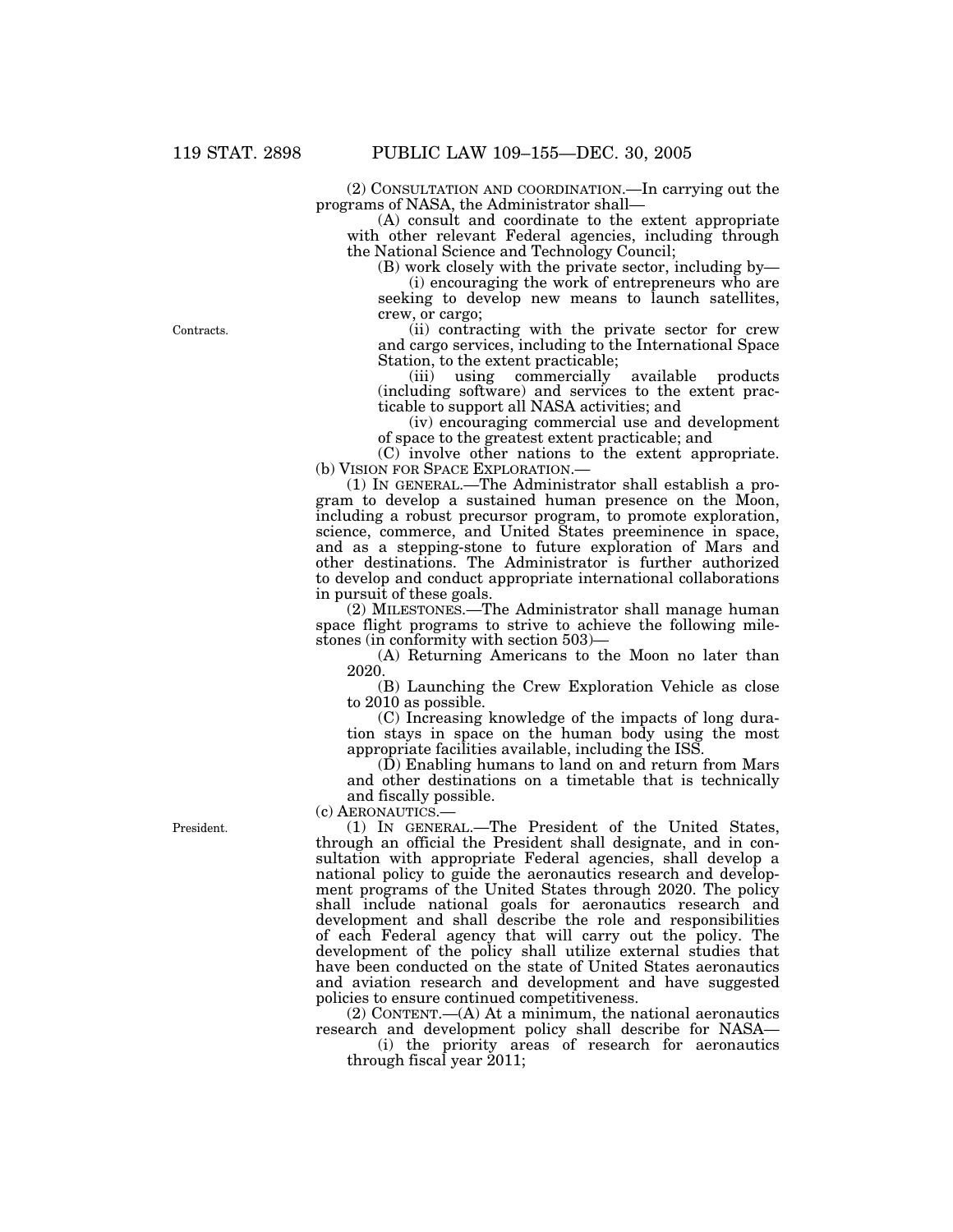(ii) the basis on which and the process by which priorities for ensuing fiscal years will be selected;

(iii) the facilities and personnel needed to carry out the aeronautics program through fiscal year 2011; and

(iv) the budget assumptions on which the policy is based, which for fiscal years 2007 and 2008 shall be the authorized level for aeronautics provided in title II of this Act.

(B) The policy shall be based on the premises that—

(i) the Federal Government has an established interest in conducting research and development programs for improving the usefulness, performance, speed, safety, and efficiency of aeronautical vehicles, as described in section  $102(d)(2)$  of the National Aeronautics and Space Act of 1958 (42 U.S.C. 2451(d)(2)); and

(ii) the Federal Government has an established interest in conducting research and development programs that help preserve the role of the United States as a global leader in aeronautical technologies and in their application, as described in section  $102(d)(5)$  of the National Aeronautics and Space Act of 1958 (42 U.S.C. 2451(d)(5)).

(3) CONSIDERATIONS.—In developing the national aeronautics research and development policy, the President shall consider the following issues, which shall be discussed in the transmittal under paragraph (5):

(A) The extent to which NASA should focus on longterm, high-risk research or more incremental research, and the expected impact of that decision on the United States economy, and the ability to achieve environmental and other public goals related to aeronautics.

(B) The extent to which NASA should address military and commercial needs.

(C) How NASA will coordinate its aeronautics program with other Federal agencies.

(D) The extent to which NASA will conduct research in-house, fund university research, and collaborate on industry research, and the expected impact of that mix of funding on the supply of United States workers for the aeronautics industry.

(E) The extent to which the priority areas of research listed pursuant to paragraph (2)(A) should include the activities authorized by title IV of this Act, the discussion of which shall include a priority ranking of all of the activities authorized in title IV and an explanation for that ranking.

(4) CONSULTATION.—In the development of the national aeronautics research and development policy, the President shall consult widely with academic and industry experts and with other Federal agencies. The Administrator may enter into an arrangement with the National Academy of Sciences to help develop the policy.

(5) SCHEDULE.—(A) Not later than 1 year after the date of enactment of this Act, the President shall transmit the national aeronautics research and development policy to the Committee on Appropriations of the House of Representatives, the Committee on Appropriations of the Senate, the Committee

Deadline. President.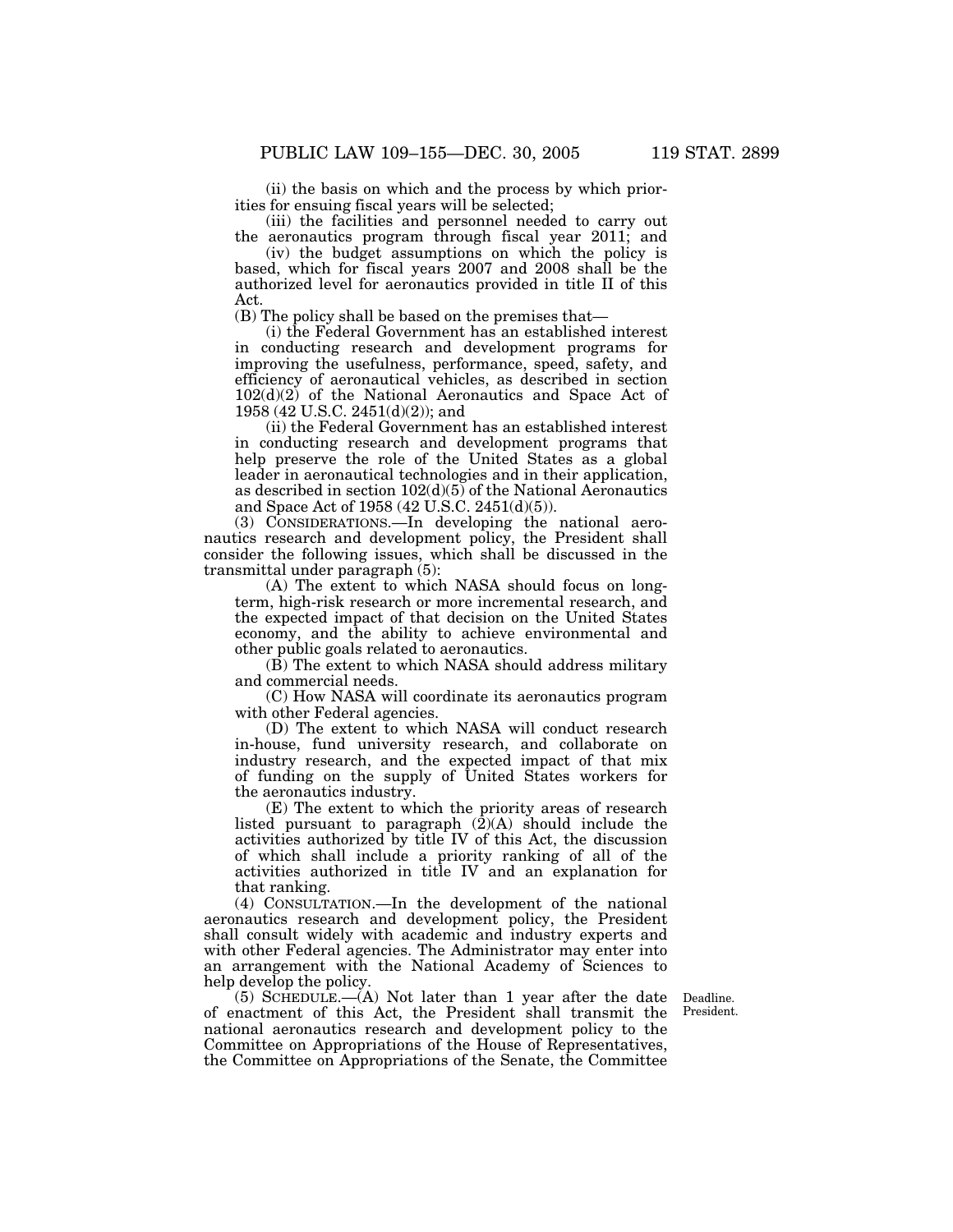on Science of the House of Representatives, and the Committee on Commerce, Science, and Transportation of the Senate.

(B) Not later than 60 days after the transmittal of the policy under subparagraph (A), the Administrator shall transmit to the Committee on Appropriations of the House of Representatives, the Committee on Appropriations of the Senate, the Committee on Science of the House of Representatives, and the Committee on Commerce, Science, and Transportation of the Senate a report describing how NASA will carry out the policy.

(C) At the time the President's fiscal year 2007 budget is transmitted to the Congress, the Administrator shall transmit to the Committee on Appropriations of the House of Representatives, the Committee on Appropriations of the Senate, the Committee on Science of the House of Representatives, and the Committee on Commerce, Science, and Transportation of the Senate a report on the proposed NASA aeronautics budget describing—

(i) the rationale for the budget levels and activities in the proposed fiscal year 2007 NASA aeronautics budget;

(ii) the extent to which the program directions proposed for fiscal year 2007 are likely to be consistent with the national policy being prepared under this section; and

(iii) the extent to which the proposed programs for fiscal year 2007 are consistent with past reports and current studies of the National Academy of Sciences, and other relevant reports and studies.

(d) SCIENCE.—

(1) IN GENERAL.—The Administrator shall develop a plan to guide the science programs of NASA through 2016.

(2) CONTENT.—At a minimum, the plan developed under paragraph (1) shall be designed to ensure that NASA has a rich and vigorous set of science activities, and shall describe—

(A) the missions NASA will initiate, design, develop, launch, or operate in space science and earth science through fiscal year 2016, including launch dates;

 $(\overrightarrow{B})$  a priority ranking of all of the missions listed under subparagraph (A), and the rationale for the ranking; and

(C) the budget assumptions on which the policy is based, which for fiscal years 2007 and 2008 shall be consistent with the authorizations provided in title II of this Act.

(3) CONSIDERATIONS.—In developing the science plan under this subsection, the Administrator shall consider the following issues, which shall be discussed in the transmittal under paragraph (6):

(A) What the most important scientific questions in space science and earth science are.

(B) How to best benefit from the relationship between NASA's space and earth science activities and those of other Federal agencies.

(C) Whether the Magnetospheric Multiscale Mission, SIM-Planet Quest, and missions under the Future Explorers Programs can be expedited to meet previous schedules.

Reports.

Deadline.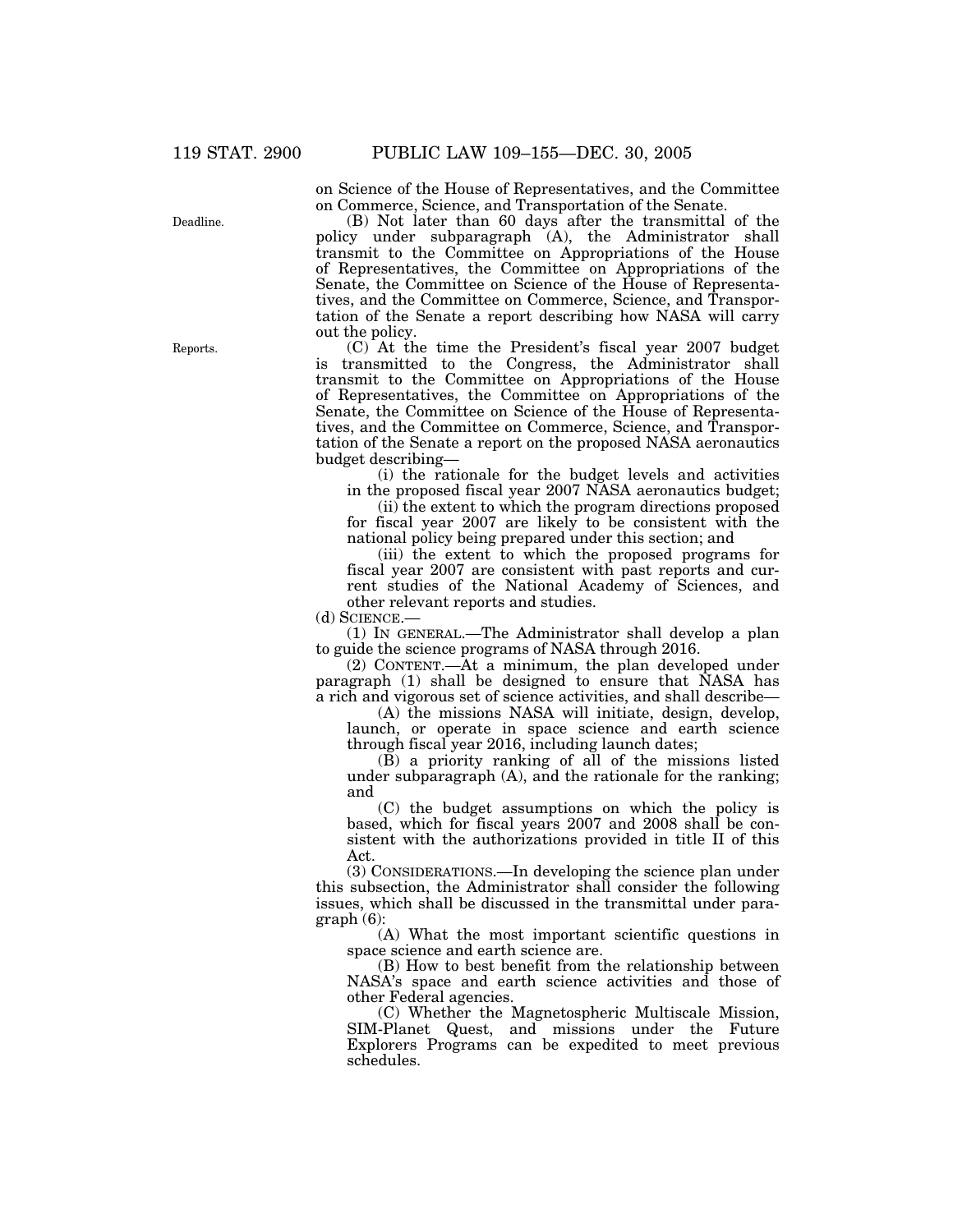(D) Whether any NASA Earth observing missions that have been delayed or cancelled can be restored.

(E) How to ensure the long-term vitality of Earth observation programs at NASA, including their satellite, science, and data system components.

(F) Whether current and currently planned Earth observation missions should be supplemented or replaced with new satellite architectures and instruments that enable global coverage, and all-weather, day and night imaging of the Earth's surface features.

(G) How to integrate NASA earth science missions with the Global Earth Observing System of Systems.

(4) CONSULTATION.—In developing the plan under this subsection, the Administrator shall draw on decadal surveys and other reports in planetary science, astronomy, solar and space physics, earth science, and any other relevant fields developed by the National Academy of Sciences. The Administrator shall also consult widely with academic and industry experts and with other Federal agencies.

(5) HUBBLE SPACE TELESCOPE.—The plan developed under this subsection shall address plans for a human mission to repair the Hubble Space Telescope consistent with section 302 of this Act.

(6) SCHEDULE.—The Administrator shall transmit the plan Deadline. developed under this subsection to the Committee on Science of the House of Representatives and the Committee on Commerce, Science, and Transportation of the Senate not later than 1 year after the date of enactment of this Act. The Administrator shall make available to those committees any study done by a nongovernmental entity that was used in the development of the plan.

(e) FACILITIES.—

(1) IN GENERAL.—The Administrator shall develop a plan for managing NASA's facilities through fiscal year 2015. The plan shall be consistent with the policies and plans developed pursuant to this section.

(2) CONTENT.—At a minimum, the plan developed under paragraph (1) shall describe—

(A) any new facilities NASA intends to acquire, whether through construction, purchase, or lease, and the expected dates for doing so;

(B) any facilities NASA intends to significantly modify, refurbish, or upgrade, and the expected dates for doing so;

(C) any facilities NASA intends to close, and the expected dates for doing so;

(D) any transactions NASA intends to conduct to sell, lease, or otherwise transfer the ownership of a facility, and the expected dates for doing so;

(E) how each of the actions described in subparagraphs (A), (B), (C), and (D) will enhance the ability of NASA to carry out its programs;

(F) the expected costs or savings expected from each of the actions described in subparagraphs  $(A)$ ,  $(B)$ ,  $(C)$ , and  $(D)$ ;

(G) the priority order of the actions described in subparagraphs  $(A)$ ,  $(B)$ ,  $(C)$ , and  $(D)$ ;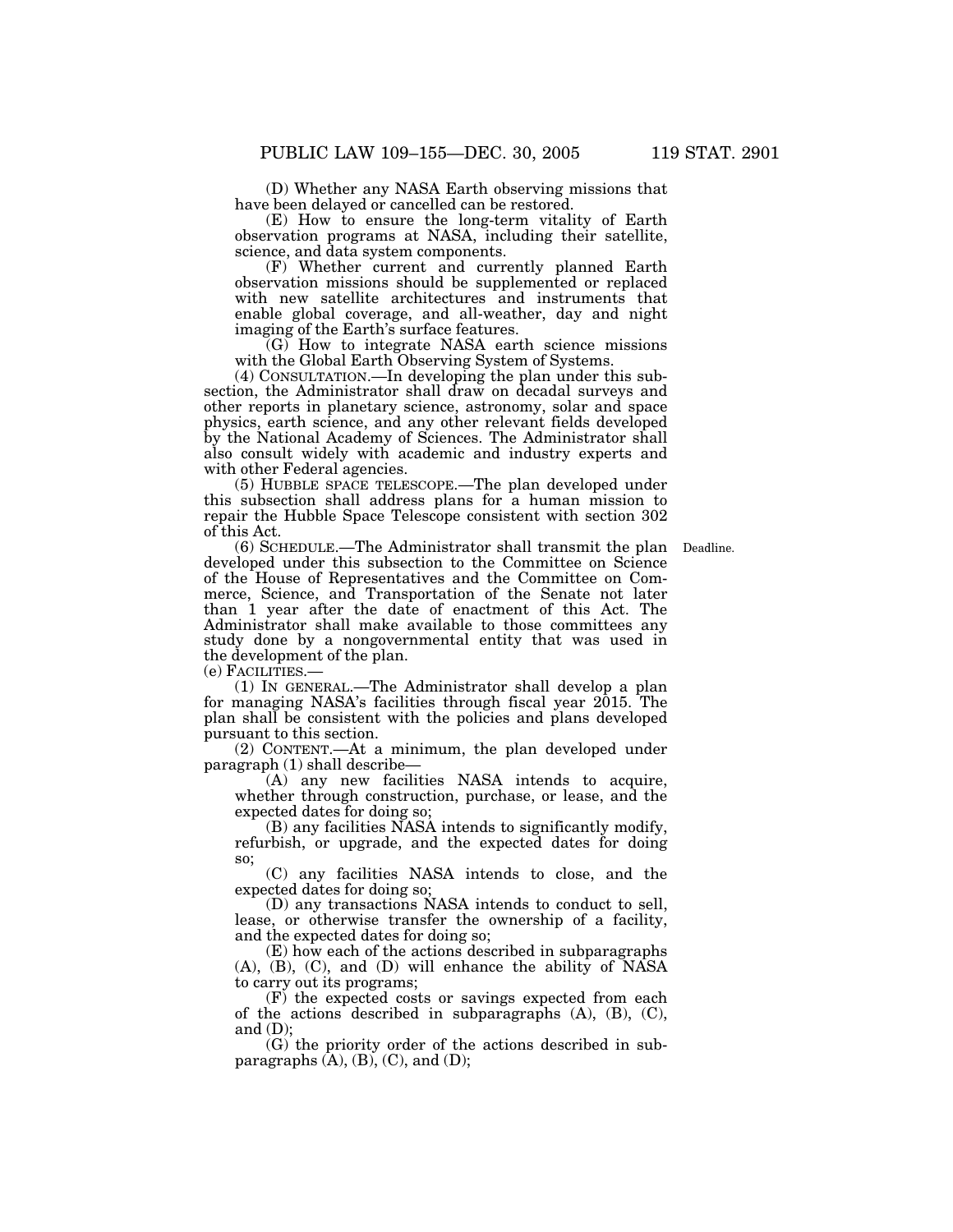(H) the budget assumptions of the plan, which for fiscal years 2007 and 2008 shall be consistent with theauthorizations provided in title II of this Act, including the funding levels for maintenance and repairs; and

(I) how facilities were evaluated in developing the plan. (3) SCHEDULE.—The Administrator shall transmit the plan developed under this subsection to the Committee on Science of the House of Representatives and the Committee on Commerce, Science, and Transportation of the Senate not later than the date on which the President submits the proposed budget for the Federal Government for fiscal year 2008 to the Congress.<br>(f) WORKFORCE.-

(1) IN GENERAL.—The Administrator shall develop a human capital strategy to ensure that NASA has a workforce of the appropriate size and with the appropriate skills to carry out the programs of NASA, consistent with the policies and plans developed pursuant to this section. Under the strategy, NASA shall utilize current personnel, to the maximum extent feasible, in implementing the vision for space exploration and NASA's other programs. The strategy shall cover the period through fiscal year 2011.

(2) CONTENT.—The strategy developed under paragraph (1) shall describe, at a minimum—

(A) any categories of employees NASA intends to reduce, the expected size and timing of those reductions, the methods NASA intends to use to make the reductions, and the reasons NASA no longer needs those employees;

(B) any categories of employees NASA intends to increase, the expected size and timing of those increases, the methods NASA intends to use to recruit the additional employees, and the reasons NASA needs those employees;

(C) the steps NASA will use to retain needed employees; and

(D) the budget assumptions of the strategy, which for fiscal years 2007 and 2008 shall be consistent with the authorizations provided in title II of this Act, and any expected additional costs or savings from the strategy by fiscal year.

(3) SCHEDULE.—The Administrator shall transmit the strategy developed under this subsection to the Committee on Science of the House of Representatives and the Committee on Commerce, Science, and Transportation of the Senate not later than 60 days after the date on which the President submits the proposed budget for the Federal Government for fiscal year 2007 to the Congress. At least 60 days before transmitting the strategy, NASA shall provide a draft of the strategy to its Federal employee unions for a 30-day consultation period after which NASA shall respond in writing to any written concerns provided by the unions.

(4) LIMITATION.—NASA may not implement any Reduction in Force or other involuntary separations (except for cause) prior to March 16, 2007.

(g) CENTER MANAGEMENT.—

(1) IN GENERAL.—The Administrator shall conduct a study to determine whether any of NASA's centers should be operated by or with the private sector by converting a center to a

Deadlines.

Deadline.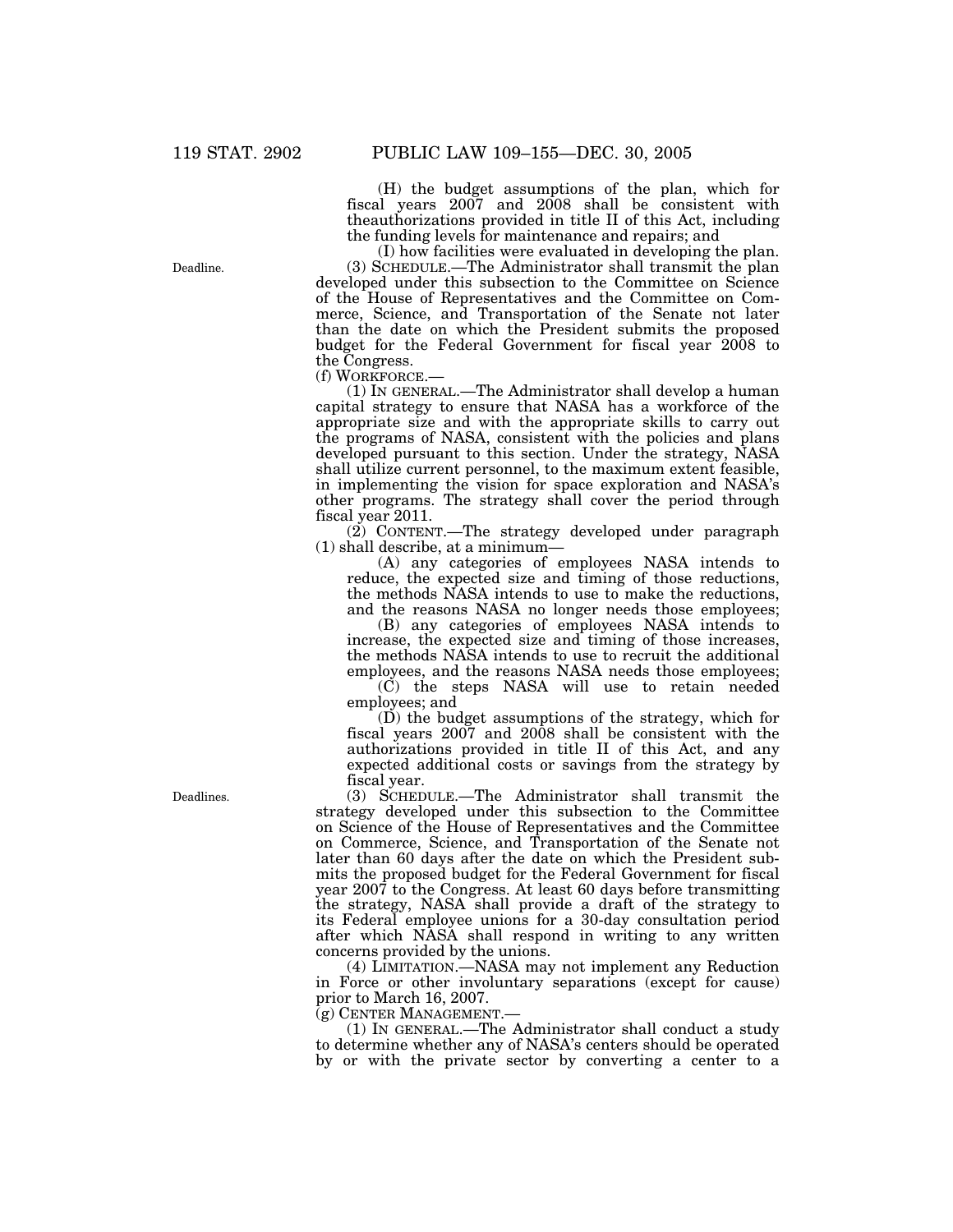Federally Funded Research and Development Center or through any other mechanism.

(2) CONTENT.—The study conducted under paragraph (1) shall, at a minimum—

(A) make a recommendation for the operation of each center and provide reasons for that recommendation; and

(B) describe the advantages and disadvantages of each mode of operation considered in the study.

(3) CONSIDERATIONS.—In conducting the study, the Administrator shall take into consideration the experiences of other relevant Federal agencies in operating laboratories and centers, and any reports that have reviewed the mode of operation of those laboratories and centers, as well as any reports that have reviewed NASA's centers.

(4) SCHEDULE.—The Administrator shall transmit the study Deadline. conducted under this subsection to the Committee on Science of the House of Representatives and the Committee on Commerce, Science, and Transportation of the Senate not later than May 31, 2006.

(h) BUDGETS.—

(1) CATEGORIES.—The proposed budget for NASA submitted by the President for each fiscal year shall be accompanied by documents showing—

(A) by program—

(i) the budget for space operations, including the ISS and the Space Shuttle;

(ii) the budget for exploration systems;

(iii) the budget for aeronautics;

(iv) the budget for space science;

(v) the budget for earth science;

(vi) the budget for microgravity science;

(vii) the budget for education;

(viii) the budget for safety oversight; and

(ix) the budget for public relations;

(B) the budget for technology transfer programs;

(C) the budget for the Integrated Enterprise Management Program, by individual element;

(D) the budget for the Independent Technical Authority, both total and by center;

(E) the total budget for the prize program under section 104, and the administrative budget for that program; and

 $(F)$  the comparable figures for at least the  $2$  previous fiscal years for each item in the proposed budget.

(2) SENSE OF CONGRESS REGARDING EVALUATION CRITERIA FOR BUDGET REQUESTS.—It is the sense of the Congress that each budget of the United States submitted to the Congress after the date of enactment of this Act should be evaluated for compliance with the findings and priorities established by this Act and the amendments made by this Act.

(i) ADDITIONAL BUDGET INFORMATION.—NASA shall make available, upon request from the Committee on Science of the House of Representatives or the Committee on Commerce, Science, and Transportation of the Senate—

(1) information on corporate and center general and administrative costs and service pool costs, including—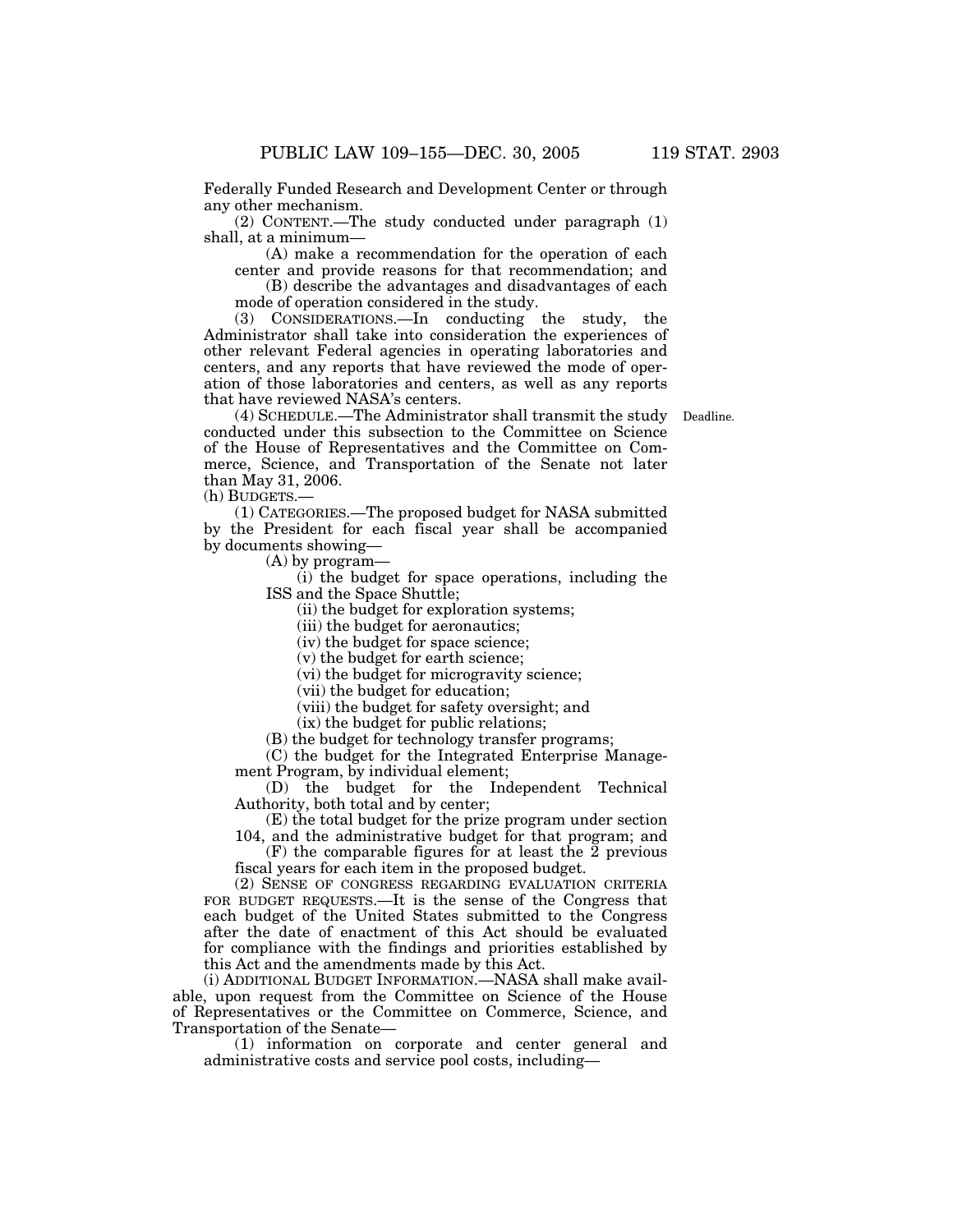(A) the total amount of funds being allocated for those purposes for any fiscal year for which the President has submitted an annual budget request to Congress;

(B) the amount of funds being allocated for those purposes for each center, for headquarters, and for each directorate; and

(C) the major activities included in each cost category; and

(2) the figures on the amount of unobligated funds and unexpended funds, by appropriations account—

(A) that remained at the end of the fiscal year prior to the fiscal year in which the budget is being presented that were carried over into the fiscal year in which the budget is being presented;

(B) that are estimated will remain at the end of the fiscal year in which the budget is being presented that are proposed to be carried over into the fiscal year for which the budget is being presented; and

(C) that are estimated will remain at the end of the fiscal year for which the budget is being presented.

(j) NASA AERONAUTICS TEST FACILITIES AND SIMULATORS.—

(1) REVIEW.—The Director of the Office of Science and Technology Policy shall commission an independent review of the Nation's long-term strategic needs for aeronautics test facilities and shall submit the review to the Committee on Science of the House of Representatives and the Committee on Commerce, Science, and Transportation of the Senate. The review shall include an evaluation of the facility needs described pursuant to subsection (c)(2)(A)(iii). The review shall take into consideration the results of the study conducted pursuant to the instructions on page 582 of the conference report (H. Rept. 108–767) to accompany the Ronald W. Reagan National Defense Authorization Act for Fiscal Year 2005 (P.L. 108–375).

(2) LIMITATION.—The Administrator shall not close or mothball any aeronautics test facilities identified in the 2003 independent assessment by the RAND Corporation titled ''Wind Tunnel and Propulsion Test Facilities: An Assessment of NASA's Capabilities to Serve National Needs'' as being part of the minimum set of those facilities necessary to retain and manage to serve national needs, or any aeronautics simulators, that were in use as of January 1, 2004, with the exception of the already closed 16-foot transonic tunnel, until—

(A) the review conducted under paragraph (1) has been transmitted to the Congress; and

(B) 60 days after the Administrator has transmitted to the Committee on Appropriations and the Committee on Science of the House of Representatives and the Committee on Appropriations and the Committee on Commerce, Science, and Transportation of the Senate a written certification that the proposed closure will not have an adverse impact on NASA's ability to execute the national policy developed under subsection (c) and to achieve the goals described in that policy.

Subparagraph (B) shall cease to be effective five years after the date the study required by this section has been transmitted to the Congress.

Deadline. Certification.

Termination date.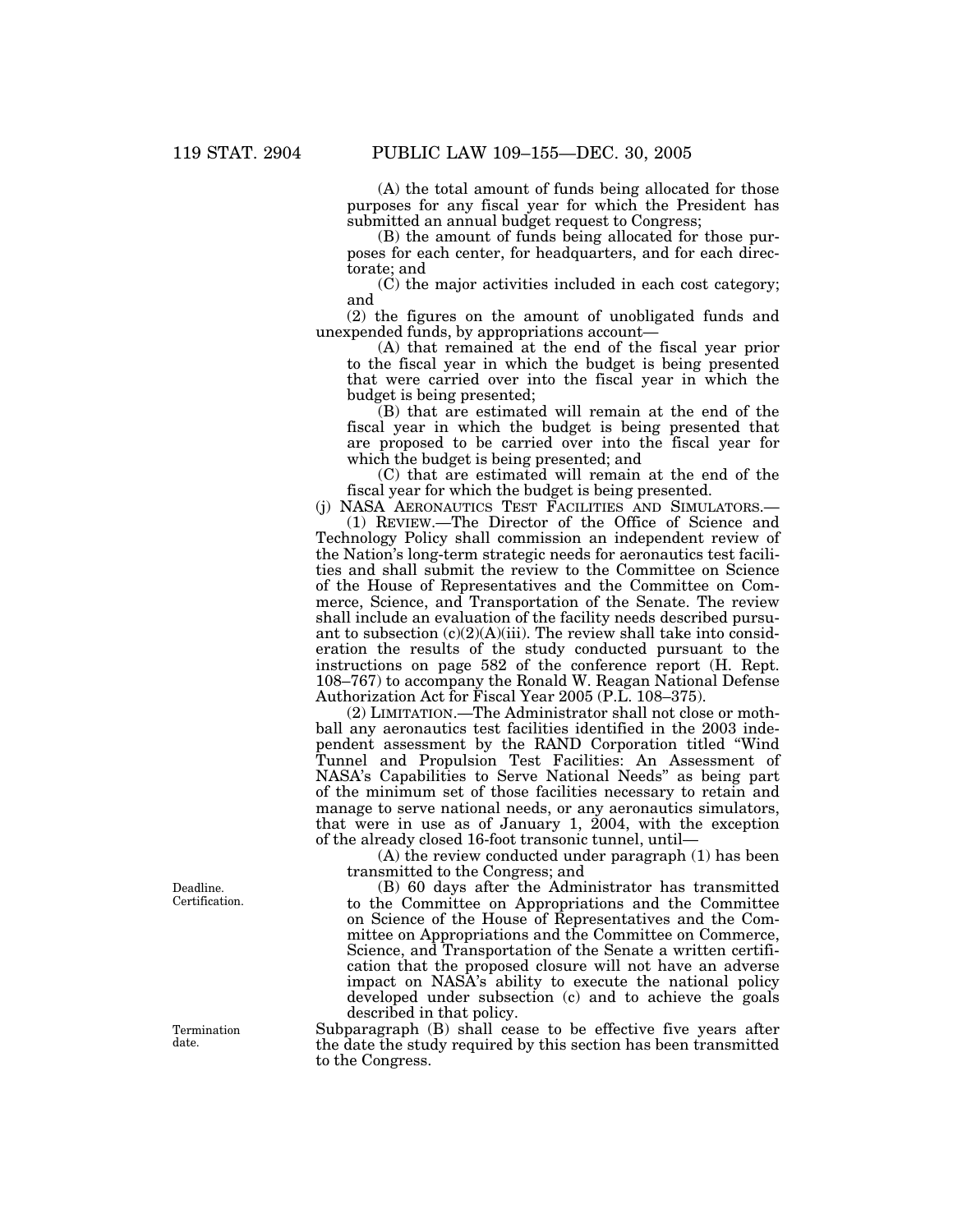### **SEC. 102. REPORTS.**

42 USC 16612.

(a) NATIONAL AWARENESS CAMPAIGN.— (1) IN GENERAL.—The Administrator shall implement, beginning not later than May 1, 2006, a national awareness campaign through various media, including print, radio, television, and the Internet, to articulate missions, publicize recent accomplishments, and facilitate efforts to encourage young Americans to enter the fields of science, mathematics, and engineering to help maintain United States leadership in those fields.

(2) REPORTS.—(A) Not later than April 1, 2006, the Administrator shall transmit a plan to the Committee on Science of the House of Representatives and the Committee on Commerce, Science, and Transportation of the Senate describing the activities that will be undertaken as part of the national awareness campaign required by paragraph (1) and the expected cost of those activities. NASA may undertake activities as part of the national awareness campaign prior to the transmittal of the plan required by this subparagraph, but the plan shall include a description of any activities undertaken prior to the transmittal and the estimated cost of those activities.

(B) Not later than three years after the date of enactment of this Act, the Administrator shall transmit to the Committee on Science of the House of Representatives and the Committee on Commerce, Science, and Transportation of the Senate an assessment of the impact of the national awareness campaign.

(b) BUDGET INFORMATION.—Not later than April 30, 2006, the Administrator shall transmit to the Committee on Science of the House of Representatives and the Committee on Commerce, Science, and Transportation of the Senate a report describing—

(1) the expected cost of the Crew Exploration Vehicle through fiscal year 2020, based on the public specifications for that development contract; and

(2) the expected budgets for each fiscal year through 2020 for human spaceflight, aeronautics, space science, and earth science—

(A) first assuming inflationary growth for the budget of NASA as a whole and including costs for the Crew Exploration Vehicle as projected under paragraph (1); and

(B) then assuming inflationary growth for the budget of NASA as a whole and including at least two cost estimates for the Crew Exploration Vehicle that are higher than those projected under paragraph (1), based on NASA's past experience with cost increases for similar programs, along with a description of the reasons for selecting the cost estimates used for the calculations under this subparagraph and the confidence level for each of the cost estimates used in this section.

(c) SPACE COMMUNICATIONS PLAN.—

(1) PLAN.—The Administrator shall develop a plan, in consultation with relevant Federal agencies, for updating NASA's space communications architecture for both low-Earth orbital operations and deep space exploration so that it is capable of meeting NASA's needs over the next 20 years. The plan shall include life-cycle cost estimates, milestones, estimated performance capabilities, and 5-year funding profiles. The plan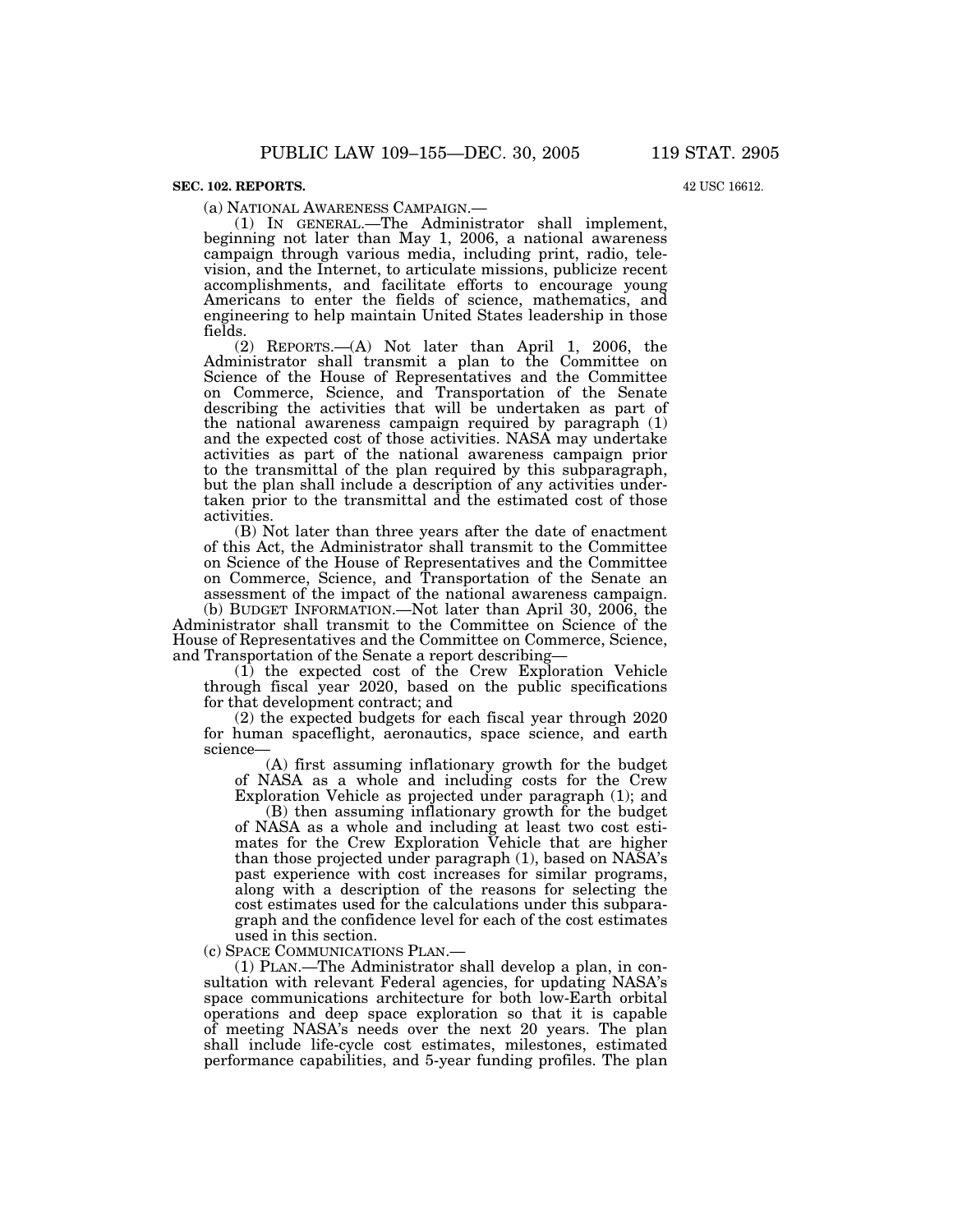shall also include an estimate of the amounts of any reimbursements NASA is likely to receive from other Federal agencies during the expected life of the upgrades described in the plan. At a minimum, the plan shall include a description of the following:

(A) Projected Deep Space Network requirements for the next 20 years, including those in support of human space exploration missions.

(B) Upgrades needed to support Deep Space Network requirements.

(C) Cost estimates for the maintenance of existing Deep Space Network capabilities.

(D) Cost estimates and schedules for the upgrades described in subparagraph (B).

(E) Projected Tracking and Data Relay Satellite System requirements for the next 20 years, including those in support of other relevant Federal agencies.

(F) Cost and schedule estimates to maintain and upgrade the Tracking and Data Relay Satellite System to meet projected requirements.

(2) CONSULTATIONS.—The Administrator shall consult with other relevant Federal agencies in developing the plan under this subsection.

(3) SCHEDULE.—The Administrator shall transmit the plan under this subsection to the Committee on Science of the House of Representatives and the Committee on Commerce, Science, and Transportation of the Senate not later than February 17, 2007.

(d) JOINT DARK ENERGY MISSION.—The Administrator and the Director of the Department of Energy Office of Science shall jointly transmit to the Committee on Science of the House of Representatives and the Committee on Commerce, Science, and Transportation of the Senate, not later than July 15, 2006, a report on plans for a Joint Dark Energy Mission. The report shall include the amount of funds each agency intends to expend on the Joint Dark Energy Mission for each of the fiscal years 2007 through 2011, and any specific milestones for the development and launch of the Mission.

(e) OFFICE OF SCIENCE AND TECHNOLOGY POLICY.—

(1) STUDY.—As part of ongoing efforts to coordinate research and development across the Federal agencies, the Director of the Office of Science and Technology Policy shall conduct a study to determine—

(A) if any research and development programs of NASA are unnecessarily duplicating aspects of programs of other Federal agencies; and

(B) if any research and development programs of NASA are neglecting any topics of national interest that are related to the mission of NASA.

(2) REPORT.—Not later than one year after the date of enactment of this Act, the Director of the Office of Science and Technology Policy shall transmit to the Committee on Science of the House of Representatives and the Committee on Commerce, Science, and Transportation of the Senate a report that—

(A) describes the results of the study under paragraph  $(1):$ 

Deadline.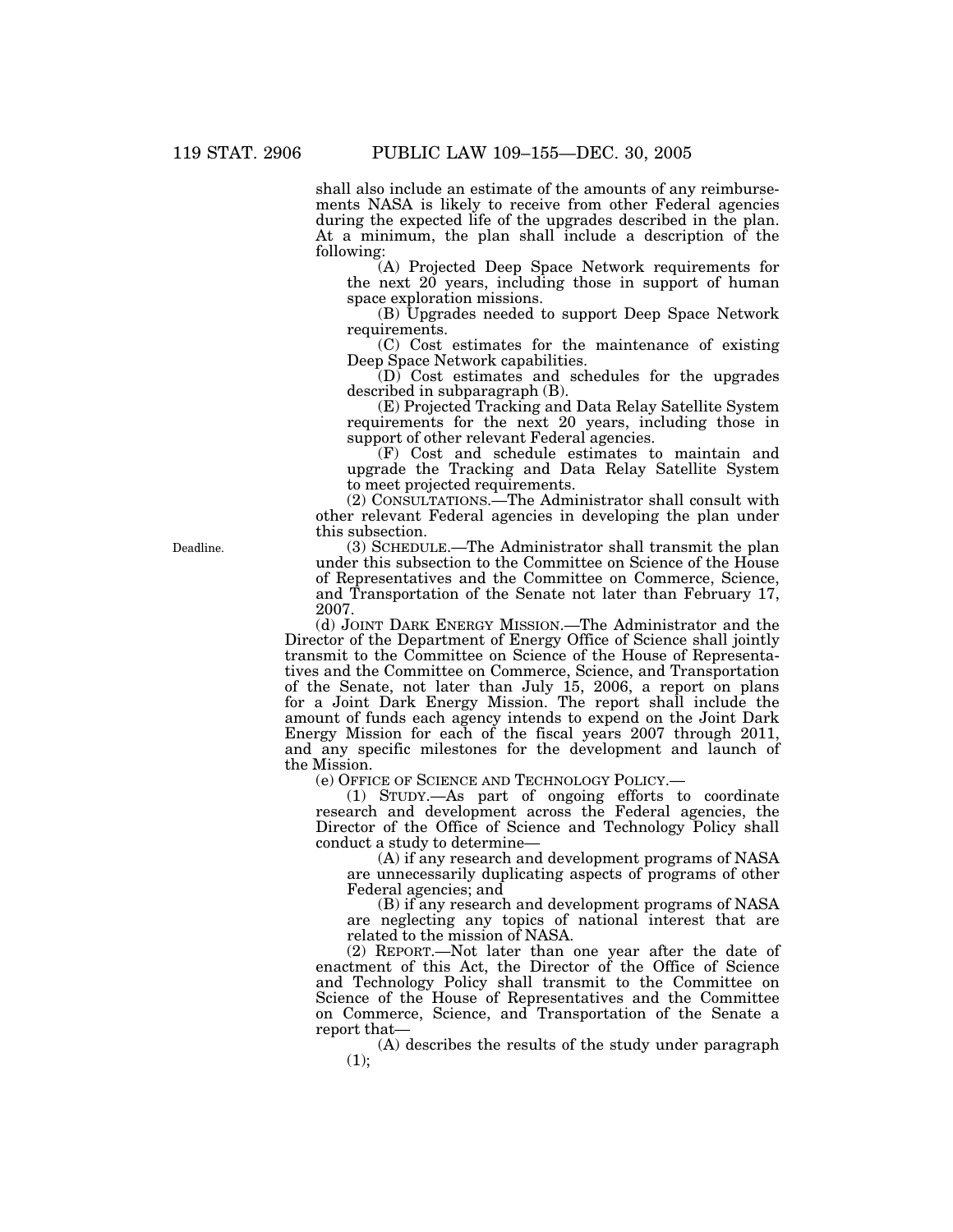(B) lists the research and development programs of Federal agencies other than NASA that were reviewedas part of the study, which shall include any program supporting research and development in an area related to the programs of NASA, and the most recent budget figures for those programs of other agencies;

(C) recommends any changes to the research and development programs of NASA that should be made in response to the findings of the study required by paragraph (1); and

(D) describes mechanisms the Office of Science and Technology Policy will use to ensure adequate coordination between NASA and Federal agencies that operate related programs.

(3) CONTRACT.—The Director of the Office of Science and Technology Policy may contract with a nongovernmental entity to conduct the study required by paragraph  $(1)$ .

### **SEC. 103. BASELINES AND COST CONTROLS.**

42 USC 16613.

(a) CONDITIONS FOR DEVELOPMENT.—

(1) IN GENERAL.—NASA shall not enter into a contract for the development of a major program unless the Administrator determines that—

(A) the technical, cost, and schedule risks of the program are clearly identified and the program has developed a plan to manage those risks;

(B) the technologies required for the program have been demonstrated in a relevant laboratory or test environment; and

(C) the program complies with all relevant policies, regulations, and directives of NASA.

(2) REPORT.—The Administrator shall transmit a report describing the basis for the determination required under paragraph (1) to the Committee on Science of the House of Representatives and the Committee on Commerce, Science, and Transportation of the Senate at least 30 days before entering into a contract for development under a major program.

(3) NONDELEGATION.—The Administrator may not delegate the determination requirement under this subsection, except in cases in which the Administrator has a conflict of interest. (b) MAJOR PROGRAM ANNUAL REPORTS.—

(1) REQUIREMENT.—Annually, at the same time as the President's annual budget submission to the Congress, the Administrator shall transmit to the Committee on Science of the House of Representatives and the Committee on Commerce, Science, and Transportation of the Senate a report that includes the information required by this section for each major program for which NASA proposes to expend funds in the subsequent fiscal year. Reports under this paragraph shall be known as Major Program Annual Reports.

(2) BASELINE REPORT.—The first Major Program Annual Report for each major program shall include a Baseline Report that shall, at a minimum, include—

(A) the purposes of the program and key technical characteristics necessary to fulfill those purposes;

(B) an estimate of the life-cycle cost for the program, with a detailed breakout of the development cost, program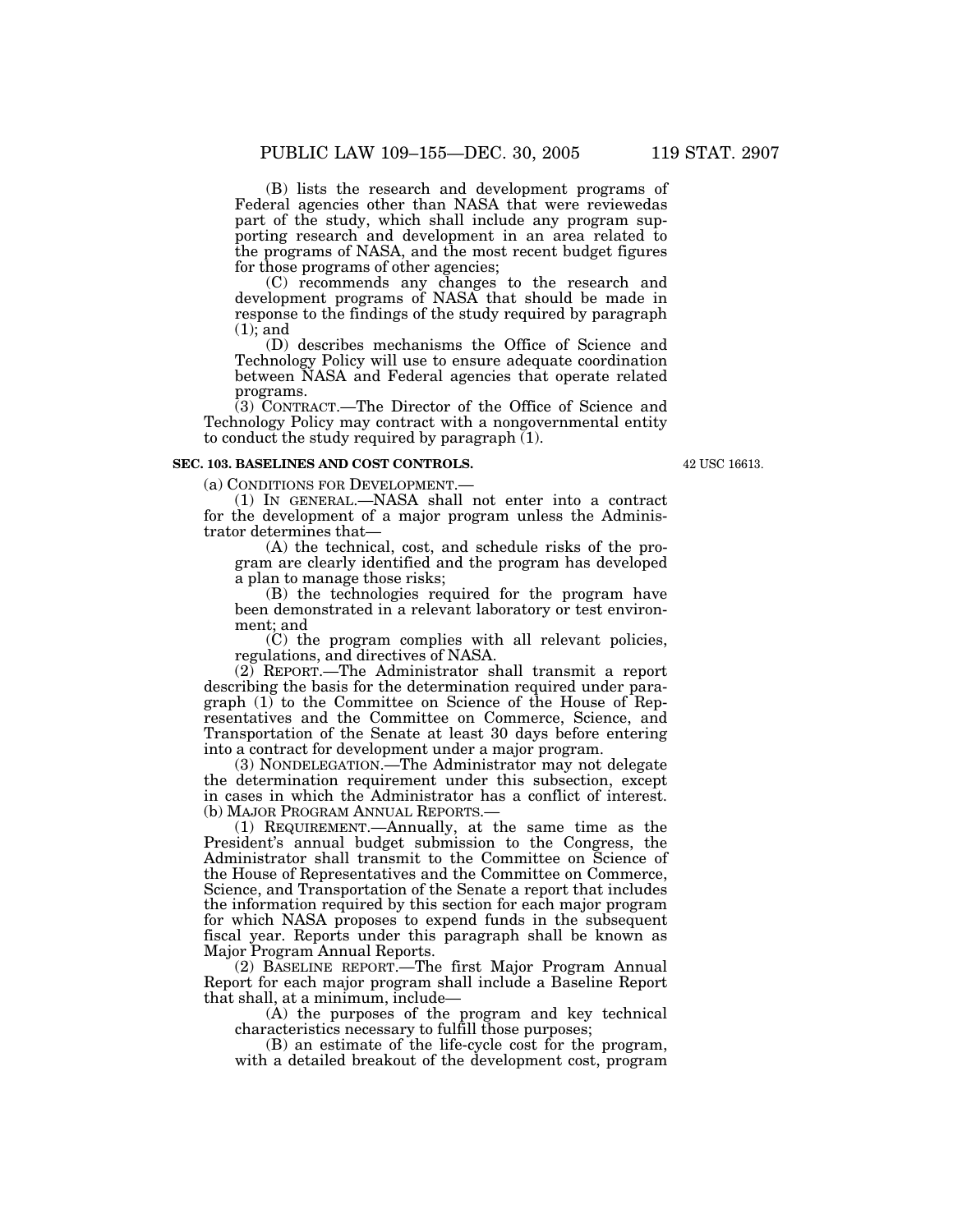reserves, and an estimate of the annual costs until development is completed;

(C) the schedule for development, including key program milestones;

(D) the plan for mitigating technical, cost, and schedule risks identified in accordance with subsection  $(a)(1)(A)$ ; and

(E) the name of the person responsible for making notifications under subsection (c), who shall be an individual whose primary responsibility is overseeing the program.

(3) INFORMATION UPDATES.—For major programs for which a Baseline Report has been submitted, each subsequent Major Program Annual Report shall describe any changes to the information that had been provided in the Baseline Report, and the reasons for those changes.

(c) NOTIFICATION.—

(1) REQUIREMENT.—The individual identified under subsection  $(b)(2)(E)$  shall immediately notify the Administrator any time that individual has reasonable cause to believe that, for the major program for which he or she is responsible—

(A) the development cost of the program is likely to exceed the estimate provided in the Baseline Report of the program by 15 percent or more; or

(B) a milestone of the program is likely to be delayed by 6 months or more from the date provided for it in the Baseline Report of the program.

(2) REASONS.—Not later than 30 days after the notification required under paragraph (1), the individual identified under subsection  $(b)(2)(E)$  shall transmit to the Administrator a written notification explaining the reasons for the change in the cost or milestone of the program for which notification was provided under paragraph (1).

(3) NOTIFICATION OF CONGRESS.—Not later than 15 days after the Administrator receives a written notification under paragraph (2), the Administrator shall transmit the notification to the Committee on Science of the House of Representatives and the Committee on Commerce, Science, and Transportation of the Senate.

(d) FIFTEEN PERCENT THRESHOLD.—Not later than 30 days after receiving a written notification under subsection  $(c)(2)$ , the Administrator shall determine whether the development cost of the program is likely to exceed the estimate provided in the Baseline Report of the program by 15 percent or more, or whether a milestone is likely to be delayed by 6 months or more. If the determination is affirmative, the Administrator shall—

(1) transmit to the Committee on Science of the House of Representatives and the Committee on Commerce, Science, and Transportation of the Senate, not later than 15 days after making the determination, a report that includes—

(A) a description of the increase in cost or delay in schedule and a detailed explanation for the increase or delay;

(B) a description of actions taken or proposed to be taken in response to the cost increase or delay; and

Deadlines.

Deadlines. Notification.

Reports.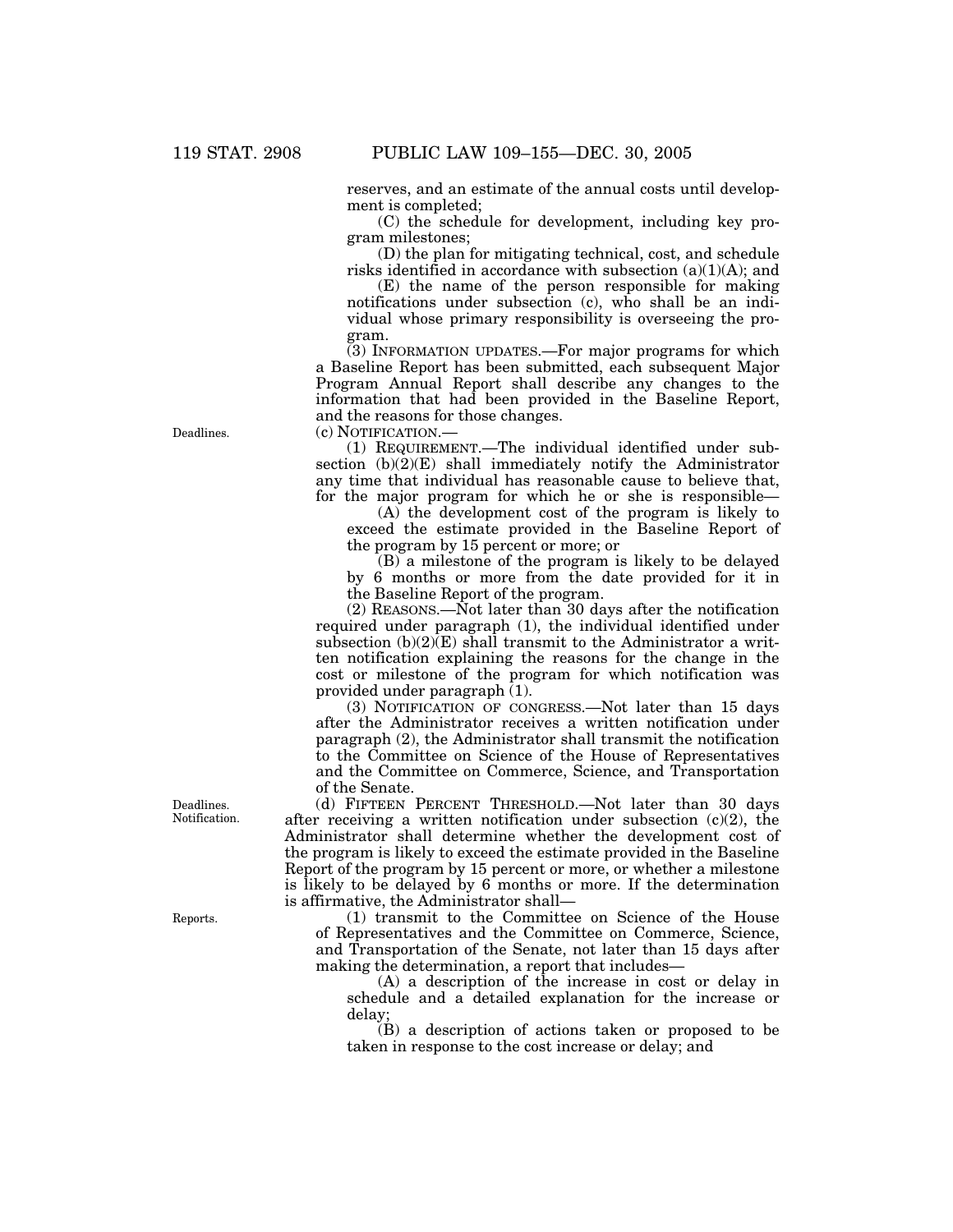(C) a description of any impacts the cost increase or schedule delay, or the actions described under subparagraph (B), will have on any other program within NASA; and

(2) if the Administrator intends to continue with the program, promptly initiate an analysis of the program, which shall include, at a minimum—

(A) the projected cost and schedule for completing the program if current requirements of the program are not modified;

(B) the projected cost and the schedule for completing the program after instituting the actions described under paragraph  $(1)(B)$ ; and

(C) a description of, and the projected cost and schedule for, a broad range of alternatives to the program.

NASA shall complete an analysis initiated under paragraph (2) not later than 6 months after the Administrator makes a determination under this subsection. The Administrator shall transmit the analysis to the Committee on Science of the House of Representatives and Committee on Commerce, Science, and Transportation of the Senate not later than 30 days after its completion.

(e) THIRTY PERCENT THRESHOLD.—If the Administrator determines under subsection (d) that the development cost of a program will exceed the estimate provided in the Baseline Report of the program by more than  $30$  percent, then, beginning 18 months after the date the Administrator transmits a report under subsection  $(d)(1)$ , the Administrator shall not expend any additional funds on the program, other than termination costs, unless the Congress has subsequently authorized continuation of the program by law. An appropriation for the specific program enacted subsequent to a report being transmitted shall be considered an authorization for purposes of this subsection. If the program is continued, the Administrator shall submit a new Baseline Report for the program no later than 90 days after the date of enactment of the Act under which Congress has authorized continuation of the program.

(f) DEFINITIONS.—For the purposes of this section—

(1) the term "development" means the phase of a program following the formulation phase and beginning with the approval to proceed to implementation, as defined in NASA's Procedural Requirements 7120.5c, dated March 22, 2005;

(2) the term ''development cost'' means the total of all costs, including construction of facilities and civil servant costs, from the period beginning with the approval to proceed to implementation through the achievement of operational readiness, without regard to funding source or management control, for the life of the program;

(3) the term ''life-cycle cost'' means the total of the direct, indirect, recurring, and nonrecurring costs, including the construction of facilities and civil servant costs, and other related expenses incurred or estimated to be incurred in the design, development, verification, production, operation, maintenance, support, and retirement of a program over its planned lifespan, without regard to funding source or management control; and

Effective date.

Reports. Deadline.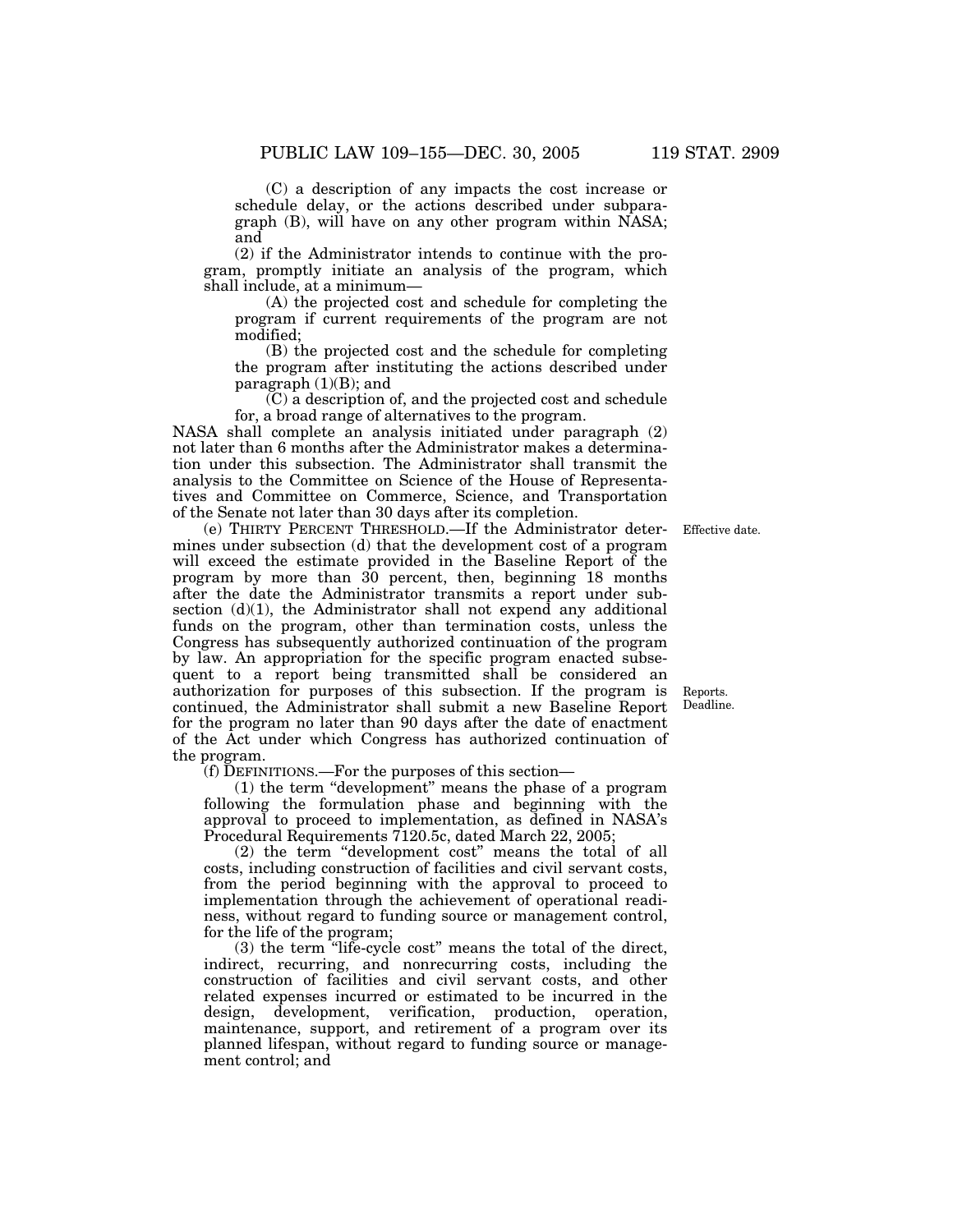(4) the term ''major program'' means an activity approved to proceed to implementation that has an estimated life-cycle cost of more than \$250,000,000.

#### **SEC. 104. PRIZE AUTHORITY.**

The National Aeronautics and Space Act of 1958 (42 U.S.C. 2451, et seq.) is amended by inserting after section 313 the following new section:

### ''PRIZE AUTHORITY

42 USC 2459f–1.

''SEC. 314. (a) IN GENERAL.—The Administration may carry out a program to competitively award cash prizes to stimulate innovation in basic and applied research, technology development, and prototype demonstration that have the potential for application to the performance of the space and aeronautical activities of the Administration. The Administration may carry out a program to award prizes only in conformity with this section.

''(b) TOPICS.—In selecting topics for prize competitions, the Administrator shall consult widely both within and outside the Federal Government, and may empanel advisory committees.

''(c) ADVERTISING.—The Administrator shall widely advertise prize competitions to encourage participation.

''(d) REQUIREMENTS AND REGISTRATION.—For each prize competition, the Administrator shall publish a notice in the Federal Register announcing the subject of the competition, the rules for being eligible to participate in the competition, the amount of the prize, and the basis on which a winner will be selected.

''(e) ELIGIBILITY.—To be eligible to win a prize under this section, an individual or entity—

 $''(1)$  shall have registered to participate in the competition pursuant to any rules promulgated by the Administrator under subsection (d);

''(2) shall have complied with all the requirements under this section;

 $(3)$  in the case of a private entity, shall be incorporated in and maintain a primary place of business in the United States, and in the case of an individual, whether participating singly or in a group, shall be a citizen or permanent resident of the United States; and

"(4) shall not be a Federal entity or Federal employee acting within the scope of their employment.

"(f) LIABILITY.—(1) Registered participants must agree to assume any and all risks and waive claims against the Federal Government and its related entities, except in the case of willful misconduct, for any injury, death, damage, or loss of property, revenue, or profits, whether direct, indirect, or consequential, arising from their participation in a competition, whether such injury, death, damage, or loss arises through negligence or otherwise. For the purposes of this paragraph, the term 'related entity' means a contractor or subcontractor at any tier, and a supplier, user, customer, cooperating party, grantee, investigator, or detailee.

''(2) Participants must obtain liability insurance or demonstrate financial responsibility, in amounts determined by the Administrator, for claims by—

''(A) a third party for death, bodily injury, or property damage, or loss resulting from an activity carried out in connection with participation in a competition, with the Federal

Notice. Federal Register, publication.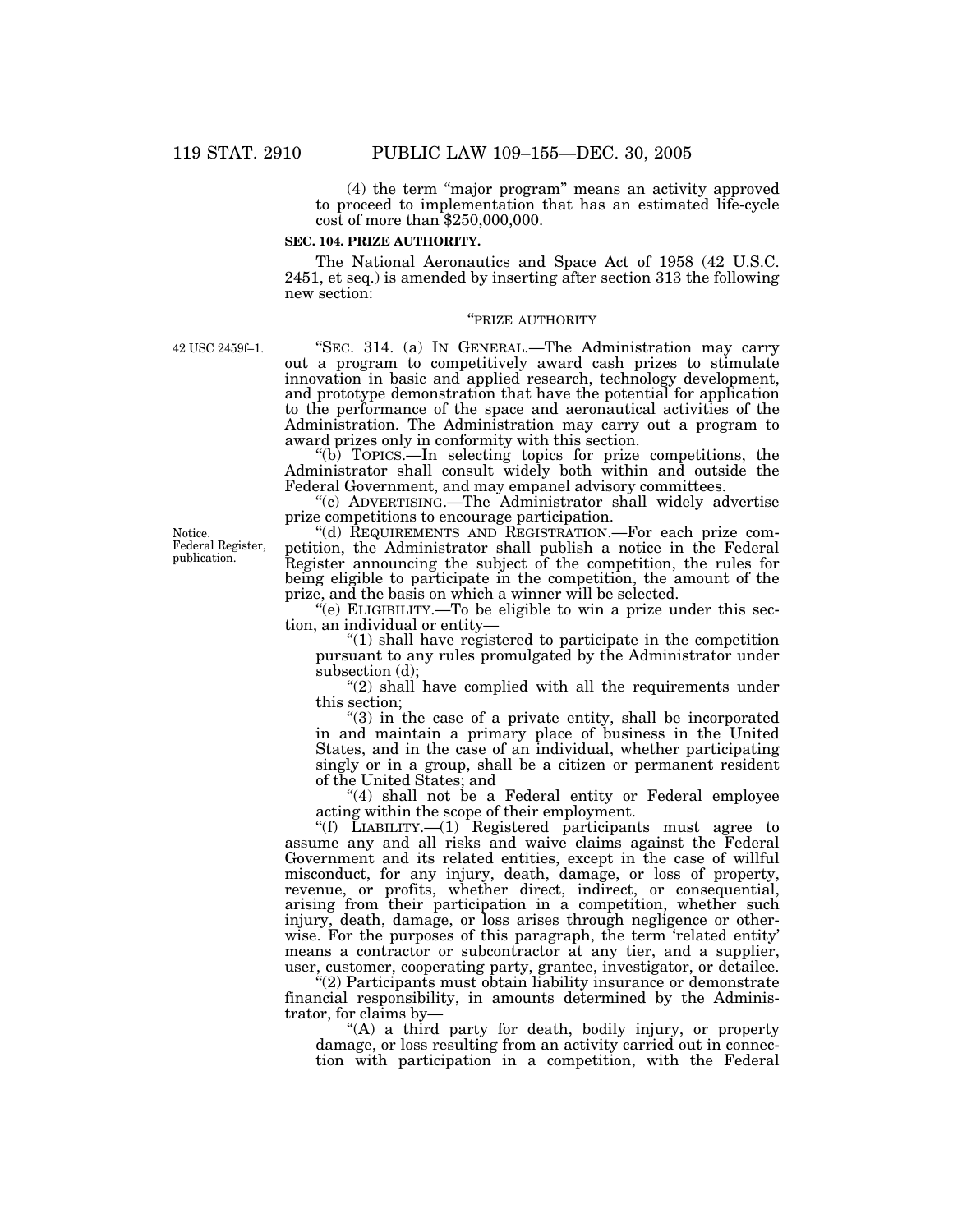Government named as an additional insured under the registered participant's insurance policy and registered participants agreeing to indemnify the Federal Government against third party claims for damages arising from or related to competition activities; and

''(B) the Federal Government for damage or loss to Government property resulting from such an activity.

''(g) JUDGES.—For each competition, the Administration, either directly or through an agreement under subsection (h), shall assemble a panel of qualified judges to select the winner or winners of the prize competition on the basis described pursuant to subsection (d). Judges for each competition shall include individuals from outside the Administration, including from the private sector. A judge may not—

"(1) have personal or financial interests in, or be an employee, officer, director, or agent of any entity that is a registered participant in a competition; or

 $(2)$  have a familial or financial relationship with an individual who is a registered participant.

"(h) ADMINISTERING THE COMPETITION.—The Administrator may enter into an agreement with a private, nonprofit entity to administer the prize competition, subject to the provisions of this section.

"(i) FUNDING.—(1) Prizes under this section may consist of Federal appropriated funds and funds provided by the private sector for such cash prizes. The Administrator may accept funds from other Federal agencies for such cash prizes. The Administrator may not give any special consideration to any private sector entity in return for a donation.

"(2) Notwithstanding any other provision of law, funds appropriated for prize awards under this section shall remain available until expended, and may be transferred, reprogrammed, or expended for other purposes only after the expiration of 10 fiscal years after the fiscal year for which the funds were originally appropriated. No provision in this section permits obligation or payment of funds in violation of the Anti-Deficiency Act (31 U.S.C. 1341).

''(3) No prize may be announced under subsection (d) until all the funds needed to pay out the announced amount of the prize have been appropriated or committed in writing by a private source. The Administrator may increase the amount of a prize after an initial announcement is made under subsection (d) if—

''(A) notice of the increase is provided in the same manner as the initial notice of the prize; and

''(B) the funds needed to pay out the announced amount of the increase have been appropriated or committed in writing by a private source.

Notification.

 $\mathcal{A}(4)$  No prize competition under this section may offer a prize in an amount greater than \$10,000,000 unless 30 days have elapsed after written notice has been transmitted to the Committee on Science of the House of Representatives and the Committee on Commerce, Science, and Transportation of the Senate.

''(5) No prize competition under this section may result in the award of more than \$1,000,000 in cash prizes without the approval of the Administrator.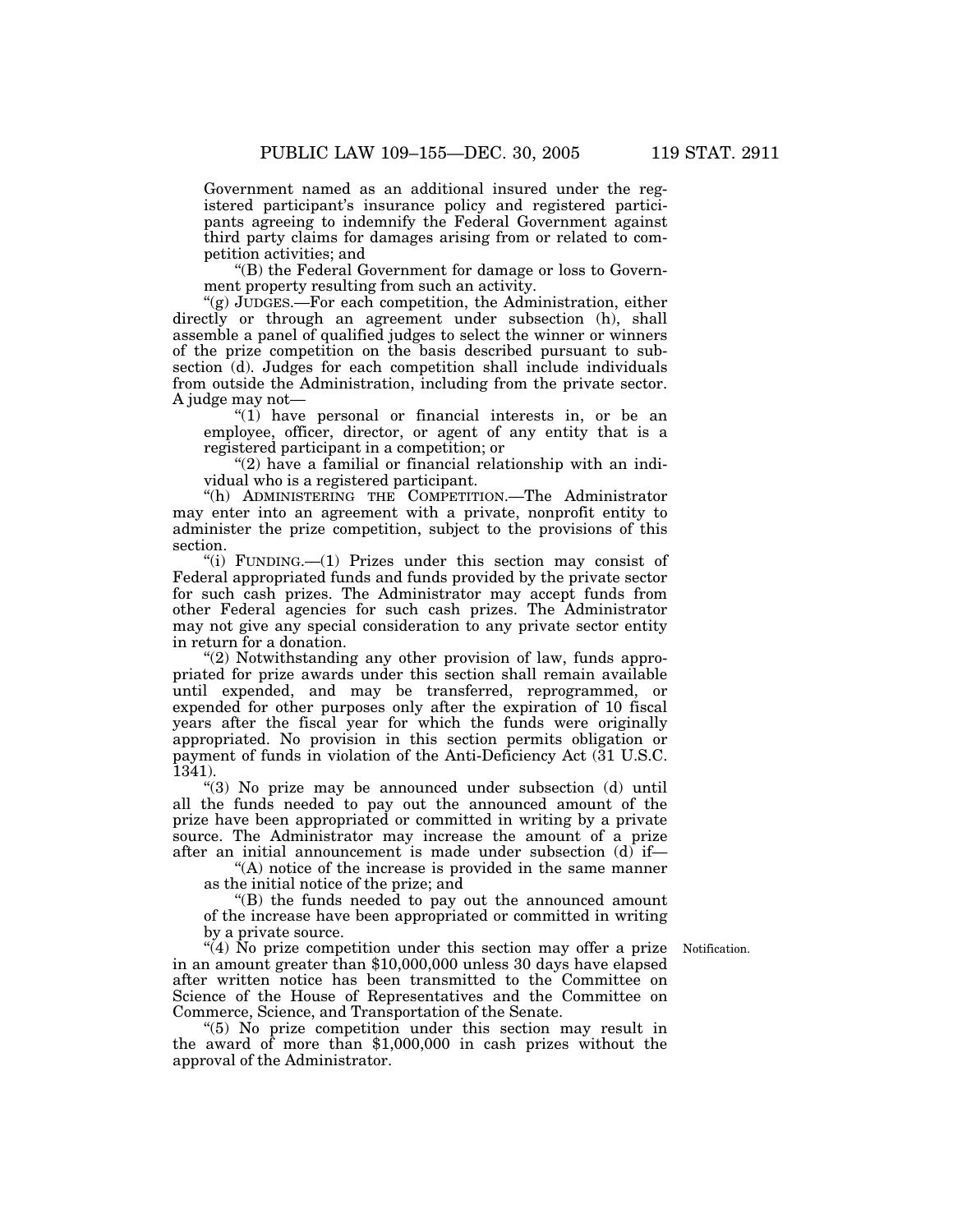''(j) USE OF NASA NAME AND INSIGNIA.—A registered participant in a competition under this section may use the Administration's name, initials, or insignia only after prior review and written approval by the Administration.

"(k) COMPLIANCE WITH EXISTING LAW.—The Federal Government shall not, by virtue of offering or providing a prize under this section, be responsible for compliance by registered participants in a prize competition with Federal law, including licensing, export control, and non-proliferation laws, and related regulations.''.

42 USC 16614.

### **SEC. 105. FOREIGN LAUNCH VEHICLES.**

(a) ACCORD WITH SPACE TRANSPORTATION POLICY.—NASA shall not launch a payload on a foreign launch vehicle except in accordance with the Space Transportation Policy announced by the President on December 21, 2004. This subsection shall not be construed to prevent the President from waiving the Space Transportation Policy.

(b) INTERAGENCY COORDINATION.—NASA shall not launch a payload on a foreign launch vehicle unless NASA commenced the interagency coordination required by the Space Transportation Policy announced by the President on December 21, 2004, at least 90 days before entering into a development contract for the payload.

(c) APPLICATION.—This section shall not apply to any payload for which development has begun prior to the date of enactment of this Act, including the James Webb Space Telescope.

### **SEC. 106. SAFETY MANAGEMENT.**

Section 6 of the National Aeronautics and Space Administration Authorization Act, 1968 (42 U.S.C. 2477) is amended—

(1) by inserting "(a) In GENERAL.—" before "There";

 $(2)$  by striking "to it" and inserting "to it, including evaluating NASA's compliance with the return-to-flight and continueto-fly recommendations of the Columbia Accident Investigation Board,'';

(3) by inserting ''and the Congress'' after ''advise the Administrator'';

(4) by striking ''and with respect to the adequacy of proposed or existing safety standards and shall'' and inserting "with respect to the adequacy of proposed or existing safety standards, and with respect to management and culture related to safety. The Panel shall also''; and

(5) by adding at the end the following:

''(b) ANNUAL REPORT.—The Panel shall submit an annual report to the Administrator and to the Congress. In the first annual report submitted after the date of enactment of the National Aeronautics and Space Administration Authorization Act of 2005, the Panel shall include an evaluation of NASA's management and culture related to safety. Each annual report shall include an evaluation of the Administration's compliance with the recommendations of the Columbia Accident Investigation Board through retirement of the Space Shuttle.''.

### **SEC. 107. LESSONS LEARNED AND BEST PRACTICES.**

(a) IN GENERAL.—The Administrator shall transmit to the Committee on Science of the House of Representatives and the Committee on Commerce, Science, and Transportation of the Senate an implementation plan describing NASA's approach for obtaining, implementing, and sharing lessons learned and best practices for

42 USC 16615.

Deadline.

Deadline.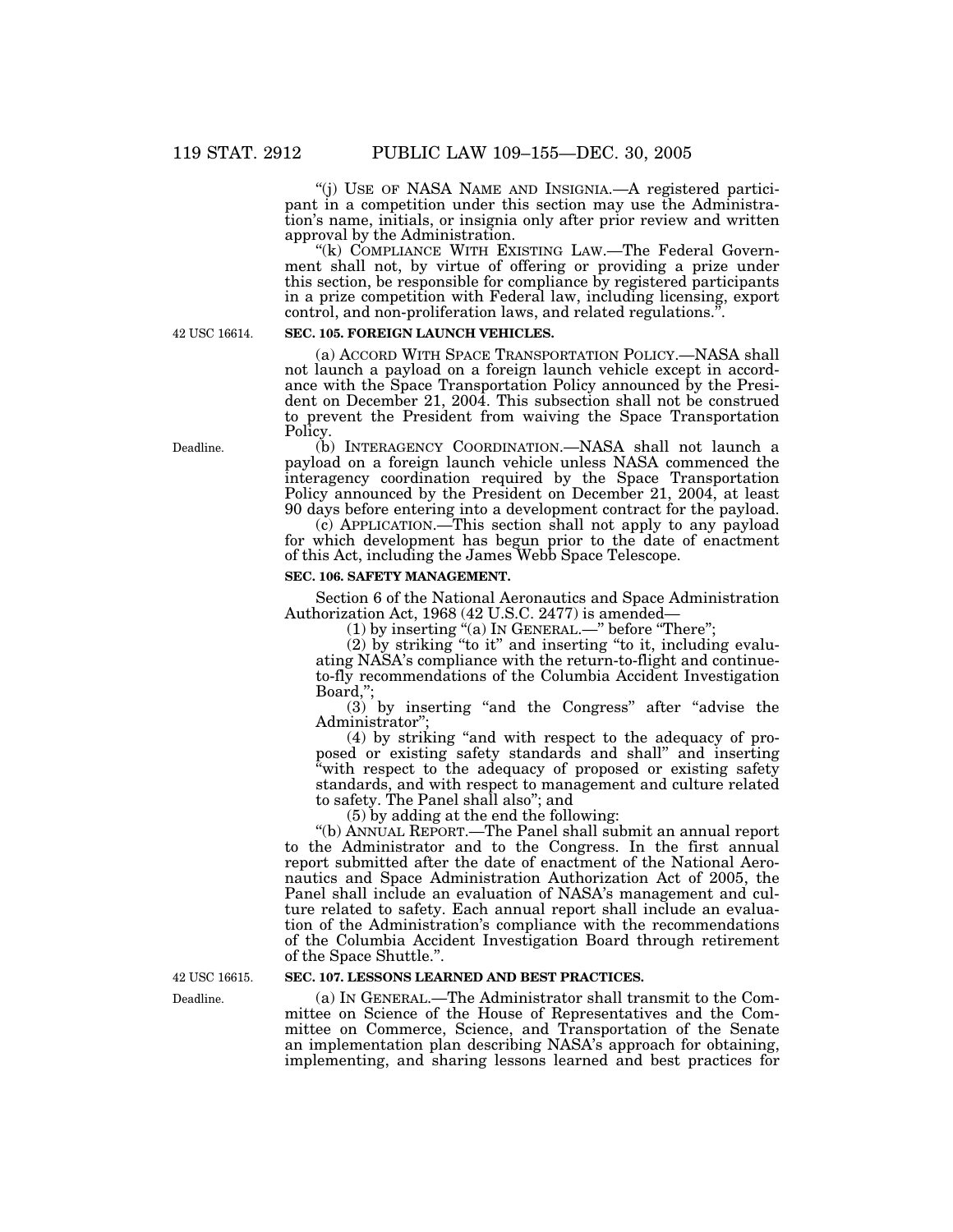its major programs and projects not later than 180 days after the date of enactment of this Act. The implementation plan shall be updated and maintained to ensure that it is current and consistent with the burgeoning culture of learning and safety that is emerging at NASA.

(b) REQUIRED CONTENT.—The implementation plan shall contain at a minimum the lessons learned and best practices requirements for NASA, the organizations or positions responsible for enforcement of the requirements, the reporting structure, and the objective performance measures indicating the effectiveness of the activity.

(c) INCENTIVES.—The Administrator shall provide incentives to encourage sharing and implementation of lessons learned and best practices by employees, projects, and programs, as well as penalties for programs and projects that are determined not to have demonstrated use of those resources.

#### **SEC. 108. COMMERCIALIZATION PLAN.**

(a) IN GENERAL.—The Administrator, in consultation with other relevant agencies, shall develop a commercialization plan to support the human missions to the Moon and Mars, to support low-Earth orbit activities and earth science missions and applications, and to transfer science research and technology to society. The plan shall identify opportunities for the private sector to participate in the future missions and activities, including opportunities for partnership between NASA and the private sector in conducting research and the development of technologies and services. The plan shall include provisions for developing and funding sustained university and industry partnerships to conduct commercial research and technology development, to proactively translate results of space research to Earth benefits, to advance United States economic interests, and to support the vision for exploration. The plan shall also emphasize the utilization by NASA of advancements made by the private sector in space launch and orbital hardware, and shall include opportunities for innovative collaborations between NASA and the private sector under existing authorities of NASA for reimbursable and nonreimbursable agreements under the National Aeronautics and Space Act of 1958 (42 U.S.C. 2451 et seq.).

(b) REPORT.—Not later than 180 days after the date of enactment of this Act, the Administrator shall submit a copy of the plan to the Committee on Science of the House of Representatives and the Committee on Commerce, Science, and Transportation of the Senate.

#### **SEC. 109. STUDY ON THE FEASIBILITY OF USE OF GROUND SOURCE** 42 USC 16617. **HEAT PUMPS.**

(a) IN GENERAL.—The Administrator shall conduct a feasibility study on the use of ground source heat pumps in future NASA facilities or substantial renovation of existing NASA facilities involving the installation of heating, ventilating, and air conditioning systems. Not later than 1 year after the date of enactment Deadline. of this Act, the Administrator shall transmit the study to the Committee on Science of the House of Representatives and the Committee on Commerce, Science, and Transportation of the Senate.

(b) CONTENTS.—The study shall examine—

42 USC 16616.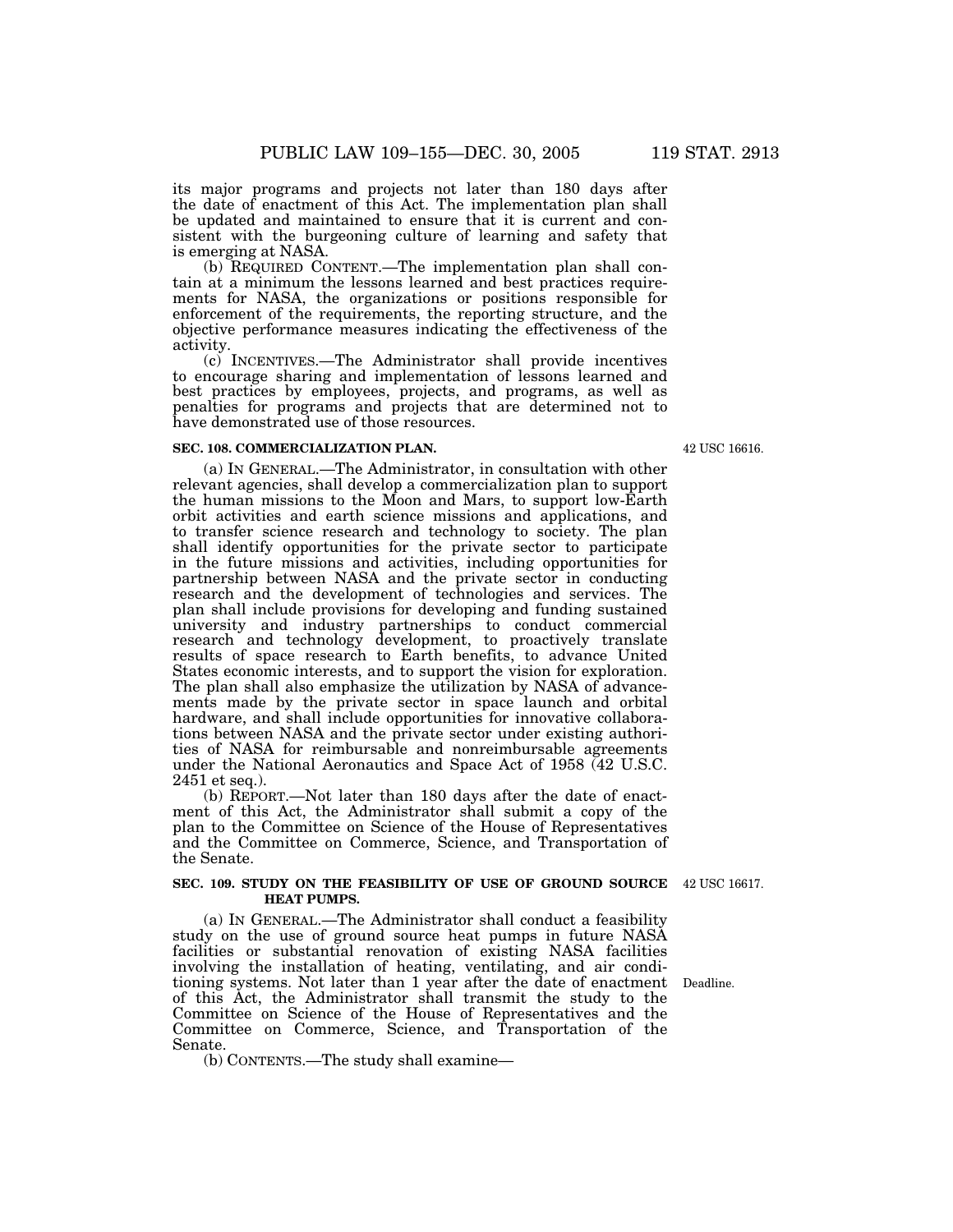(1) the life-cycle costs, including maintenance costs, of the operation of such heat pumps compared to generally available heating, cooling, and water heating equipment;

(2) barriers to installation, such as availability and suitability of terrain; and

(3) such other issues as the Administrator considers appropriate.

 $\lambda$  (c) DEFINITION.—In this section, the term "ground source heat pump'' means an electric-powered system that uses the Earth's relatively constant temperature to provide heating, cooling, or hot water.

42 USC 16618.

Deadlines.

### **SEC. 110. WHISTLEBLOWER PROTECTION.**

(a) IN GENERAL.—Not later than 1 year after the date of enactment of this Act, the Administrator shall transmit to the Committee on Science of the House of Representatives and the Committee on Commerce, Science, and Transportation of the Senate a plan describing steps to be taken by NASA to protect from retaliation NASA employees who raise concerns about substantial and specific dangers to public health and safety or about substantial and specific factors that could threaten the success of a mission. The plan shall be designed to ensure that NASA employees have the full protection required by law. The Administrator shall implement the plan not more than 1 year after its transmittal.

(b) GOAL.—The Administrator shall ensure that the plan describes a system that will protect employees who wish to raise or have raised concerns described in subsection (a).

(c) PLAN.—At a minimum, the plan shall include, consistent with Federal law—

(1) a reporting structure that ensures that the officials who are the subject of a whistleblower's complaint will not learn the identity of the whistleblower;

(2) a single point to which all complaints can be made without fear of retribution;

(3) procedures to enable the whistleblower to track the status of the case;

(4) activities to educate employees about their rights as whistleblowers and how they are protected by law;

(5) activities to educate employees about their obligations to report concerns and their accountability before and after receiving the results of the investigations into their concerns; and

(6) activities to educate all appropriate NASA Human Resources professionals, and all NASA managers and supervisors, regarding personnel laws, rules, and regulations.

(d) REPORT.—Not later than February 15 of each year beginning with the year after the date of enactment of this Act, the Administrator shall transmit a report to the Committee on Science of the House of Representatives and the Committee on Commerce, Science, and Transportation of the Senate on the concerns described in subsection (a) that were raised during the previous fiscal year. At a minimum, the report shall provide—

(1) the number of concerns that were raised, divided into the categories of safety and health, mission assurance, and mismanagement, and the disposition of those concerns, including whether any employee was disciplined as a result of a concern having been raised; and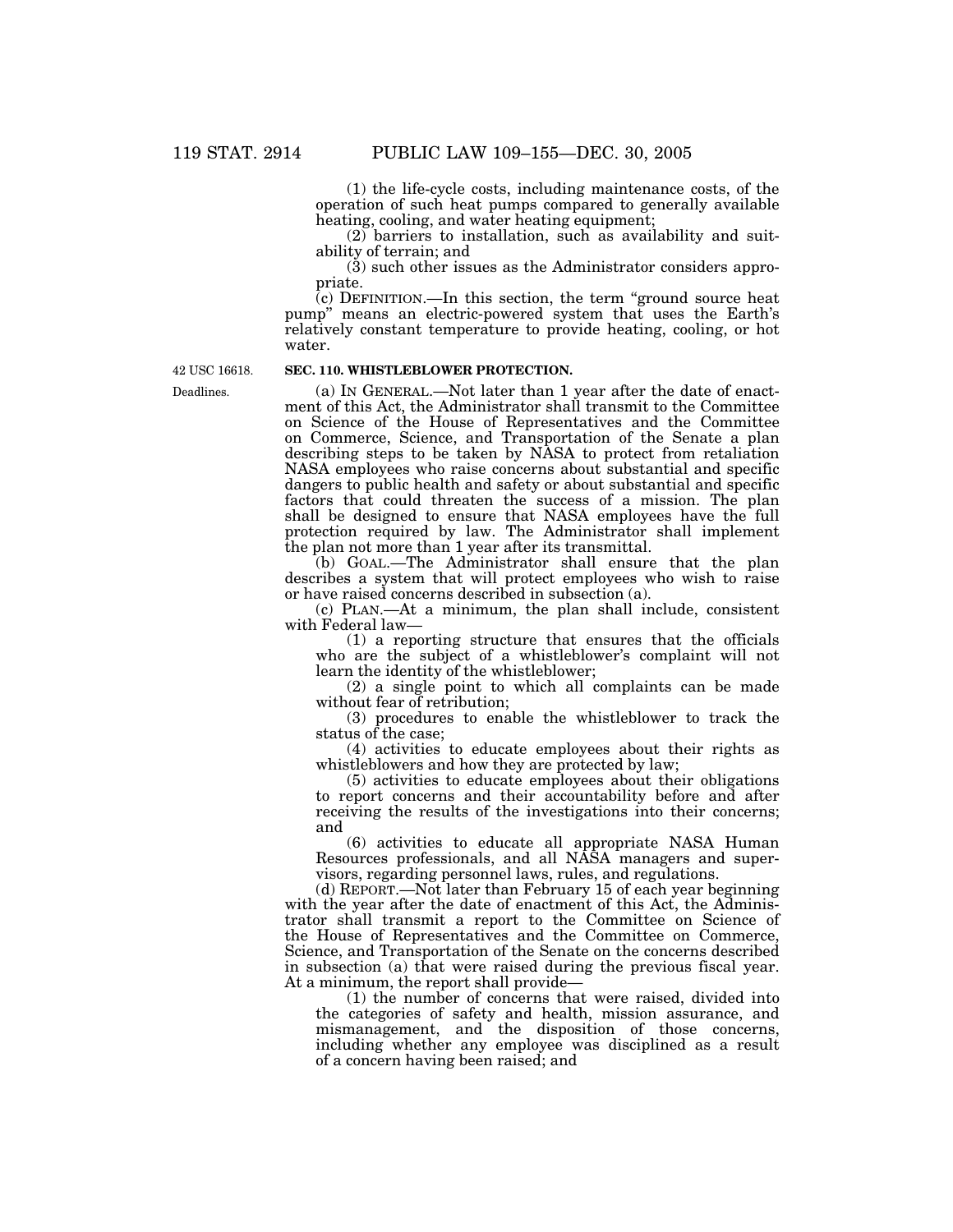(2) any recommendations for reforms to further prevent retribution against employees who raise concerns.

## **TITLE II—AUTHORIZATION OF APPROPRIATIONS**

### **SEC. 201. STRUCTURE OF BUDGET ACCOUNTS.**

Section 313 of the National Aeronautics and Space Act of 1958 (42 U.S.C. 2459f) is amended—

(1) by amending subsection (a) to read as follows:

" $(a)(1)$  Appropriations for the Administration for fiscal year 2007 and thereafter shall be made in three accounts, 'Science, Aeronautics, and Education', 'Exploration Systems and Space Operations', and an account for amounts appropriated for the necessary expenses of the Office of the Inspector General.

"(2) Within the Exploration Systems and Space Operations account, no more than 10 percent of the funds for a fiscal year for Exploration Systems may be reprogrammed for Space Operations, and no more than 10 percent of the funds for a fiscal year for Space Operations may be reprogrammed for Exploration Systems. This paragraph shall not apply to reprogramming for the purposes described in subsection  $(b)(2)$ .

" $(3)$  Appropriations shall remain available for two fiscal years, unless otherwise specified in law. Each account shall include the planned full costs of Administration activities.''; and

(2) in subsection (b)—

(A) by inserting "(1)" before "To ensure"; and

(B) by adding at the end the following new paragraph: "(2) The Administration may also transfer amounts among accounts for the immediate costs of recovering from damage caused by a major disaster (as defined in section 102 of the Robert T. Stafford Disaster Relief and Emergency Assistance Act (42 U.S.C. 5122)) or by an act of terrorism, or for the immediate costs associated with an emergency rescue of astronauts.''.

#### **SEC. 202. FISCAL YEAR 2007.**

There are authorized to be appropriated to NASA for fiscal year 2007, \$17,932,000,000, as follows:

(1) For Science, Aeronautics, and Education (including amounts for construction of facilities), \$7,136,800,000, of which \$962,000,000 shall be for Aeronautics.

(2) For Exploration Systems and Space Operations (including amounts for construction of facilities), \$10,761,700,000, of which \$6,618,600,000 shall be for Space Operations.

(3) For the Office of Inspector General, \$33,500,000.

### **SEC. 203. FISCAL YEAR 2008.**

There are authorized to be appropriated to NASA for fiscal year 2008, \$18,686,300,000 as follows:

(1) For Science, Aeronautics, and Education (including amounts for construction of facilities), \$7,747,800,000, of which \$990,000,000 shall be for Aeronautics.

(2) For Exploration Systems and Space Operations construction

42 USC 16631.

42 USC 16632.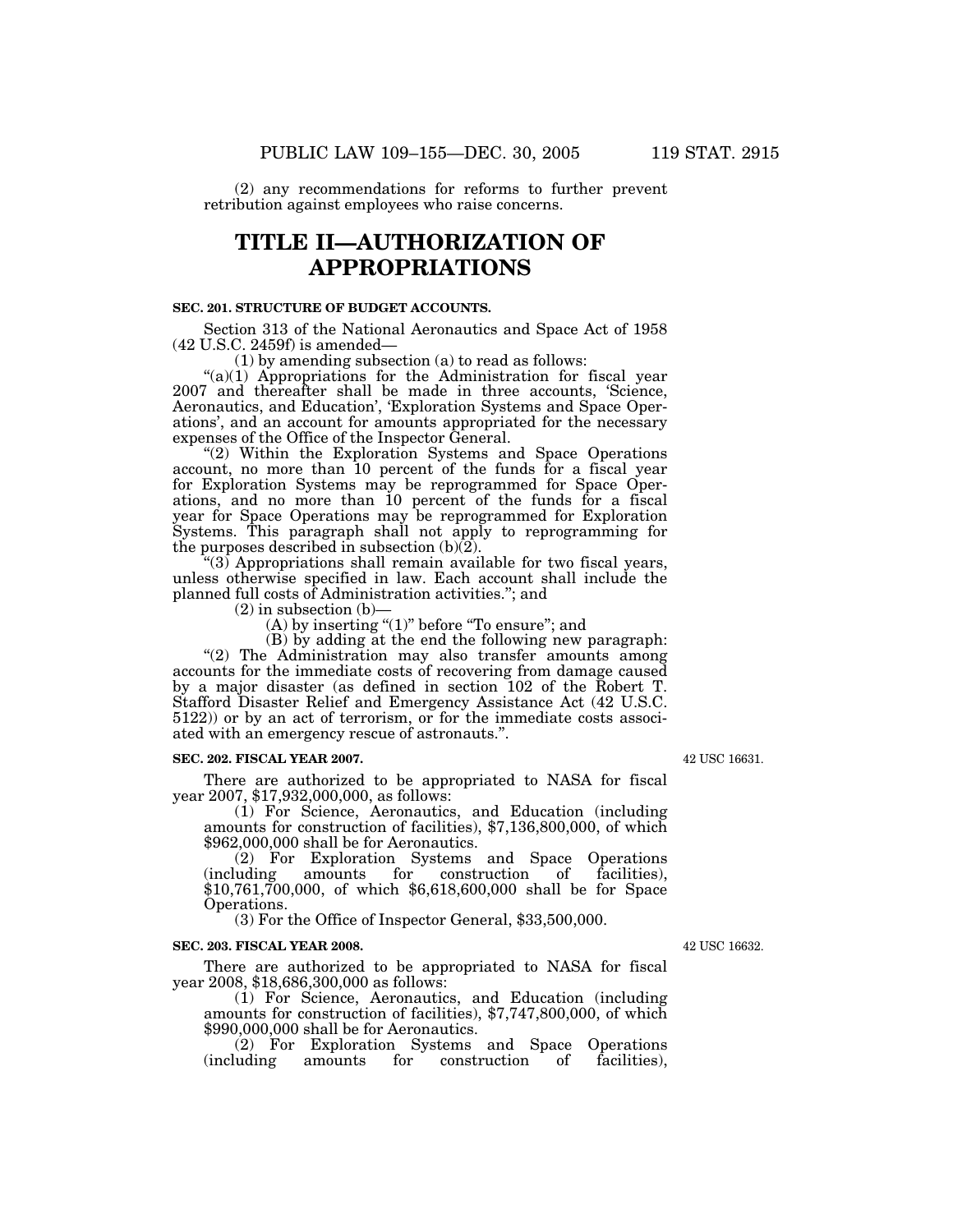\$10,903,900,000, of which \$6,546,600,000 shall be for Space

 $(3)$  For the Office of Inspector General, \$34,600,000.

42 USC 16633.

### **SEC. 204. ISS RESEARCH.**

Beginning with fiscal year 2006, the Administrator shall allocate at least 15 percent of the funds budgeted for ISS research to ground-based, free-flyer, and ISS life and microgravity science research that is not directly related to supporting the human exploration program, consistent with section 305.

42 USC 16634.

### **SEC. 205. TEST FACILITIES.**

(a) CHARGES.—The Administrator shall establish a policy of charging users of NASA's test facilities for the costs associated with their tests at a level that is competitive with alternative test facilities. The Administrator shall not implement a policy of seeking full cost recovery for a facility until at least 30 days after transmitting a notice to the Committee on Science of the House of Representatives and the Committee on Commerce, Science, and Transportation of the Senate.

(b) FUNDING ACCOUNT.—In planning and budgeting, the Administrator shall establish a funding account that shall be used for all test facilities. The account shall be sufficient to maintain the viability of test facilities during periods of low utilization.

### **SEC. 206. OFFICIAL REPRESENTATION FUND.**

Amounts appropriated pursuant to this Act may be used, but not to exceed a total of \$70,000 in any fiscal year, for official reception and representation expenses.

### **SEC. 207. ISS COST CAP.**

(a) REPORT.—The Administrator shall transmit to the Committee on Science of the House of Representatives and the Committee on Commerce, Science, and Transportation of the Senate a report providing the current expected development costs of the ISS and describing any changes to those costs that have occurred because of the grounding of the Space Shuttle after the loss of the Space Shuttle Columbia and because of the implementation of full-cost accounting.

(b) REPEAL.—Thirty days after the transmittal of the report described in subsection (a), section 202 of the National Aeronautics and Space Administration Act of 2000 (42 U.S.C. 2451 note) is repealed.

## **TITLE III—SCIENCE**

## **Subtitle A—General Provisions**

42 USC 16651.

### **SEC. 301. PERFORMANCE ASSESSMENTS.**

(a) IN GENERAL.—The performance of each division in the Science directorate of NASA shall be reviewed and assessed by the National Academy of Sciences at 5-year intervals.

(b) TIMING.—Beginning with the first fiscal year following the date of enactment of this Act, the Administrator shall select at least one division for review under this section. The Administrator shall select divisions so that all disciplines will have received their

Deadline. Notice.

42 USC 16635.

42 USC 16636.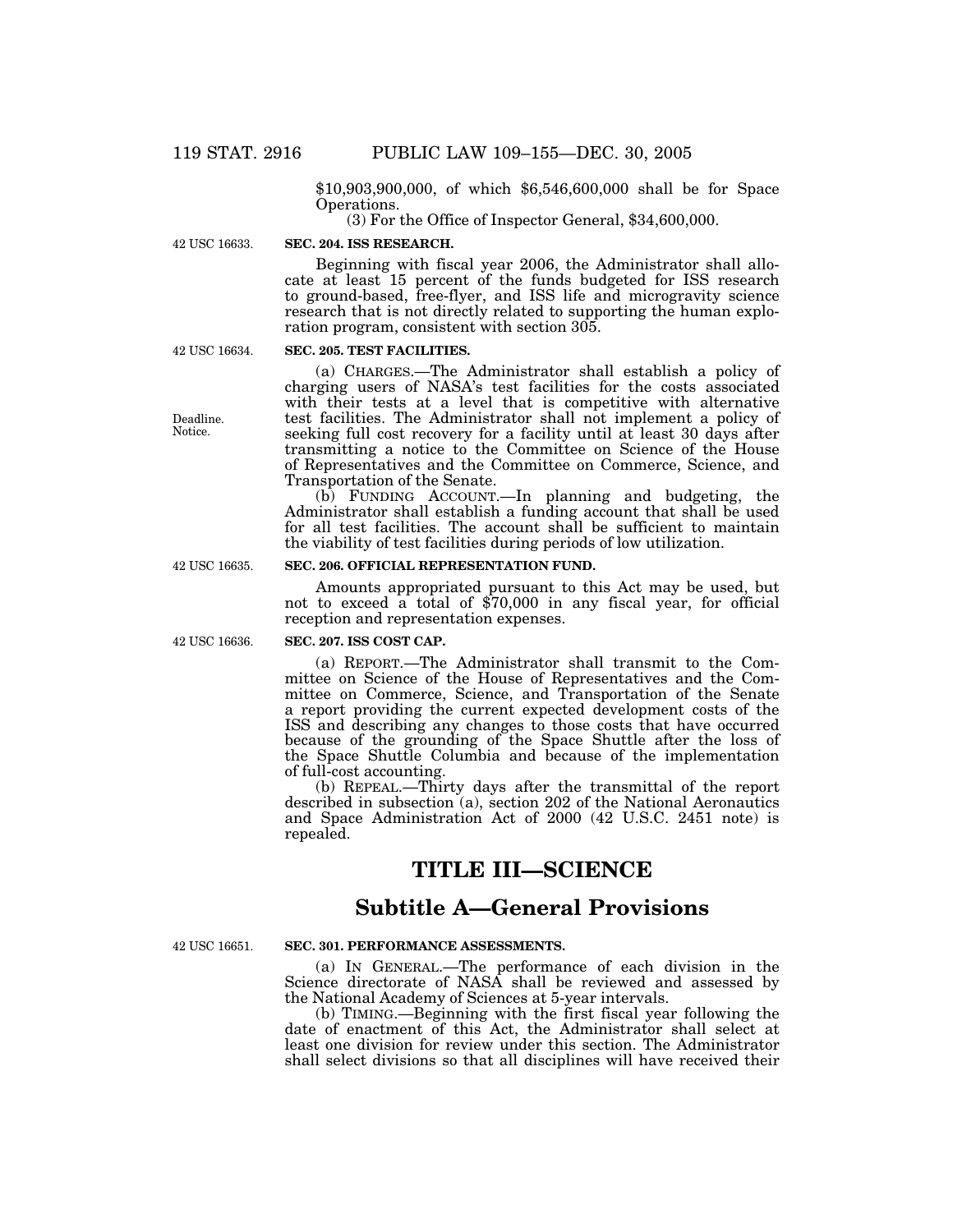first review within six fiscal years of the date of enactment of this Act.

(c) REPORTS.—Not later than March 1 of each year, beginning with the first fiscal year after the date of enactment of this Act, the Administrator shall transmit a report to the Committee on Science of the House of Representatives and the Committee on Commerce, Science, and Transportation of the Senate—

(1) setting forth in detail the results of any external review under subsection (a);

(2) setting forth in detail actions taken by NASA in response to any external review; and

(3) including a summary of findings and recommendations from any other relevant external reviews of NASA's science mission priorities and programs.

#### **SEC. 302. STATUS ON HUBBLE SPACE TELESCOPE SERVICING MISSION.** 42 USC 16652.

It is the sense of the Congress that the Hubble Space Telescope is an extraordinary instrument that has provided, and should continue to provide, answers to profound scientific questions. In accordance with the recommendations of the National Academy of Sciences study titled ''Assessment of Options for Extending the Life of the Hubble Space Telescope'', all appropriate efforts should be expended to complete the Space Shuttle servicing mission. Upon successful completion of the planned return-to-flight schedule of the Space Shuttle, the Administrator shall determine the schedule for a Space Shuttle servicing mission to the Hubble Space Telescope, unless such a mission would compromise astronaut safety. Not later than 60 days after the landing of the second Space Shuttle mission for return-to-flight certification, the Administrator shall transmit to the Committee on Science of the House of Representatives and the Committee on Commerce, Science, and Transportation of the Senate a status report on plans for a Hubble Space Telescope servicing mission.

#### **SEC. 303. INDEPENDENT ASSESSMENT OF LANDSAT-NPOESS** 42 USC 16653. **INTEGRATED MISSION.**

(a) ASSESSMENT.—In view of the importance of ensuring continuity of Landsat data and in view of the challenges facing the National Polar-Orbiting Operational Environmental Satellite System program, the Administrator shall seek an independent assessment of the costs as well as the technical, cost, and schedule risks associated with incorporating the Landsat instrument on the first National Polar-Orbiting Operational Environmental Satellite System spacecraft compared with undertaking various alternatives, including a dedicated Landsat data ''gap-filler'' mission followed by the incorporation of the Landsat instrument on the second National Polar-Orbiting Operational Environmental Satellite System spacecraft. The assessment shall also include an evaluation of the budgetary requirements of each of the options under consideration.<br>(b) REPORT.

 $(1)$  DEADLINE.—The Administrator shall transmit the independent assessment to the Committee on Science of the House of Representatives and the Committee on Commerce, Science, and Transportation of the Senate not later than 180 days after the date of enactment of this Act unless, prior to that date, NASA cancels plans to fly the Landsat instrument on

Deadline. Reports.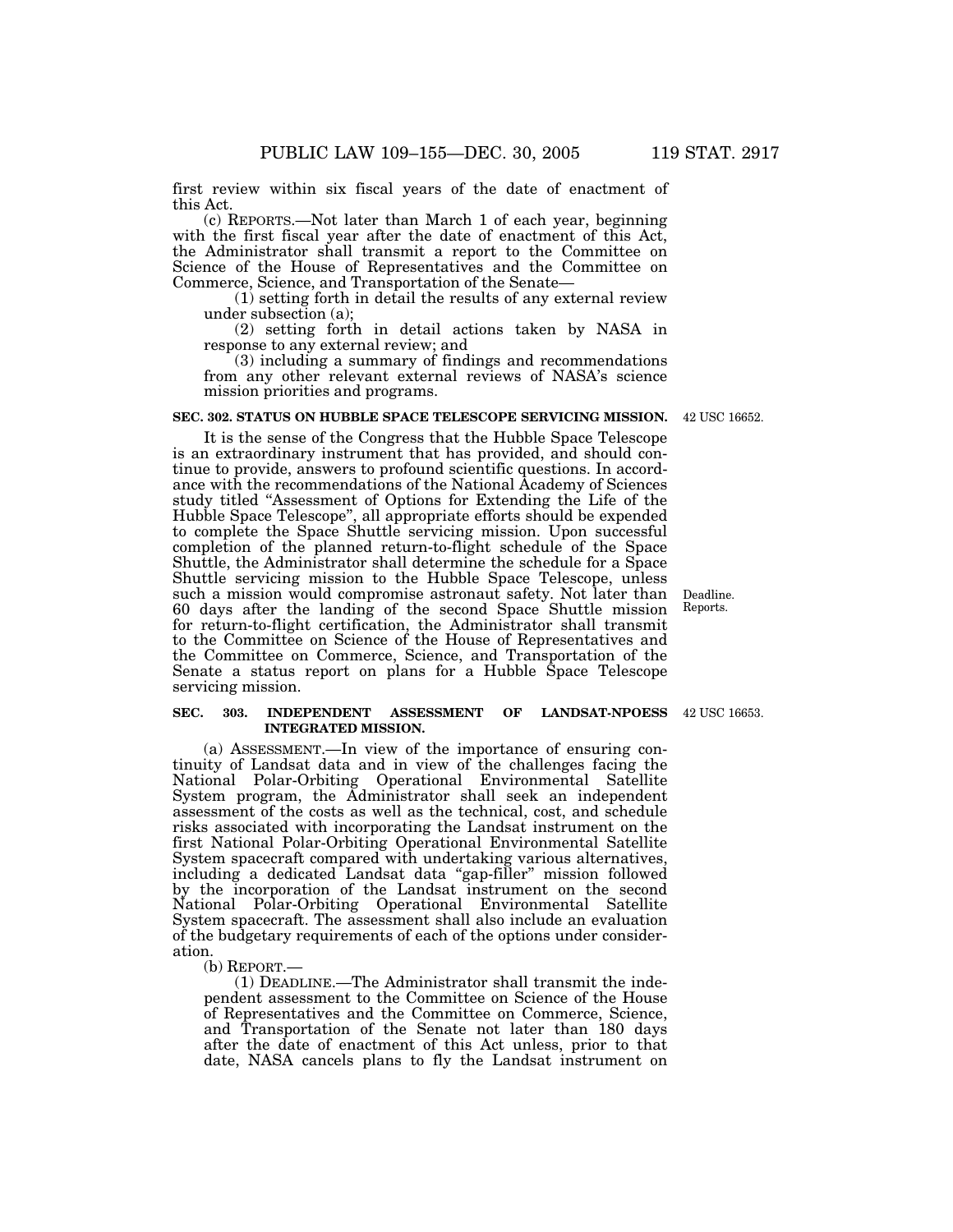the first National Polar-Orbiting Operational Environmental Satellite System spacecraft.

(2) CANCELLATION.—If NASA cancels such plans, the Administrator shall—

(A) not later than 7 days after a cancellation decision, inform the Committee on Science of the House of Representatives and the Committee on Commerce, Science, and Transportation of the Senate, in writing, of the cancellation; and

(B) not later than 90 days after the transmittal of the cancellation notice, transmit to the Committee on Science of the House of Representatives and the Committee on Commerce, Science, and Transportation of the Senate a plan for undertaking a dedicated gap-filler mission or alternative means for ensuring the continuity of Landsat data, which shall include consideration of a low-cost constellation of small satellites.

### **SEC. 304. ASSESSMENT OF SCIENCE MISSION EXTENSIONS.**

(a) ASSESSMENT.—The Administrator shall carry out biennial reviews within each of the Science divisions to assess the cost and benefits of extending the date of the termination of data collection for those missions that have exceeded their planned mission lifetime. In addition—

(1) not later than 60 days after the date of enactment of this Act, the Administrator shall carry out such an assessment for at least the following missions: FAST, TIMED, Cluster, Wind, Geotail, Polar, TRACE, Ulysses, and Voyager; and

(2) for those missions that have an operational component, the National Oceanic and Atmospheric Administration or any other affected agency shall be consulted and the potential benefits of instruments on missions that are beyond their planned mission lifetime taken into account.

(b) REPORT.—Not later than 30 days after completing each assessment required by subsection  $(a)(1)$ , the Administrator shall transmit a report on the assessment to the Committee on Science of the House of Representatives and the Committee on Commerce, Science, and Transportation of the Senate.

#### **SEC. 305. MICROGRAVITY RESEARCH.**

The Administrator shall—

(1) transmit the report required by section 506;

(2) ensure the capacity to support ground-based research leading to space-based basic and applied scientific research in a variety of disciplines with potential direct national benefits and applications that can be advanced significantly from the uniqueness of microgravity and the space environment; and

(3) carry out, to the maximum extent practicable, basic, applied, and commercial ISS research in fields such as molecular crystal growth, animal research, basic fluid physics, combustion research, cellular biotechnology, low-temperature physics, and cellular research at a level that will sustain the existing United States scientific expertise and research capability in microgravity research.

Deadline.

42 USC 16654.

Reports.

42 USC 16655.

Deadlines.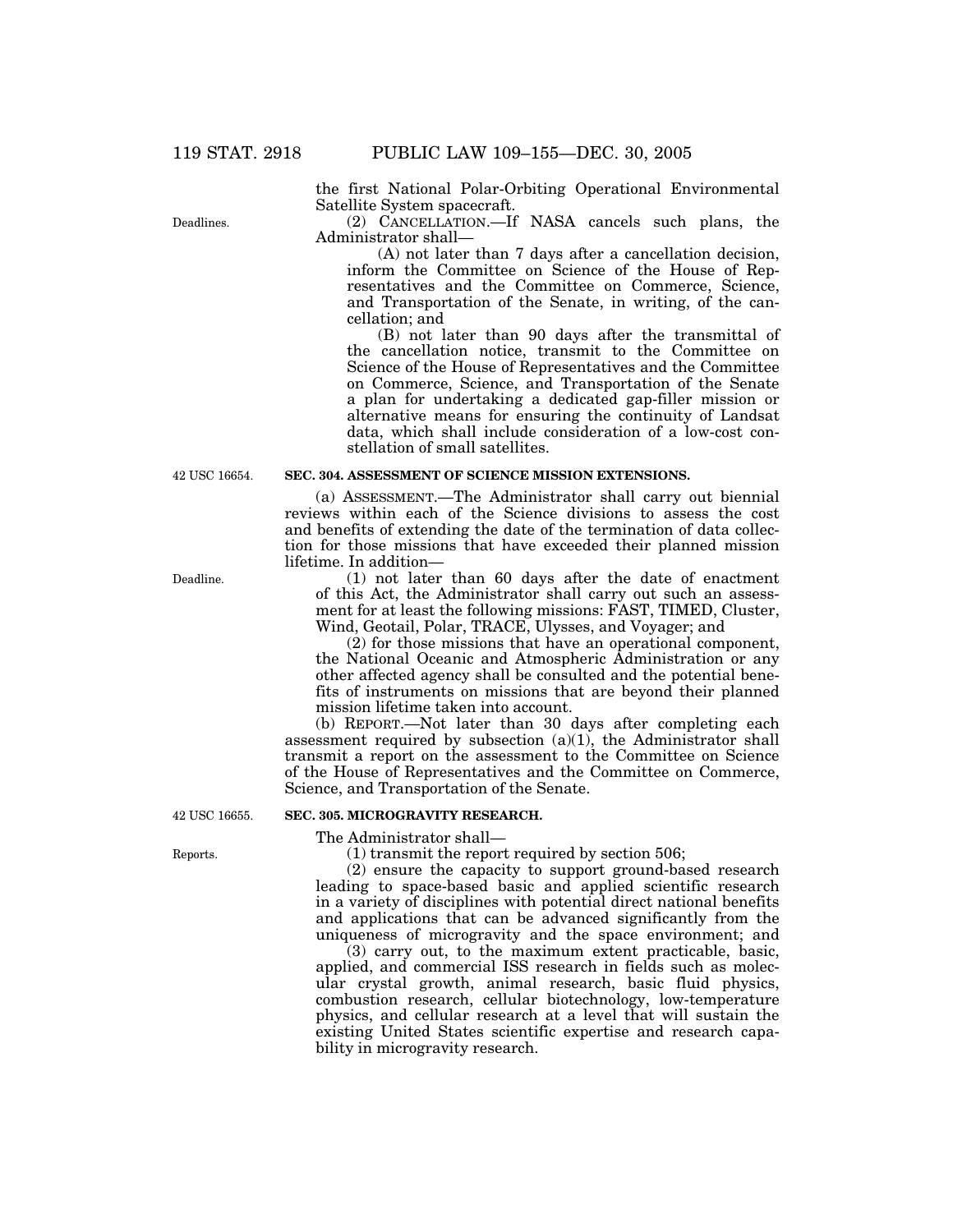#### **SEC. 306. COORDINATION WITH THE NATIONAL OCEANIC AND** 42 USC 16656. **ATMOSPHERIC ADMINISTRATION.**

(a) JOINT WORKING GROUP.—The Administrator and the Establishment. Administrator of the National Oceanic and Atmospheric Administration shall appoint a Joint Working Group, which shall review and monitor missions of the two agencies to ensure maximum coordination in the design, operation, and transition of missions where appropriate. The Joint Working Group shall also prepare the plans required by subsection (c).

(b) COORDINATION REPORT.—Not later than February 15 of each year, beginning with the first fiscal year after the date of enactment of this Act, the Administrator and the Administrator of the National Oceanic and Atmospheric Administration shall jointly transmit a report to the Committee on Science of the House of Representatives and the Committee on Commerce, Science, and Transportation of the Senate on how the earth science programs of the National Oceanic and Atmospheric Administration and NASA will be coordinated during the fiscal year following the fiscal year in which the report is transmitted.

(c) COORDINATION OF TRANSITION PLANNING AND REPORTING.— The Administrator, in conjunction with the Administrator of the National Oceanic and Atmospheric Administration and in consultation with other relevant agencies, shall evaluate relevant NASA science missions for their potential operational capabilities and shall prepare transition plans for the existing and future Earth observing systems found to have potential operational capabilities.

(d) LIMITATION.—The Administrator shall not transfer any NASA earth science mission or Earth observing system to the National Oceanic and Atmospheric Administration until the plan required under subsection (c) has been approved by the Administrator and the Administrator of the National Oceanic and Atmospheric Administration and until financial resources have been identified to support the transition or transfer in the President's budget request for the National Oceanic and Atmospheric Administration.

#### **SEC. 307. REVIEW AND REPORT ON HEADQUARTERS EARTH-SUN** 42 USC 16657. **SYSTEM APPLIED SCIENCES PROGRAM.**

(a) REVIEW.—The Administrator shall review the policies, processes, and procedures in the planning and management of applications research and development implemented in calendar years 2001 to 2005 within the Headquarters Earth-Sun System Applied Sciences Program and former Earth Science Applications Program. This review shall include—

(1) the program planning and analysis process used to formulate applied science research and development requirements, priorities, and solicitation schedules, including changes to the process within the period under review, and the effects of such planning on the quality and clarity of applied sciences research announcements;

(2) the peer review process including, but not limited to—

(A) membership selection, determination of qualifications, and use of NASA and non-NASA reviewers;

(B) management of conflicts of interest, including reviewers funded by the program with a significant consulting or contractual relationship with NASA, and individuals who both review proposals and participate in the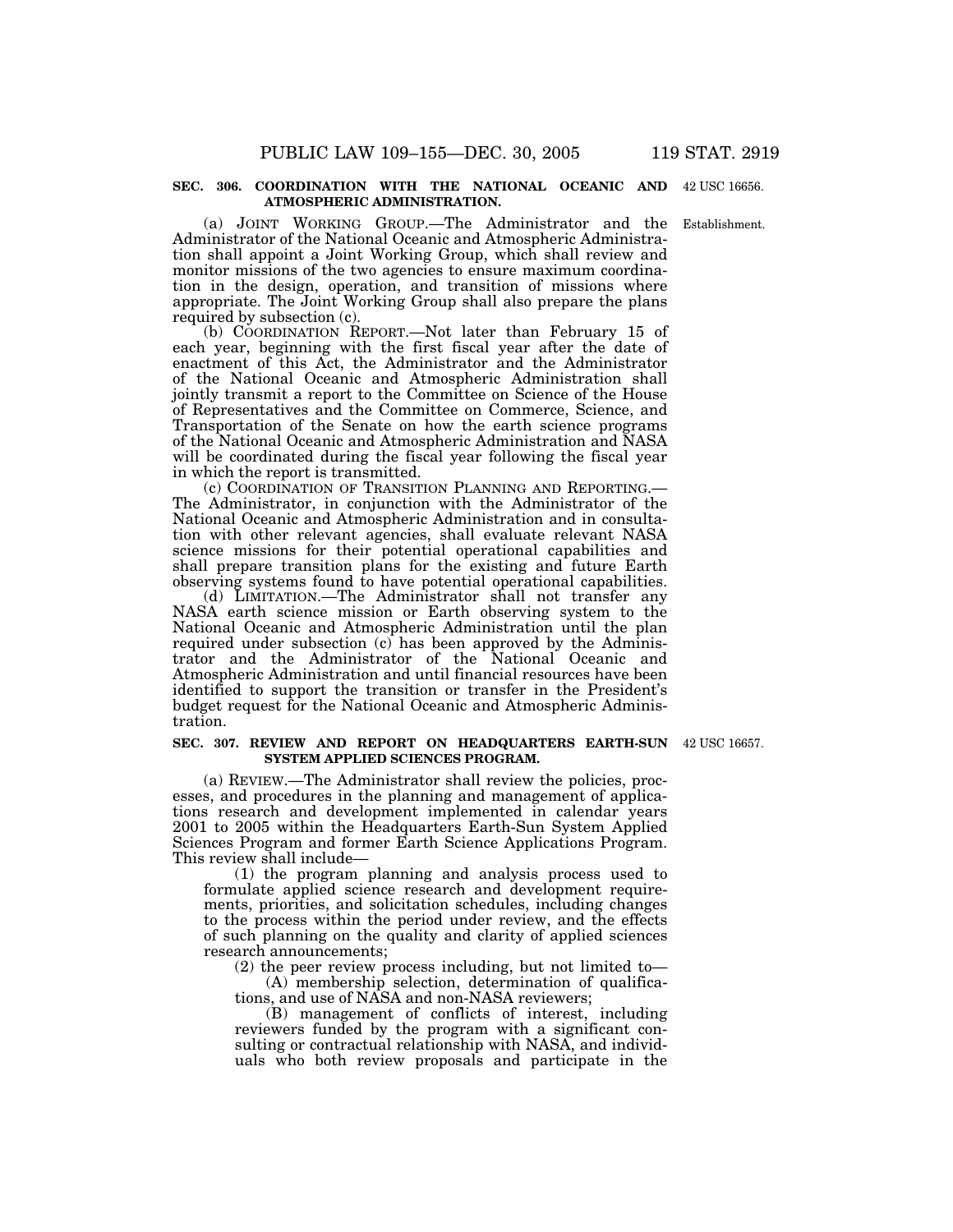submission of proposals under the same solicitation announcement; and

(C) compensation of non-NASA proposal reviewers;

(3) the process for assigning or allocating applied research to NASA researchers and to non-NASA researchers; and

(4) alternative models for NASA planning and management of applied science and applications research, including an evaluation of the relevance for NASA of—

(A) National Institutes of Health intramural and extramural research program structure, peer review process, management of conflicts of interests, compensation of reviewers, and the effects of compensation on reviewer efficiency and quality;

(B) Department of Agriculture Cooperative State Research Education and Extension Service program and structure, peer review process, management of conflicts of interest, compensation of reviewers, and the effects of compensation on reviewer efficiency and quality;

(C) National Institutes of Health and Department of Agriculture best practices in the planning, selection, and management of applied sciences research and development; and

(D) any other relevant models.

(b) REPORT.—Not later than 1 year after the date of enactment of this Act, the Administrator shall transmit a report to the Committee on Science of the House of Representatives and the Committee on Commerce, Science, and Transportation of the Senate describing the results of the review conducted under subsection (a). The report shall include a plan to ensure that the peer review process is transparent and selects proposals in a manner that instills public and stakeholder confidence.

## **Subtitle B—Remote Sensing**

42 USC 16671.

### **SEC. 311. DEFINITIONS.**

In this subtitle—

(1) the term ''geospatial information'' means knowledge of the nature and distribution of physical and cultural features on the landscape based on analysis of data from airborne or spaceborne platforms or other types and sources of data;

(2) the term ''high resolution'' means resolution better than five meters; and

(3) the term ''institution of higher education'' has the meaning given that term in section  $101(a)$  of the Higher Education Act of 1965 (20 U.S.C. 1001(a)).

42 USC 16672.

### **SEC. 312. GENERAL RESPONSIBILITIES.**

The Administrator shall—

(1) develop a sustained relationship with the United States commercial remote sensing industry and, consistent with applicable policies and law, to the maximum practicable, rely on their services; and

(2) in conjunction with United States industry and universities, research, develop, and demonstrate prototype earth science applications to enhance Federal, State, local, and tribal governments' use of government and commercial remote sensing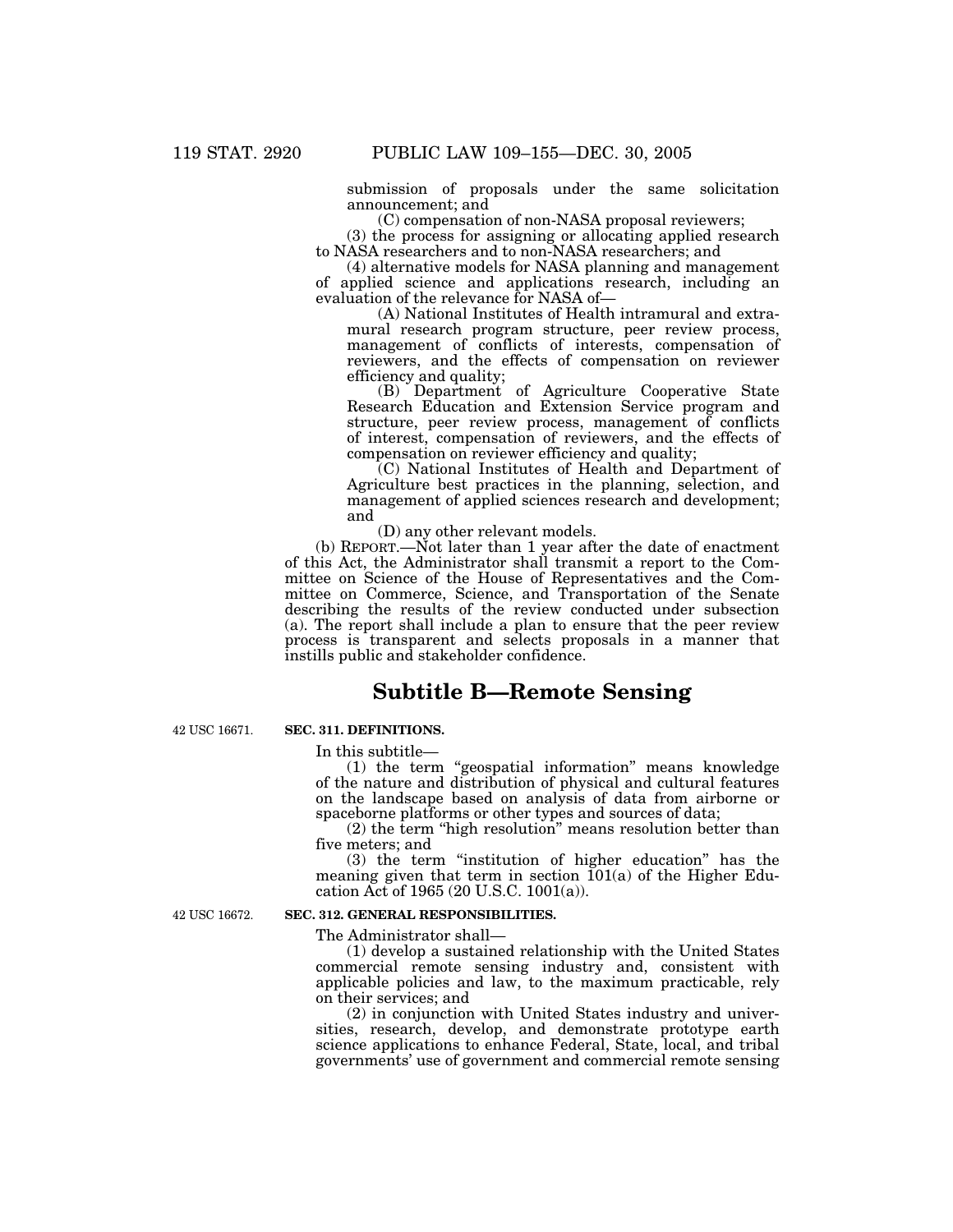data, technologies, and other sources of geospatial information for improved decision support to address their needs.

#### **SEC. 313. PILOT PROJECTS TO ENCOURAGE PUBLIC SECTOR APPLICA-**42 USC 16673. **TIONS.**

(a) IN GENERAL.—The Administrator shall establish a program of grants for competitively awarded pilot projects to explore the integrated use of sources of remote sensing and other geospatial information to address State, local, regional, and tribal agency needs.

(b) PREFERRED PROJECTS.—In awarding grants under this section, the Administrator shall give preference to projects that—

(1) make use of commercial data sets, including high resolution commercial satellite imagery and derived satellite data products, existing public data sets where commercial data sets are not available or applicable, or the fusion of such data sets;

(2) integrate multiple sources of geospatial information, such as geographic information system data, satellite-provided positioning data, and remotely sensed data, in innovative ways;

(3) include funds or in-kind contributions from non-Federal sources;

(4) involve the participation of commercial entities that process raw or lightly processed data, often merging that data with other geospatial information, to create data products that have significant value added to the original data; and

(5) taken together demonstrate as diverse a set of public sector applications as possible.

(c) OPPORTUNITIES.—In carrying out this section, the Administrator shall seek opportunities to assist—

(1) in the development of commercial applications potentially available from the remote sensing industry; and

(2) State, local, regional, and tribal agencies in applying remote sensing and other geospatial information technologies for growth management.

(d) DURATION.—Assistance for a pilot project under subsection (a) shall be provided for a period not to exceed 3 years.

(e) REPORT.—Each recipient of a grant under subsection (a) shall transmit a report to the Administrator on the results of the pilot project within 180 days of the completion of that project.

(f) WORKSHOP.—Each recipient of a grant under subsection (a) shall, not later than 180 days after the completion of the pilot project, conduct at least one workshop for potential users to disseminate the lessons learned from the pilot project as widely as feasible.

(g) REGULATIONS.—The Administrator shall issue regulations establishing application, selection, and implementation procedures for pilot projects, and guidelines for reports and workshops required by this section.

### **SEC. 314. PROGRAM EVALUATION.**

(a) ADVISORY COMMITTEE.—The Administrator shall establish an advisory committee, consisting of individuals with appropriate expertise in State, local, regional, and tribal agencies, the university research community, and the remote sensing and other geospatial information industries, to monitor the program established under section 313. The advisory committee shall consult with the Federal Geographic Data Committee and other appropriate industry representatives and organizations. Notwithstanding section 14 of the

42 USC 16674.

Establishment.

Deadline.

Grants.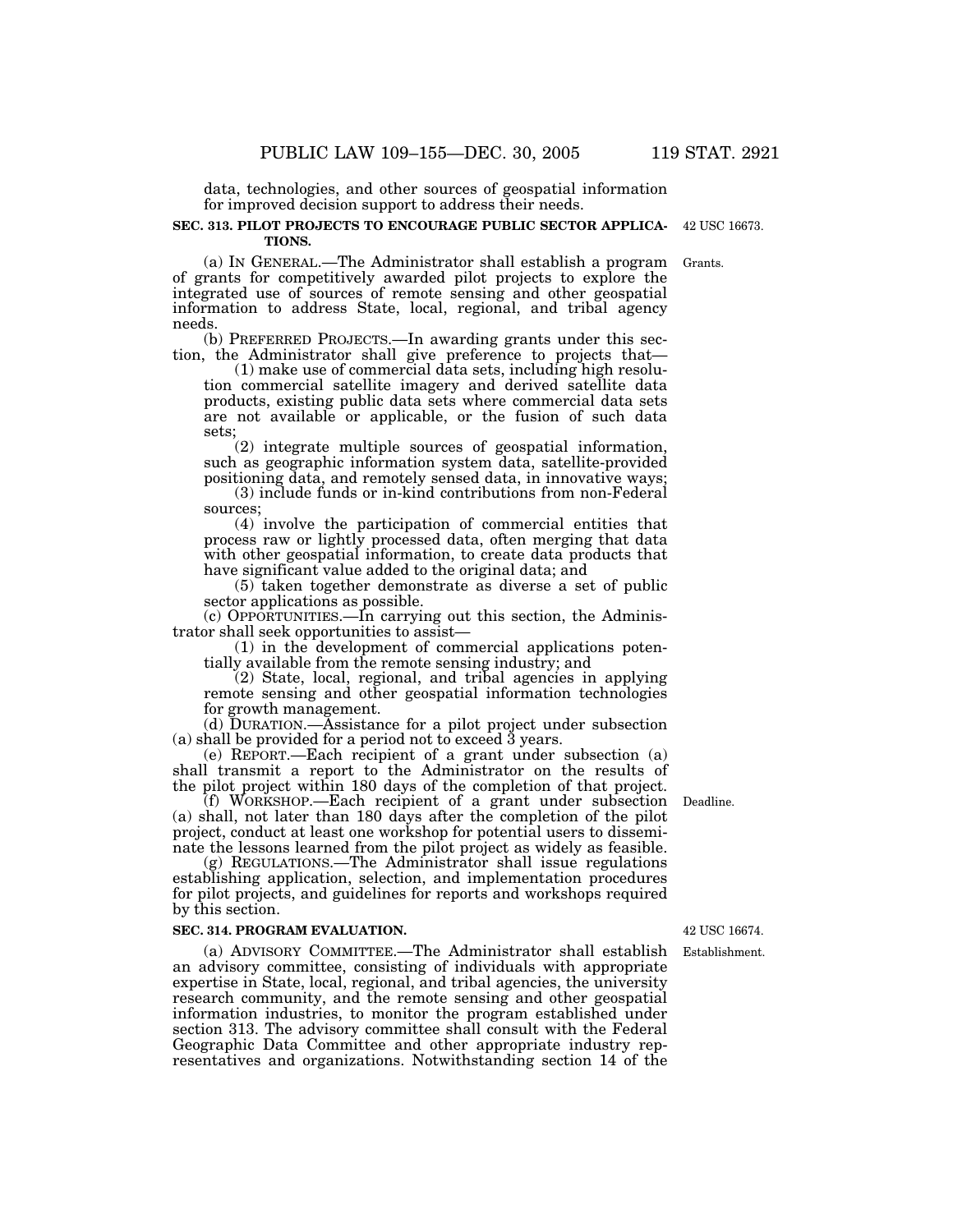Federal Advisory Committee Act, the advisory committee established under this subsection shall remain in effect until the termination of the program under section 313.

(b) EFFECTIVENESS EVALUATION.—Not later than December 31, 2009, the Administrator shall transmit to the Congress an evaluation of the effectiveness of the program established under section 313 in exploring and promoting the integrated use of sources of remote sensing and other geospatial information to address State, local, regional, and tribal agency needs. Such evaluation shall have been conducted by an independent entity.

**SEC. 315. DATA AVAILABILITY.**

The Administrator shall ensure that the results of each of the pilot projects completed under section 313 shall be retrievable through an electronic, Internet-accessible database.

### **SEC. 316. EDUCATION.**

The Administrator shall establish an educational outreach program to increase awareness at institutions of higher education and State, local, regional, and tribal agencies of the potential applications of remote sensing and other geospatial information and awareness of the need for geospatial workforce development.

## **Subtitle C—George E. Brown, Jr. Near-Earth Object Survey**

#### **SEC. 321. GEORGE E. BROWN, JR. NEAR-EARTH OBJECT SURVEY.**

(a) SHORT TITLE.—This section may be cited as the ''George E. Brown, Jr. Near-Earth Object Survey Act''.

(b) FINDINGS.—The Congress makes the following findings:

(1) Near-Earth objects pose a serious and credible threat to humankind, as many scientists believe that a major asteroid or comet was responsible for the mass extinction of the majority of the Earth's species, including the dinosaurs, nearly 65,000,000 years ago.

(2) Similar objects have struck the Earth or passed through the Earth's atmosphere several times in the Earth's history and pose a similar threat in the future.

(3) Several such near-Earth objects have only been discovered within days of the objects' closest approach to Earth, and recent discoveries of such large objects indicate that many large near-Earth objects remain undiscovered.

(4) The efforts taken to date by NASA for detecting and characterizing the hazards of near-Earth objects are not sufficient to fully determine the threat posed by such objects to cause widespread destruction and loss of life.

(c) DEFINITIONS.—For purposes of this section the term ''near-Earth object'' means an asteroid or comet with a perihelion distance of less than 1.3 Astronomical Units from the Sun.

(d) NEAR-EARTH OBJECT SURVEY.— (1) SURVEY PROGRAM.—The Administrator shall plan, develop, and implement a Near-Earth Object Survey program to detect, track, catalogue, and characterize the physical characteristics of near-Earth objects equal to or greater than 140 meters in diameter in order to assess the threat of such near-Earth objects to the Earth. It shall be the goal of the

Deadline.

42 USC 16675.

42 USC 16676.

George E. Brown, Jr. Near-Earth Object Survey Act. 42 USC 16691.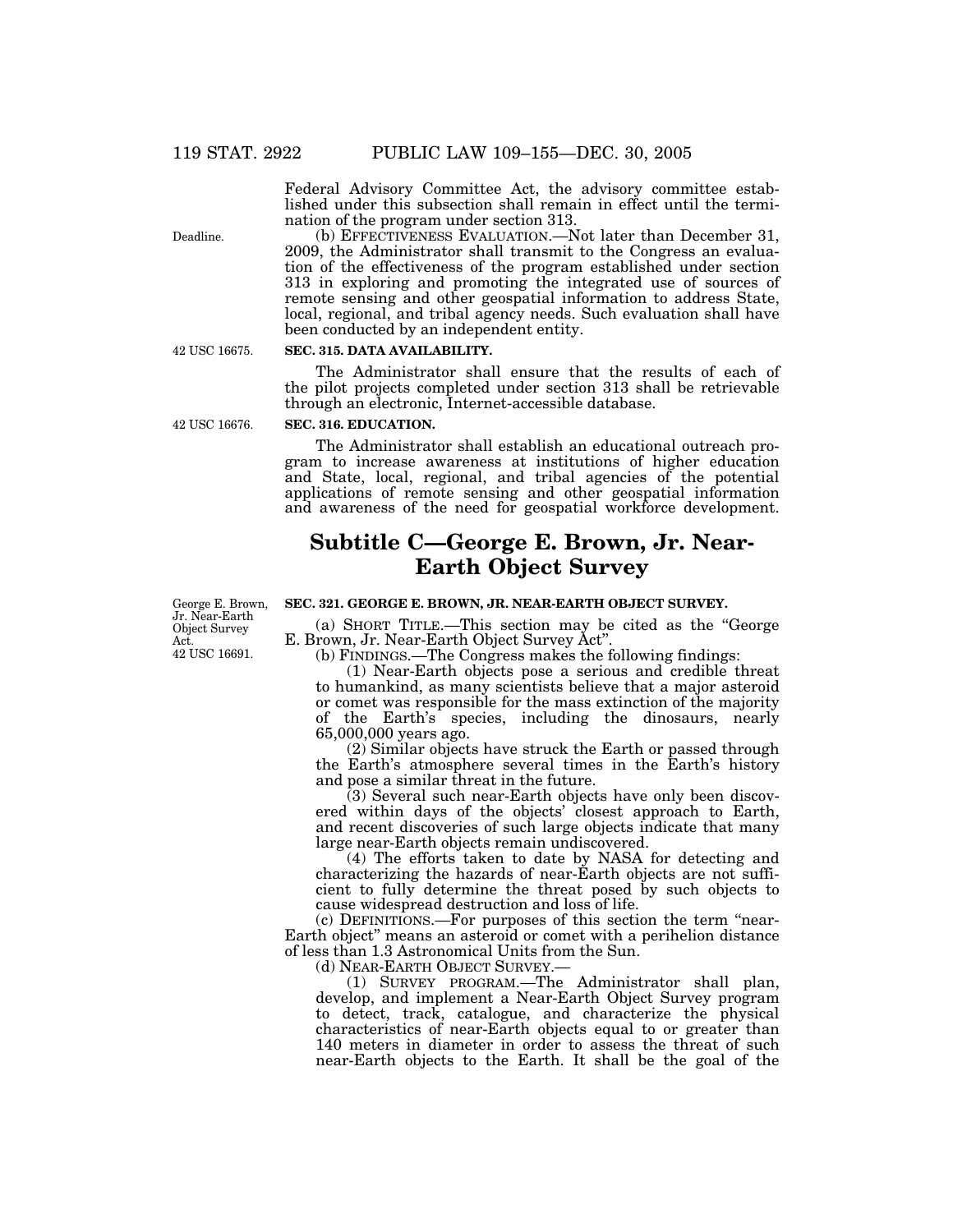Survey program to achieve 90 percent completion of its near-Earth object catalogue (based on statistically predicted populations of near-Earth objects) within 15 years after the date of enactment of this Act.

(2) AMENDMENTS.—Section 102 of the National Aeronautics Deadline. and Space Act of 1958 (42 U.S.C. 2451) is amended—

(A) by redesignating subsection (g) as subsection (h);

(B) by inserting after subsection (f) the following new subsection:

"(g) The Congress declares that the general welfare and security of the United States require that the unique competence of the National Aeronautics and Space Administration be directed to detecting, tracking, cataloguing, and characterizing near-Earth asteroids and comets in order to provide warning and mitigation of the potential hazard of such near-Earth objects to the Earth.''; and

> (C) in subsection (h), as so redesignated by subparagraph  $(A)$  of this paragraph, by striking "and  $(f)$ " and inserting "(f), and  $(g)$ ".

(3) FIFTH-YEAR REPORT.—The Administrator shall transmit to the Congress, not later than February 28 of the fifth year after the date of enactment of this Act, a report that provides the following:

(A) A summary of all activities taken pursuant to paragraph (1) since the date of enactment of this Act.

(B) A summary of expenditures for all activities pursuant to paragraph (1) since the date of enactment of this Act.

(4) INITIAL REPORT.—The Administrator shall transmit to Congress not later than 1 year after the date of enactment of this Act an initial report that provides the following:

(A) An analysis of possible alternatives that NASA may employ to carry out the Survey program, including ground-based and space-based alternatives with technical descriptions.

(B) A recommended option and proposed budget to carry out the Survey program pursuant to the recommended option.

(C) Analysis of possible alternatives that NASA could employ to divert an object on a likely collision course with Earth.

## **TITLE IV—AERONAUTICS**

### **SEC. 401. DEFINITION.**

For purposes of this title, the term "institution of higher education'' has the meaning given that term by section 101 of the Higher Education Act of 1965 (20 U.S.C. 1001).

## **Subtitle A—Governmental Interest in Aeronautics Research and Development**

### **SEC. 411. GOVERNMENTAL INTEREST.**

Congress reaffirms the national commitment to aeronautics research made in the National Aeronautics and Space Act of 1958.

42 USC 16711.

42 USC 16701.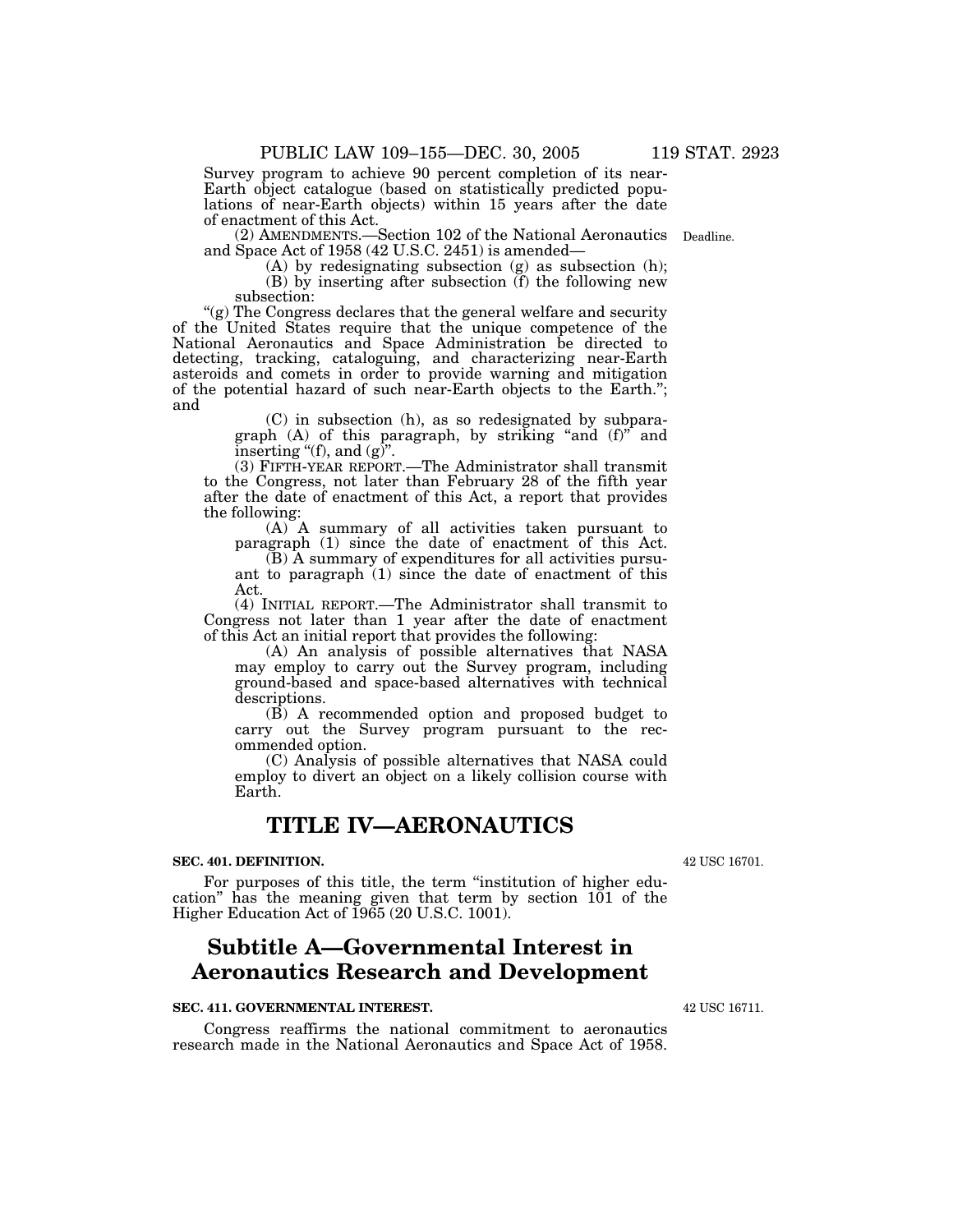Aeronautics research and development remains a core mission of NASA. NASA is the lead agency for civil aeronautics research. Further, the government of the United States shall promote aeronautics research and development that will expand the capacity, ensure the safety, and increase the efficiency of the Nation's air transportation system, promote the security of the Nation, protect the environment, and retain the leadership of the United States in global aviation.

## **Subtitle B—High Priority Aeronautics Research and Development Programs**

42 USC 16721.

## **SEC. 421. FUNDAMENTAL RESEARCH PROGRAM.**

(a) OBJECTIVE.—In order to ensure that the Nation maintains needed capabilities in fundamental areas of aeronautics research, the Administrator shall establish a program of long-term fundamental research in aeronautical sciences and technologies that is not tied to specific development projects.

(b) OPERATION.—The Administrator shall conduct the program under this section, in part by awarding grants to institutions of higher education. The Administrator shall encourage the participation of institutions of higher education located in States that participate in the Experimental Program to Stimulate Competitive Research. All grants to institutions of higher education under this section shall be awarded through merit review.

(c) ASSESSMENT.—The Administrator shall enter into an arrangement with the National Research Council for an assessment of the Nation's future requirements for fundamental aeronautics research and whether the Nation will have a skilled research workforce and research facilities commensurate with those requirements. The assessment shall include an identification of any projected gaps, and recommendations for what steps should be taken by the Federal Government to eliminate those gaps.

(d) REPORT.—The Administrator shall transmit the assessment, along with NASA's response to the assessment, to Congress not later than 2 years after the date of enactment of this Act.

42 USC 16722.

### **SEC. 422. RESEARCH AND TECHNOLOGY PROGRAMS.**

(a) ENVIRONMENTAL AIRCRAFT RESEARCH AND DEVELOPMENT.— The Administrator may establish an initiative with the objective of developing, and demonstrating in a relevant environment, technologies to enable the following commercial aircraft performance characteristics:

(1) NOISE.—Noise levels on takeoff and on airport approach and landing that do not exceed ambient noise levels in the absence of flight operations in the vicinity of airports from which such commercial aircraft would normally operate.

(2) ENERGY CONSUMPTION.—Twenty-five percent reduction in the energy required for medium- to long-range flights, compared to aircraft in commercial service as of the date of enactment of this Act.

(3) EMISSIONS.—Nitrogen oxides on take-off and landing that are significantly reduced, without adversely affecting hydrocarbons and smoke, relative to aircraft in commercial service as of the date of enactment of this Act.

Grants.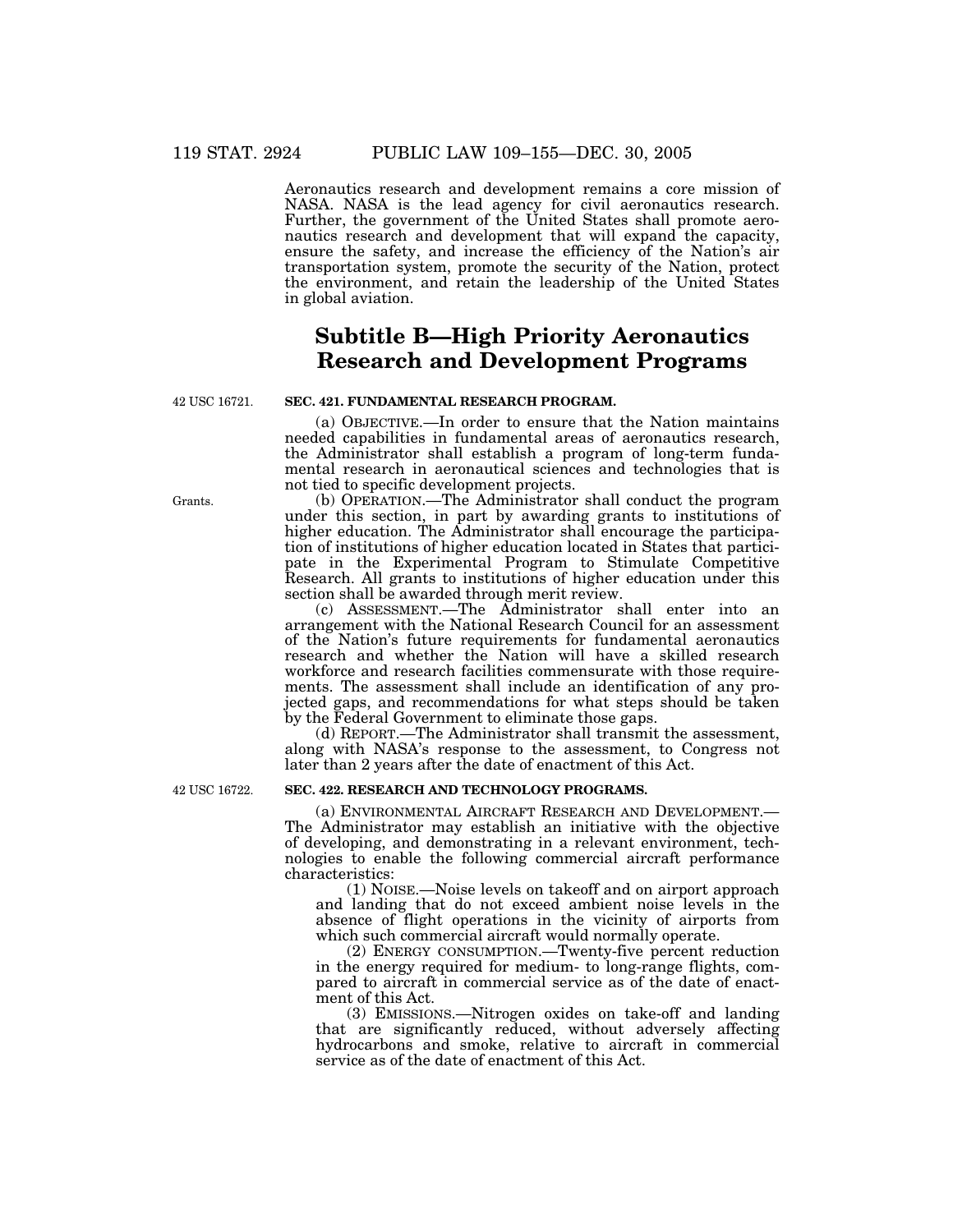(b) SUPERSONIC TRANSPORT RESEARCH AND DEVELOPMENT.— The Administrator may establish an initiative with the objective of developing and demonstrating, in a relevant environment, airframe and propulsion technologies to enable efficient, economical overland flight of supersonic civil transport aircraft with no significant impact on the environment.

(c) ROTORCRAFT AND OTHER RUNWAY-INDEPENDENT AIR VEHICLES.—The Administrator may establish a rotorcraft and other runway-independent air vehicles initiative with the objective of developing and demonstrating improved safety, noise, and environmental impact in a relevant environment.

(d) HYPERSONICS RESEARCH.—The Administrator may establish a hypersonics research program with the objective of exploring the science and technology of hypersonic flight using air-breathing propulsion concepts, through a mix of theoretical work, basic and applied research, and development of flight research demonstration vehicles. The program may also include the transition to the hypersonic range of Mach 3 to Mach 5.

(e) REVOLUTIONARY AERONAUTICAL CONCEPTS.—The Administrator may establish a research program which covers a unique range of subsonic, fixed wing vehicles and propulsion concepts. This research is intended to push technology barriers beyond current subsonic technology. Propulsion concepts include advanced materials, morphing engines, hybrid engines, and fuel cells.

(f) FUEL CELL-POWERED AIRCRAFT RESEARCH.—

(1) OBJECTIVE.—The Administrator may establish a fuelcell powered aircraft research program whose objective shall be to develop and test concepts to enable a hydrogen fuel cell-powered aircraft that would have no hydrocarbon or nitrogen oxide emissions into the environment.

(2) APPROACH.—The Administrator may establish a program of competitively awarded grants available to teams of researchers that may include the participation of individuals from universities, industry, and government for the conduct of this research.

(g) MARS AIRCRAFT RESEARCH.—

(1) OBJECTIVE.—The Administrator may establish a Mars Aircraft project whose objective shall be to develop and test concepts for an uncrewed aircraft that could operate for sustained periods in the atmosphere of Mars.

(2) APPROACH.—The Administrator may establish a program of competitively awarded grants available to teams of researchers that may include the participation of individuals from universities, industry, and government for the conduct of this research.

#### **SEC. 423. AIRSPACE SYSTEMS RESEARCH.**

(a) OBJECTIVE.—The Airspace Systems Research program shall pursue research and development to enable revolutionary improvements to and modernization of the National Airspace System, as well as to enable the introduction of new systems for vehicles that can take advantage of an improved, modern air transportation system.

(b) ALIGNMENT.—Not later than 1 year after the date of enact-Deadline. ment of this Act, the Administrator shall align the projects of

42 USC 16723.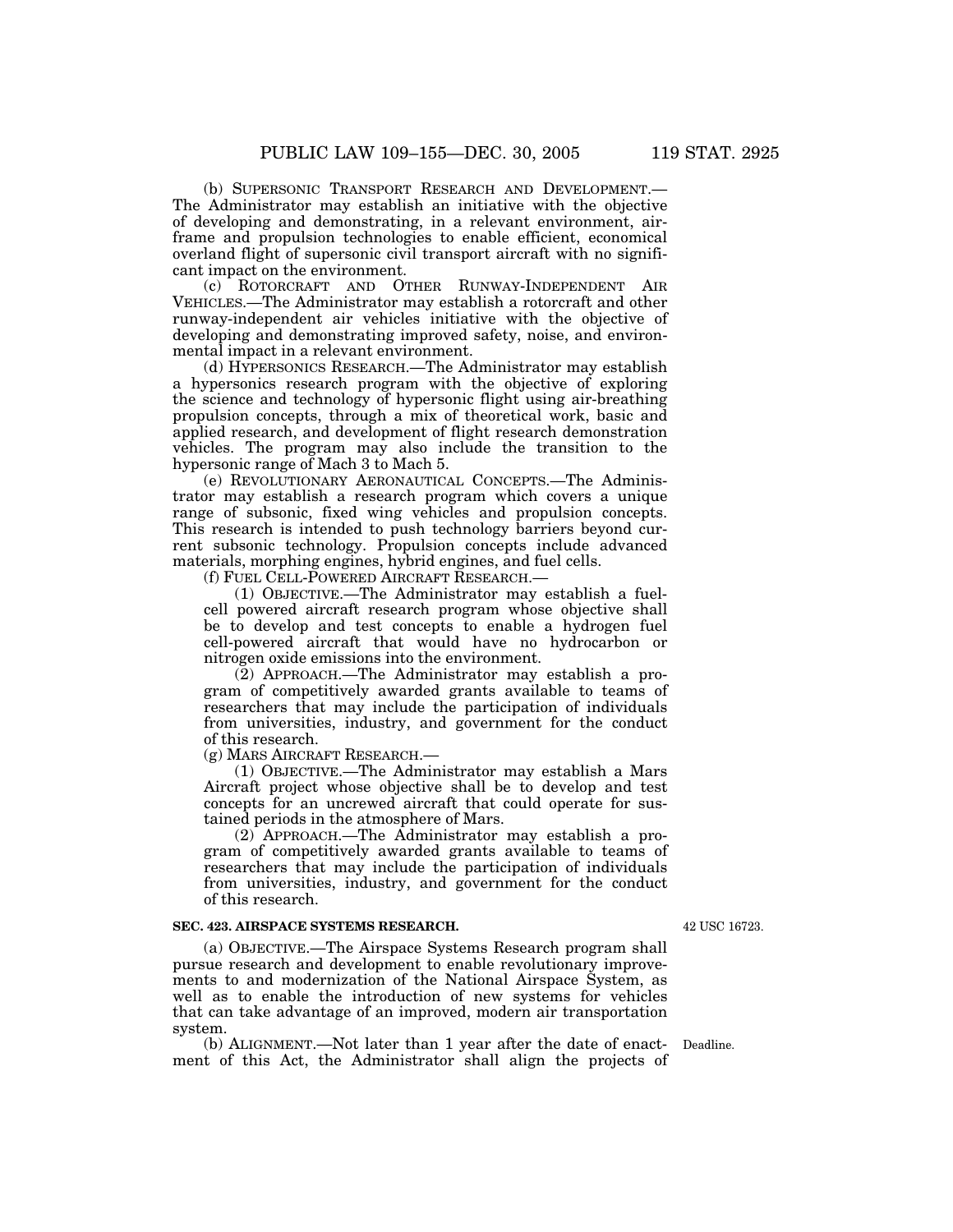the Airspace Systems Research program so that they directly support the objectives of the Joint Planning and Development Office's Next Generation Air Transportation System Integrated Plan.

42 USC 16724.

### **SEC. 424. AVIATION SAFETY AND SECURITY RESEARCH.**

(a) OBJECTIVE.—The Aviation Safety and Security Research program shall pursue research and development activities that directly address the safety and security needs of the National Airspace System and the aircraft that fly in it. The program shall develop prevention, intervention, and mitigation technologies aimed at causal, contributory, or circumstantial factors of aviation accidents.

(b) ALIGNMENT.—Not later than 1 year after the date of enactment of this Act, the Administrator shall align the projects of the Aviation Safety and Security Research program so that they directly support the objectives of the Joint Planning and Development Office's Next Generation Air Transportation System Integrated Plan.

#### **SEC. 425. AVIATION WEATHER RESEARCH.**

The Administrator may carry out a program of collaborative research with the National Oceanic and Atmospheric Administration on convective weather events, with the goal of significantly improving the reliability of 2-hour to 6-hour aviation weather forecasts.

### **SEC. 426. ASSESSMENT OF WAKE TURBULENCE RESEARCH AND DEVELOPMENT PROGRAM.**

(a) ASSESSMENT.—The Administrator shall enter into an arrangement with the National Research Council for an assessment of Federal wake turbulence research and development programs. The assessment shall address at least the following questions:

(1) Are the Federal research and development goals and objectives well defined?

(2) Are there any deficiencies in the Federal research and development goals and objectives?

(3) What roles should be played by each of the relevant Federal agencies, such as NASA, the Federal Aviation Administration, and the National Oceanic and Atmospheric Administration, in wake turbulence research and development?

(b) REPORT.—A report containing the results of the assessment conducted pursuant to subsection (a) shall be provided to Congress not later than 2 years after the date of enactment of this Act.

42 USC 16727.

### **SEC. 427. UNIVERSITY-BASED CENTERS FOR RESEARCH ON AVIATION TRAINING.**

(a) IN GENERAL.—The Administrator may award grants to institutions of higher education (or consortia thereof) to establish one or more Centers for Research on Aviation Training under cooperative agreements with appropriate NASA Centers.

(b) PURPOSE.—The purpose of the Centers shall be to investigate the impact of new technologies and procedures, particularly those related to the aircraft flight deck and to the air traffic management functions, on training requirements for pilots and air traffic controllers.

(c) APPLICATION.—An institution of higher education (or a consortium of such institutions) seeking funding under this section shall submit an application to the Administrator at such time,

Deadline.

42 USC 16725.

42 USC 16726.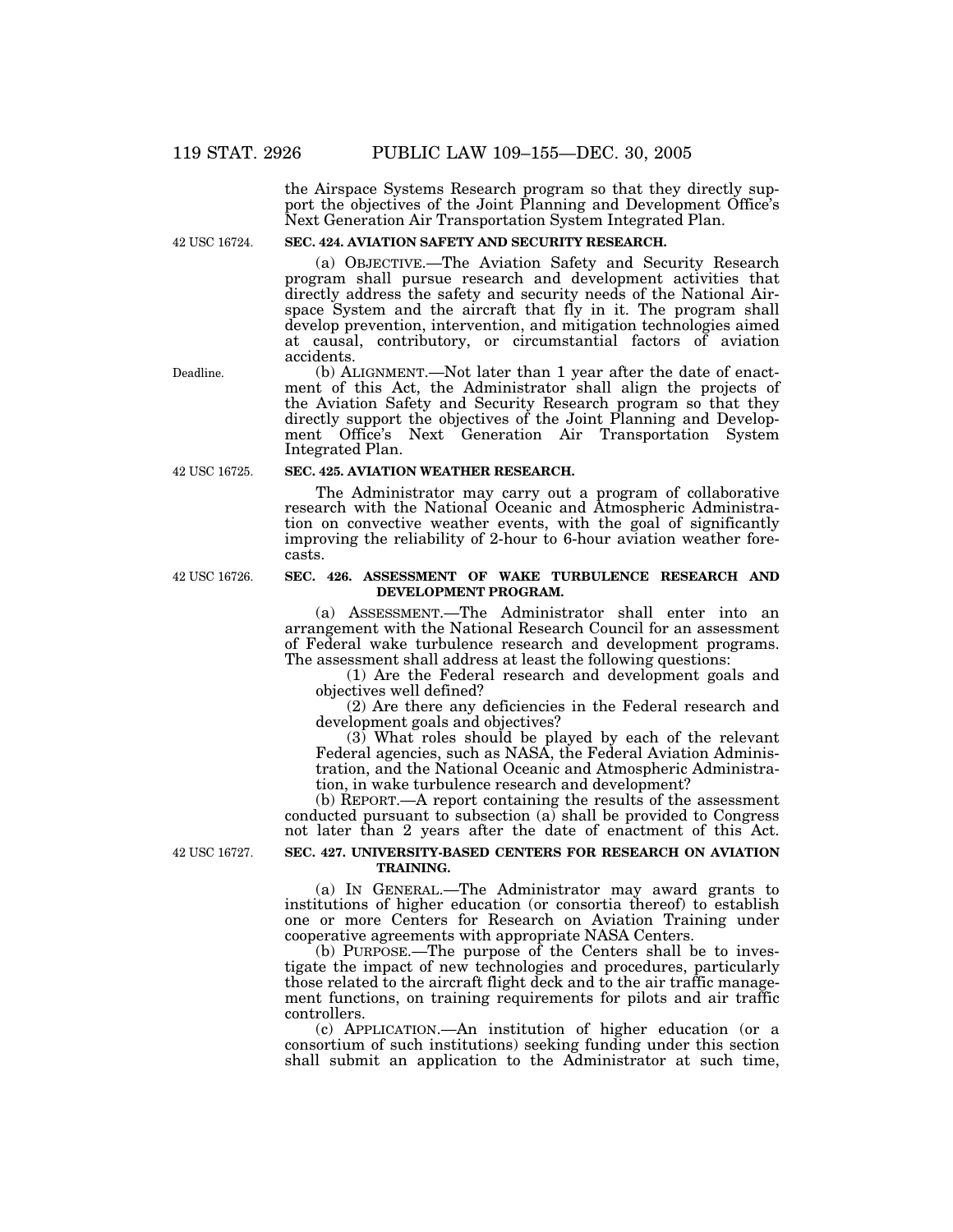in such manner, and containing such information as the Administrator may require, including, at a minimum, a 5-year research plan.

(d) AWARD DURATION.—An award made by the Administrator under this section shall be for a period of  $5$  years and may be renewed on the basis of—

(1) satisfactory performance in meeting the goals of the research plan proposed by the Center in its application under subsection (c); and

(2) other requirements as specified by the Administrator.

## **Subtitle C—Scholarships**

### **SEC. 431. NASA AERONAUTICS SCHOLARSHIPS.**

(a) ESTABLISHMENT.—The Administrator shall establish a program of scholarships for full-time graduate students who are United States citizens and are enrolled in, or have been accepted by and have indicated their intention to enroll in, accredited Masters degree programs in aeronautical engineering or equivalent programs at institutions of higher education. Each such scholarship shall cover the costs of room, board, tuition, and fees, and may be provided for a maximum of  $2$  years.

(b) IMPLEMENTATION.—Not later than 180 days after the date of enactment of this Act, the Administrator shall publish regulations governing the scholarship program under this section.

(c) COOPERATIVE TRAINING OPPORTUNITIES.—Students who have been awarded a scholarship under this section shall have the opportunity for paid employment at one of the NASA Centers engaged in aeronautics research and development during the summer prior to the first year of the student's Masters program, and between the first and second year, if applicable.

## **Subtitle D—Data Requests**

### **SEC. 441. AVIATION DATA REQUESTS.**

The Administrator shall make available upon request satellite imagery and aerial photography of remote terrain that NASA owns at the time of the request to the Administrator of the Federal Aviation Administration, or the Director of the Five Star Medallion Program, to assist and train pilots in navigating challenging topographical features of such terrain.

## **TITLE V—HUMAN SPACE FLIGHT**

### **SEC. 501. SPACE SHUTTLE FOLLOW-ON.**

(a) POLICY STATEMENT.—It is the policy of the United States to possess the capability for human access to space on a continuous basis.

(b) PROGRESS REPORT.—Not later than 180 days after the date of enactment of this Act and annually thereafter, the Administrator shall transmit a report to the Committee on Science of the House of Representatives and the Committee on Commerce, Science, and Transportation of the Senate describing the progress being made toward developing the Crew Exploration Vehicle and the Crew

42 USC 16741.

Regulations.

Deadline. Publication.

42 USC 16751.

42 USC 16761.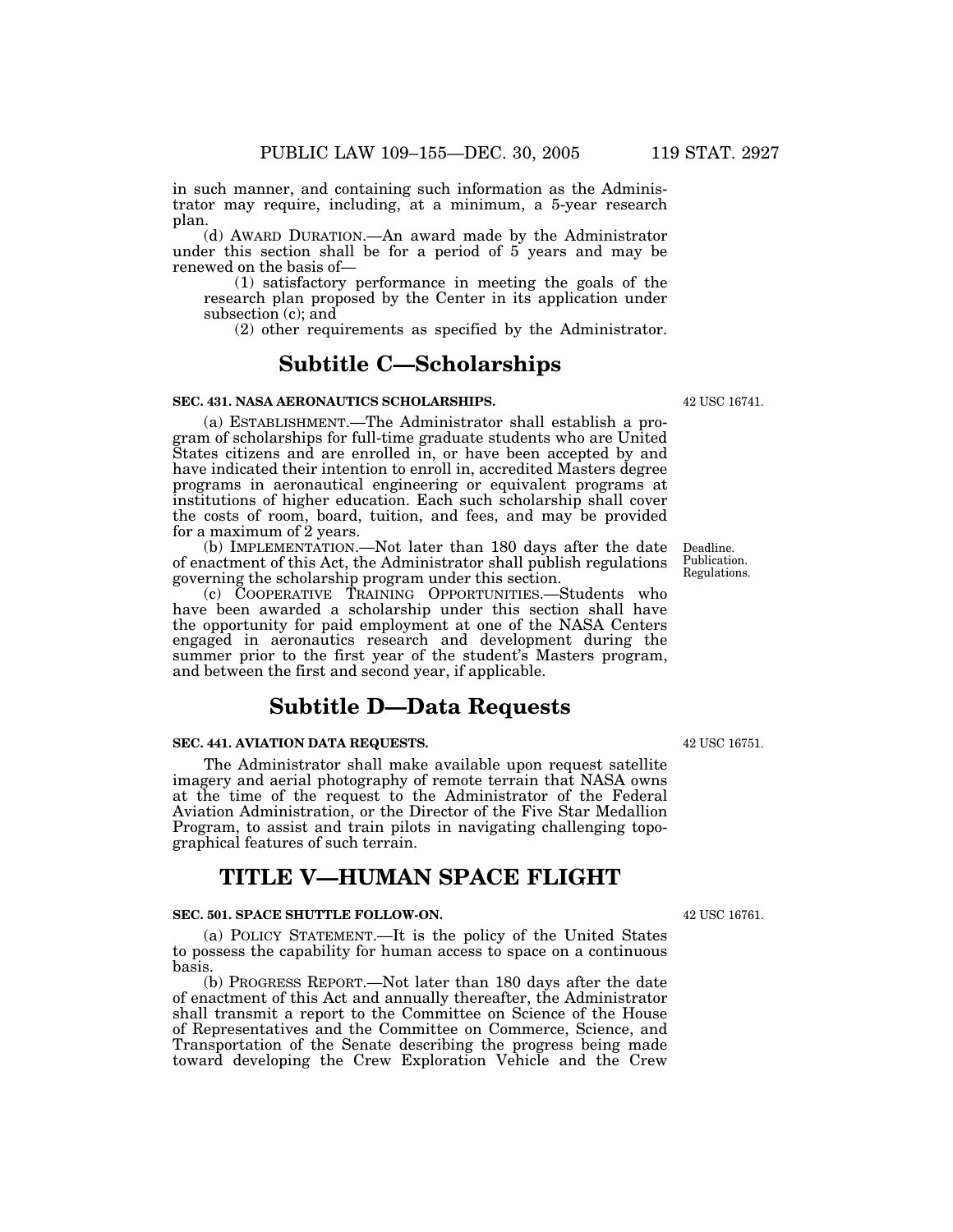Launch Vehicle and the estimated time before they will demonstrate crewed, orbital spaceflight.

(c) COMPLIANCE REPORT.—If, 1 year before the final planned flight of the Space Shuttle orbiter, the United States has not demonstrated a replacement human space flight system, and the United States cannot uphold the policy described in subsection (a), the Administrator shall transmit a report to the Committee on Science of the House of Representatives and the Committee on Commerce, Science, and Transportation of the Senate describing—

(1) strategic risks to the United States associated with the failure to uphold the policy described in subsection (a);

(2) the estimated length of time during which the United States will not have its own human access to space;

(3) what steps will be taken to shorten that length of time; and

(4) what other means will be used to allow human access to space during that time.

42 USC 16762.

### **SEC. 502. TRANSITION.**

(a) IN GENERAL.—The Administrator shall, to the fullest extent possible consistent with a successful development program, use the personnel, capabilities, assets, and infrastructure of the Space Shuttle program in developing the Crew Exploration Vehicle, Crew Launch Vehicle, and a heavy-lift launch vehicle.

(b) PLAN.—Not later than 180 days after the date of enactment of this Act, the Administrator shall transmit to the Committee on Science of the House of Representatives and the Committee on Commerce, Science, and Transportation of the Senate a plan describing how NASA will proceed with its human space flight programs, which, at a minimum, shall describe—

(1) how NASA will deploy personnel from, and use the facilities of, the Space Shuttle program to ensure that the Space Shuttle operates as safely as possible through its final flight and to ensure that personnel and facilities from the Space Shuttle program are used in NASA's exploration programs in accordance with subsection (a);

(2) the planned number of flights the Space Shuttle will make before its retirement;

(3) the means, other than the Space Shuttle and the Crew Exploration Vehicle, including commercial vehicles, that may be used to ferry crew and cargo to and from the ISS;

(4) the intended purpose of lunar missions and the architecture for those missions; and

(5) the extent to which the Crew Exploration Vehicle will allow for the escape of the crew in an emergency.

(c) PERSONNEL.—The Administrator shall consult with other appropriate Federal agencies and with NASA contractors and employees to develop a transition plan for any Federal and contractor personnel engaged in the Space Shuttle program who can no longer be retained because of the retirement of the Space Shuttle. The plan shall include actions to assist Federal and contractor personnel in taking advantage of training, retraining, job placement and relocation programs, and any other actions that NASA will take to assist the employees. The plan shall also describe how the Administrator will ensure that NASA and its contractors will have an appropriate complement of employees to allow for the safest possible use of the Space Shuttle through its final flight.

Deadline.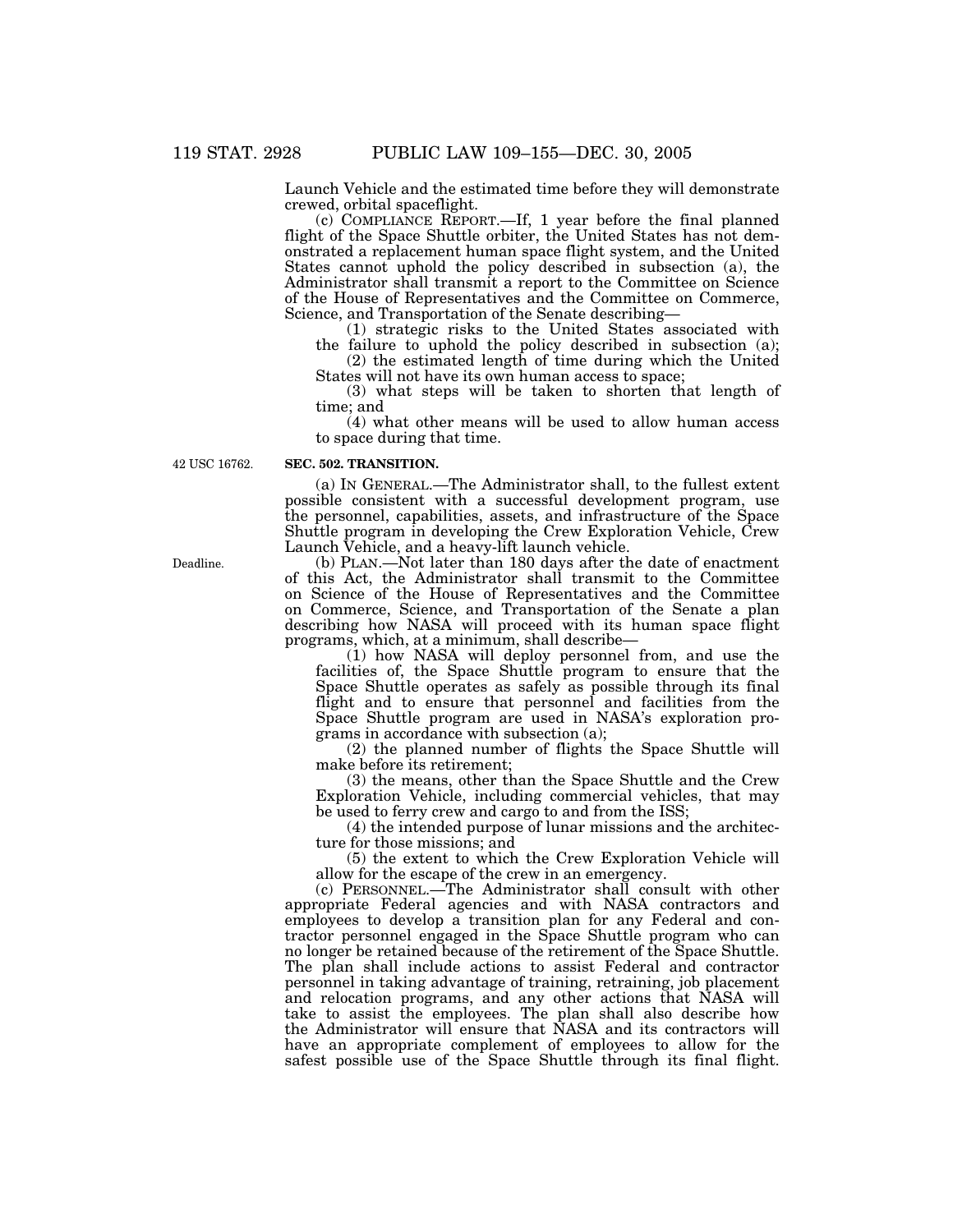The Administrator shall transmit the plan to the Committee on Deadline. Science of the House of Representatives and the Committee on Commerce, Science, and Transportation of the Senate not later than March 31, 2006.

### **SEC. 503. REQUIREMENTS.**

The Administrator shall—

(1) construct an architecture and implementation plan for NASA's human exploration program that is not critically dependent on the achievement of milestones by fixed dates;

(2) implement an exploration technology development program to enable lunar human and robotic operations consistent with section  $101(b)(2)$ , including surface power to use on the Moon and other locations;

(3) conduct an in-situ resource utilization technology program to develop the capability to use space resources to increase independence from Earth, and sustain exploration beyond low-Earth orbit; and

(4) pursue aggressively automated rendezvous and docking capabilities that can support the ISS and other mission requirements.

### **SEC. 504. GROUND-BASED ANALOG CAPABILITIES.**

(a) IN GENERAL.—The Administrator may establish a groundbased analog capability in remote United States locations in order to assist in the development of lunar operations, life support, and in-situ resource utilization experience and capabilities.

(b) ENVIRONMENTAL CHARACTERISTICS.—The Administrator shall select locations for the activities described in subsection (a) that—

(1) are regularly accessible;

(2) have significant temperature extremes and range; and (3) have access to energy and natural resources (including

geothermal, permafrost, volcanic, or other potential resources).

(c) INVOLVEMENT OF LOCAL POPULATIONS; PRIVATE SECTOR PARTNERS.—In carrying out this section, the Administrator shall involve local populations, academia, and industrial partners as much as possible to ensure that ground-based benefits and applications are encouraged and developed.

### **SEC. 505. ISS COMPLETION.**

(a) POLICY.—It is the policy of the United States to achieve diverse and growing utilization of, and benefits from, the ISS.

(b) ELEMENTS, CAPABILITIES, AND CONFIGURATION CRITERIA.— The Administrator shall ensure that the ISS will—

(1) be assembled and operated in a manner that fulfills international partner agreements, as long as the Administrator determines that the Shuttle can safely enable the United States to do so;

(2) be used for a diverse range of microgravity research, including fundamental, applied, and commercial research, consistent with section 305;

(3) have an ability to support a crew size of at least 6 persons, unless the Administrator transmits to the Committee on Science of the House of Representatives and the Committee on Commerce, Science, and Transportation of the Senate not later than 60 days after the date of enactment of this Act, a report explaining why such a requirement should not be

42 USC 16765.

42 USC 16763.

42 USC 16764.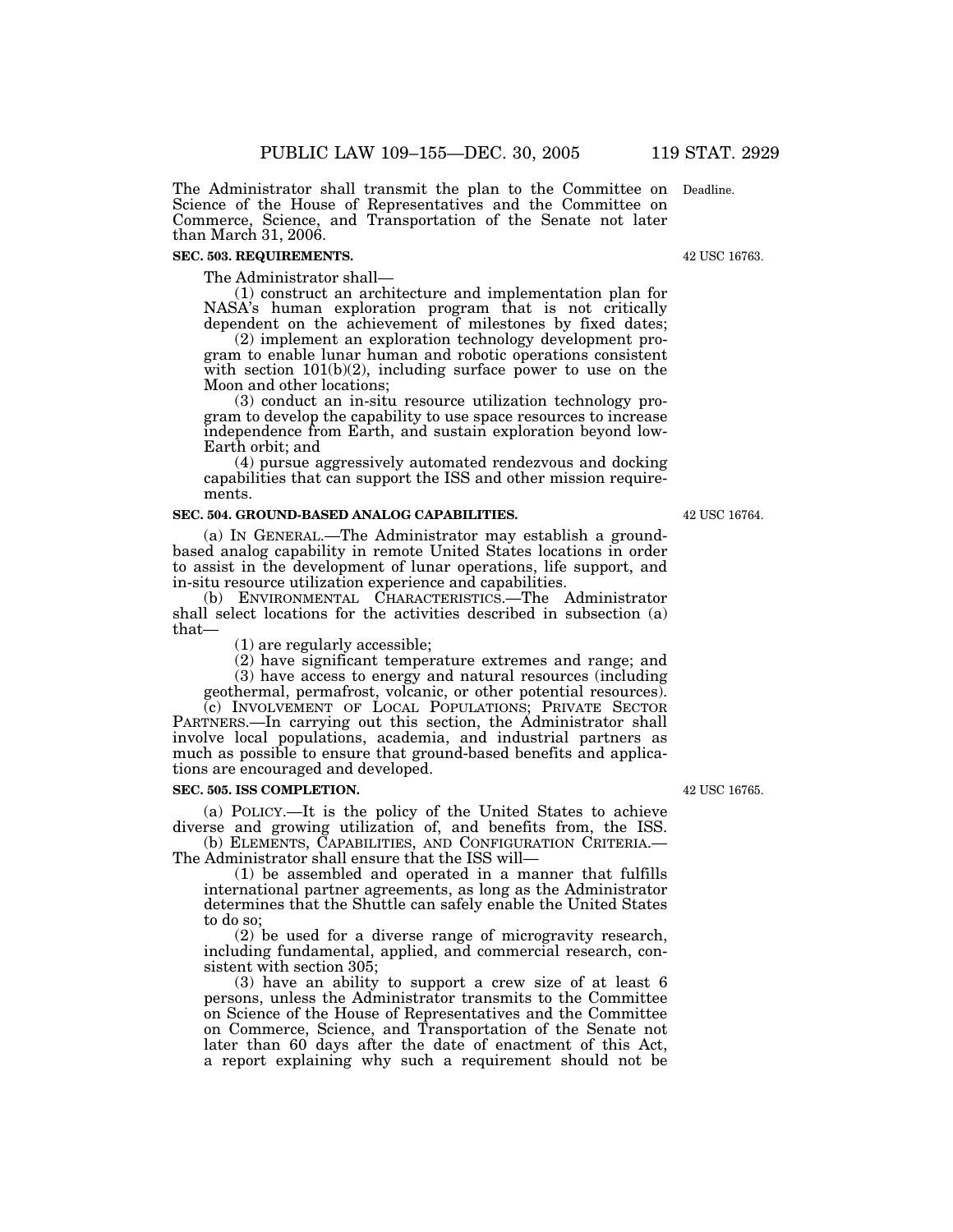met, the impact of not meeting the requirement on the ISS research agenda and operations and international partner agreements, and what additional funding or other steps would be required to have an ability to support crew size of at least 6 persons;

(4) support Crew Exploration Vehicle docking and automated docking of cargo vehicles or modules launched by either heavy-lift or commercially-developed launch vehicles;

(5) support any diagnostic human research, on-orbit characterization of molecular crystal growth, cellular research, and other research that NASA believes is necessary to conduct, but for which NASA lacks the capacity to return the materials that need to be analyzed to Earth; and

 $(6)$  be operated at an appropriate risk level.<br>(c) CONTINGENCIES.—

(1) POLICY.—The Administrator shall ensure that the ISS can have available, if needed, sufficient logistics and on-orbit capabilities to support any potential period during which the Space Shuttle or its follow-on crew and cargo systems are unavailable, and can have available, if needed, sufficient surge delivery capability or prepositioning of spares and other supplies needed to accommodate any such hiatus.

(2) PLAN.—Not later than 60 days after the date of enactment of this Act, and before making any change in the ISS assembly sequence in effect on the date of enactment of this Act, the Administrator shall transmit to the Committee on Science of the House of Representatives and the Committee on Commerce, Science, and Transportation of the Senate a plan to carry out the policy described in paragraph (1).

42 USC 16766.

## **SEC. 506. ISS RESEARCH.**

The Administrator shall—

(1) carry out a program of microgravity research consistent with section 305;

(2) consider the need for a life sciences centrifuge and any associated holding facilities; and

(3) not later than 90 days after the date of enactment of this Act, transmit to the Committee on Science of the House of Representatives and the Committee on Commerce, Science, and Transportation of the Senate the research plan for NASA utilization of the ISS and the proposed final configuration of the ISS, which shall include an identification of microgravity research that can be performed in ground-based facilities and then validated in space and an assessment of the impact of having or not having a life science centrifuge aboard the ISS.

### **SEC. 507. NATIONAL LABORATORY DESIGNATION.**

(a) DESIGNATION.—To further the policy described in section 501(a), the United States segment of the ISS is hereby designated a national laboratory.

(b) MANAGEMENT.—

(1) PARTNERSHIPS.—The Administrator shall seek to increase the utilization of the ISS by other Federal entities and the private sector through partnerships, cost-sharing agreements, and other arrangements that would supplement NASA funding of the ISS.

(2) CONTRACTING.—The Administrator may enter into a contract with a nongovernmental entity to operate the ISS

Deadline.

Deadline.

42 USC 16767.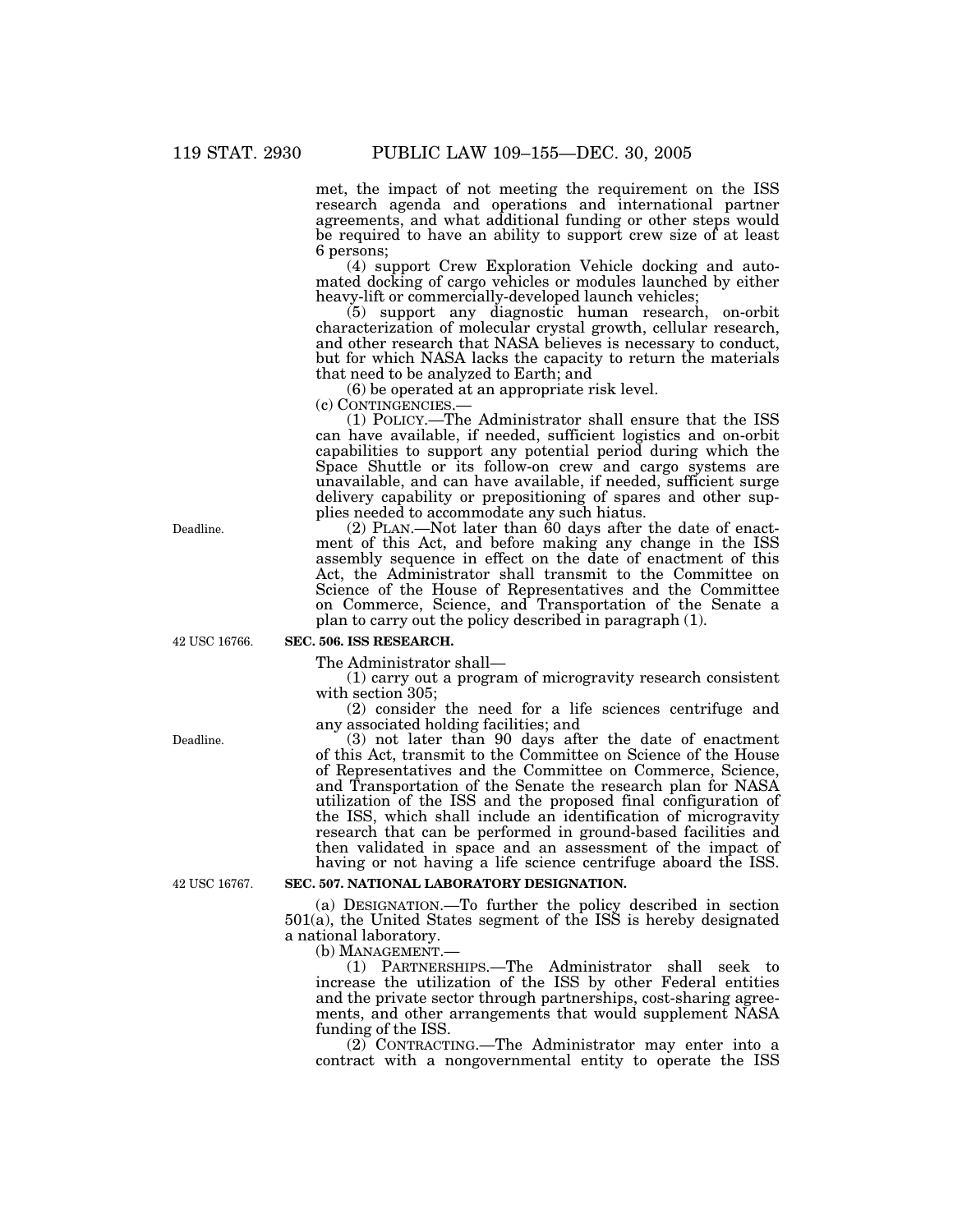national laboratory, subject to all applicable Federal laws and regulations.

(c) PLAN.—Not later than 1 year after the date of enactment Deadline. of this Act, the Administrator shall transmit to the Committee on Science of the House of Representatives and the Committee on Commerce, Science, and Transportation of the Senate a plan describing how the national laboratory will be operated. At a minimum, the plan shall describe—

(1) any changes in the research plan transmitted under section 506(3) and any other changes in the operation of the ISS resulting from the designation;

(2) any ground-based NASA operations or buildings that will be considered part of the national laboratory;

(3) the management structure for the laboratory, including the rationale for contracting or not contracting with a nongovernmental entity to operate the ISS national laboratory;

(4) the workforce that will be considered employees of the national laboratory;

(5) how NASA will seek the participation of other parties described in subsection (b)(1); and

(6) a schedule for implementing any changes in ISS operations, utilization, or management described in the plan.

(d) UNITED STATES SEGMENT DEFINED.—In this section the term ''United States segment of the ISS'' means those elements of the ISS manufactured—

(1) by the United States; or

(2) for the United States by other nations in exchange for funds or launch services.

## **TITLE VI—OTHER PROGRAM AREAS**

## **Subtitle A—Space and Flight Support**

### **SEC. 601. ORBITAL DEBRIS.**

The Administrator, in conjunction with the heads of other Federal agencies, shall take steps to develop or acquire technologies that will enable NASA to decrease the risks associated with orbital debris.

### **SEC. 602. SECONDARY PAYLOAD CAPABILITY.**

(a) IN GENERAL.—In order to provide more routine and affordable access to space for a broad range of scientific payloads, the Administrator is encouraged to provide the capabilities to support secondary payload flight opportunities on United States launch vehicles, or free flyers, for satellites or scientific payloads weighing less than 500 kilograms.

(b) FEASIBILITY STUDY.—The Administrator shall initiate a feasibility study for designating a National Free Flyer Launch Coordination Center as a means of coordinating, consolidating, and integrating secondary launch capabilities, launch opportunities, and payloads.

(c) ASSESSMENT.—The feasibility study required by subsection (b) shall include an assessment of the feasibility of integrating a National Free Flyer Launch Coordination Center within the operations and facilities of an existing nonprofit organization such as the Inland Northwest Space Alliance in Missoula, Montana, or

42 USC 16782.

42 USC 16781.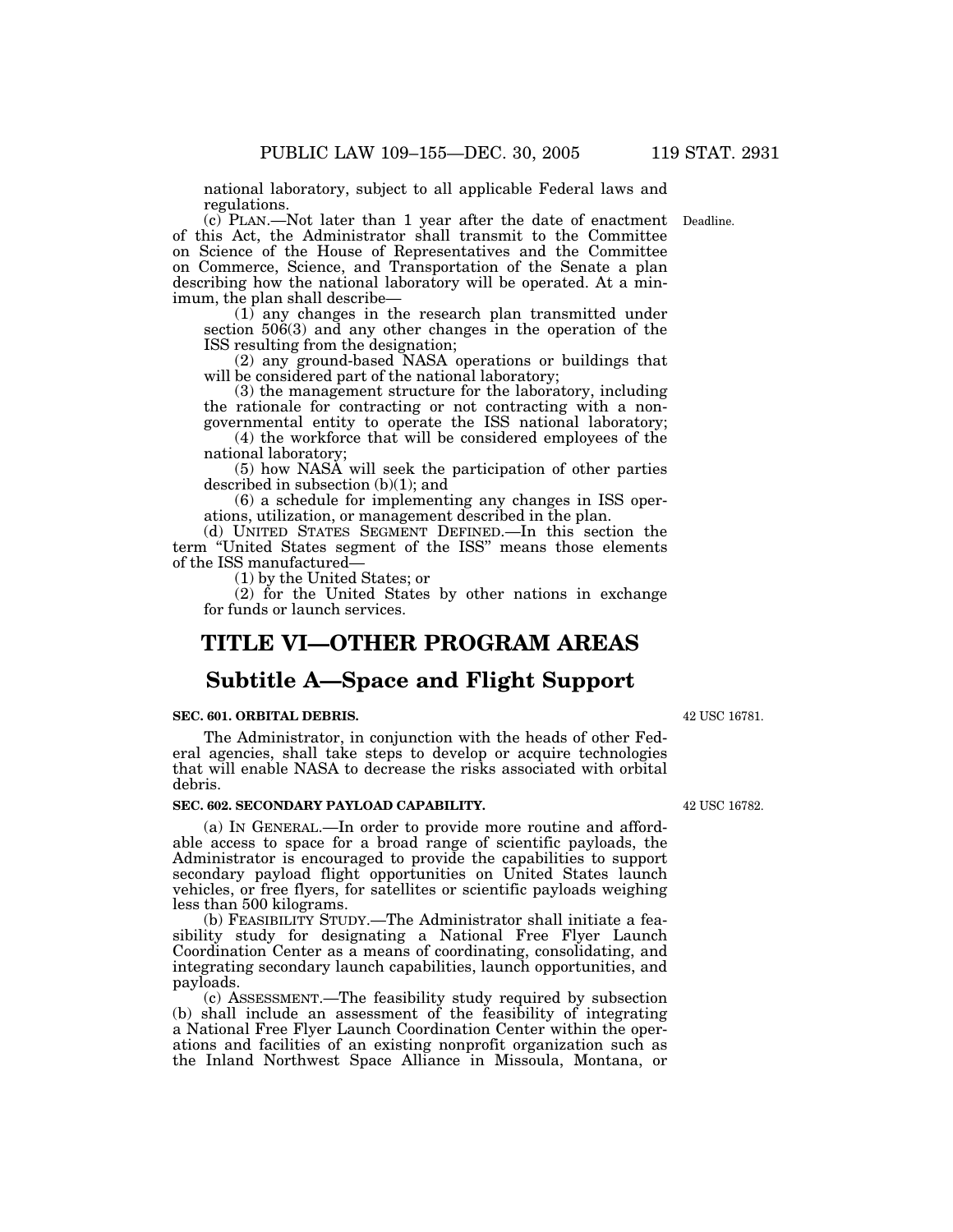a similar entity, and shall include an assessment of the potential utilization of existing launch and launch support facilities and capabilities, including but not limited to those in the States of Montana and New Mexico and their respective contiguous States, and the State of Alaska, for the integration and launch of secondary payloads, including an assessment of the feasibility of establishing cooperative agreements among such facilities, existing or future commercial launch providers, payload developers, and the designated Coordination Center.

## **Subtitle B—Education**

### **SEC. 611. INSTITUTIONS IN NASA'S MINORITY INSTITUTIONS PRO-GRAM.**

The matter appearing under the heading "NATIONAL AERO-NAUTICS AND SPACE ADMINISTRATION, SMALL AND DISADVANTAGED BUSINESS'' in title III of the Departments of Veterans Affairs and Housing and Urban Development, and Independent Agencies Appropriations Act, 1990 (42 U.S.C. 2473b; 103 Stat. 863) is amended by striking ''Historically Black Colleges and Universities and'' and inserting ''Historically Black Colleges and Universities that are part B institutions (as defined in section 322(2) of the Higher Education Act of 1965 (20 U.S.C. 1061(2))), Hispanic-serving institutions (as defined in section  $502(a)(5)$  of that Act (20 U.S.C. 1101a(a)(5))), Tribal Colleges or Universities (as defined in section 316(b)(3) of that Act (20 U.S.C. 1059c(b)(3))), Alaskan Native-serving institutions (as defined in section  $317(b)(2)$  of that Act (20 U.S.C. 1059d)(b)(2))), Native Hawaiian-serving institutions (as defined in section  $317(b)(4)$  of that Act  $(20 U.S.C. 1059d(b)(4))$ , and".

42 USC 16791.

### **SEC. 612. PROGRAM TO EXPAND DISTANCE LEARNING IN RURAL UNDERSERVED AREAS.**

(a) IN GENERAL.—The Administrator shall develop or expand programs to extend science and space educational outreach to rural communities and schools through video conferencing, interpretive exhibits, teacher education, classroom presentations, and student field trips.

(b) PRIORITIES.—In carrying out subsection (a), the Administrator shall give priority to existing programs, including Challenger Learning Centers—

(1) that utilize community-based partnerships in the field; (2) that build and maintain video conference and exhibit capacity;

(3) that travel directly to rural communities and serve low-income populations; and

(4) with a special emphasis on increasing the number of women and minorities in the science and engineering professions.

### **SEC. 613. CHARLES ''PETE'' CONRAD ASTRONOMY AWARDS.**

(a) SHORT TITLE.—This section may be cited as the ''Charles 'Pete' Conrad Astronomy Awards Act''.

(b) DEFINITIONS.—For the purposes of this section—

(1) the term "amateur astronomer" means an individual whose employer does not provide any funding, payment, or compensation to the individual for the observation of asteroids

Charles "Pete" Conrad Astronomy Awards Act. 42 USC 16792.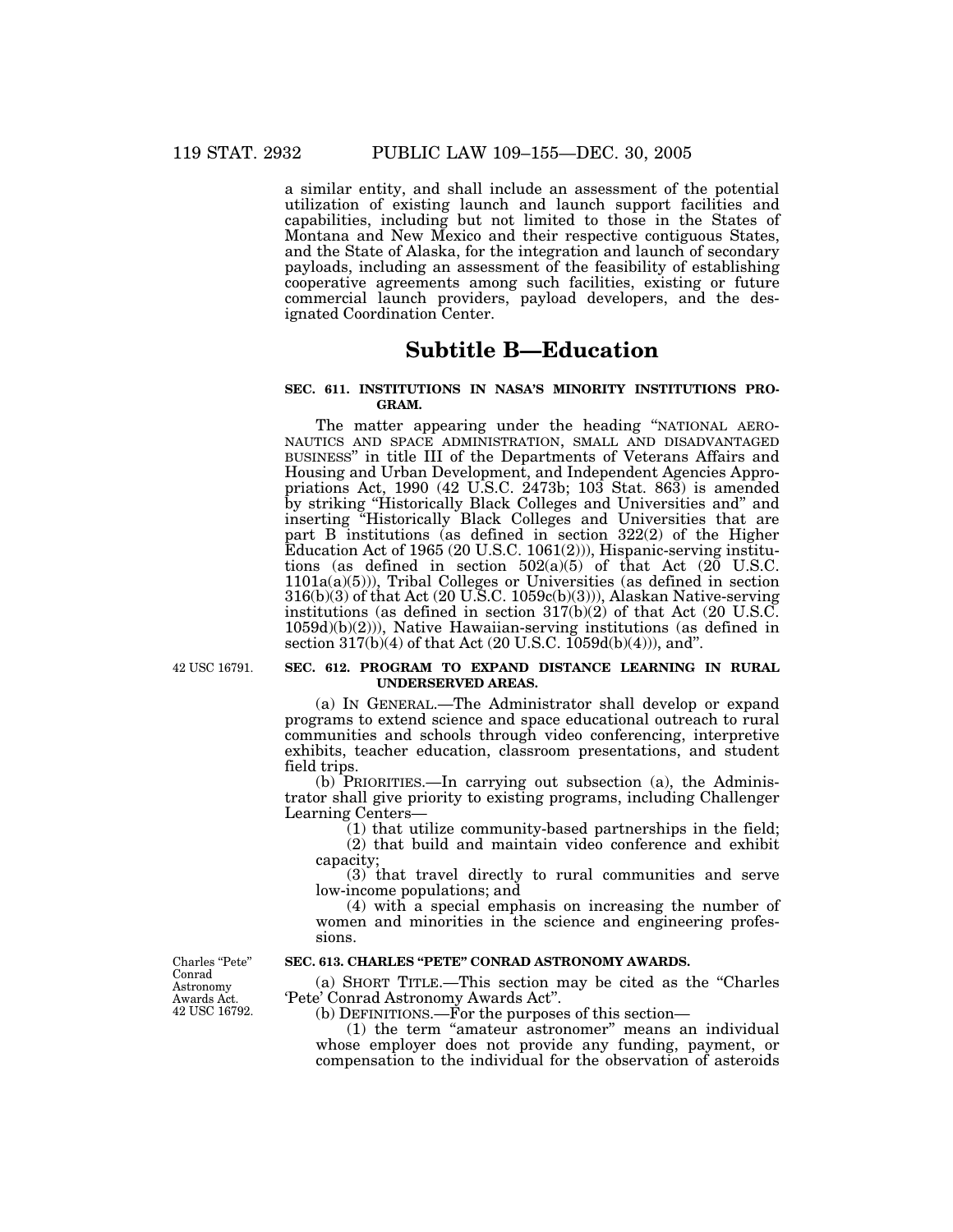and other celestial bodies, and does not include any individual employed as a professional astronomer;

(2) the term ''Minor Planet Center'' means the Minor Planet Center of the Smithsonian Astrophysical Observatory;

(3) the term ''near-Earth asteroid'' means an asteroid with a perihelion distance of less than 1.3 Astronomical Units from the Sun; and

(4) the term "Program" means the Charles "Pete" Conrad Astronomy Awards Program established under subsection (c). (c) PETE CONRAD ASTRONOMY AWARD PROGRAM.— (1) IN GENERAL.—The Administrator shall establish the

Charles ''Pete'' Conrad Astronomy Awards Program.

(2) AWARDS.—The Administrator shall make awards under the Program based on the recommendations of the Minor Planet Center.

(3) AWARD CATEGORIES.—The Administrator shall make one annual award, unless there are no eligible discoveries or contributions, for each of the following categories:

(A) The amateur astronomer or group of amateur astronomers who in the preceding calendar year discovered the intrinsically brightest near-Earth asteroid among the near-Earth asteroids that were discovered during that year by amateur astronomers or groups of amateur astronomers.

(B) The amateur astronomer or group of amateur astronomers who made the greatest contribution to the Minor Planet Center's mission of cataloguing near-Earth asteroids during the preceding year.

(4) AWARD AMOUNT.—An award under the Program shall be in the amount of \$3,000.

(5) GUIDELINES.—(A) No individual who is not a citizen or permanent resident of the United States at the time of his discovery or contribution may receive an award under this section.

(B) The decisions of the Administrator in making awards under this section are final.

### **SEC. 614. REVIEW OF EDUCATION PROGRAMS.**

(a) IN GENERAL.—The Administrator shall enter into an arrangement with the National Research Council of the National Academy of Sciences to conduct a review and evaluation of NASA's precollege science, technology, and mathematics education program. The review and evaluation shall be documented in a report to the Administrator and shall include such recommendations as the National Research Council determines will improve the effectiveness of the program.

(b) REVIEW.—The review and evaluation under subsection (a) shall include—

(1) an evaluation of the effectiveness of the overall program in meeting its defined goals and objectives;

(2) an assessment of the quality and educational effectiveness of the major components of the program, including an evaluation of the adequacy of assessment metrics and data collection requirements available for determining the effectiveness of individual projects;

(3) an evaluation of the funding priorities in the program, including a review of the funding level and funding trend for each major component of the program and an assessment

42 USC 16793.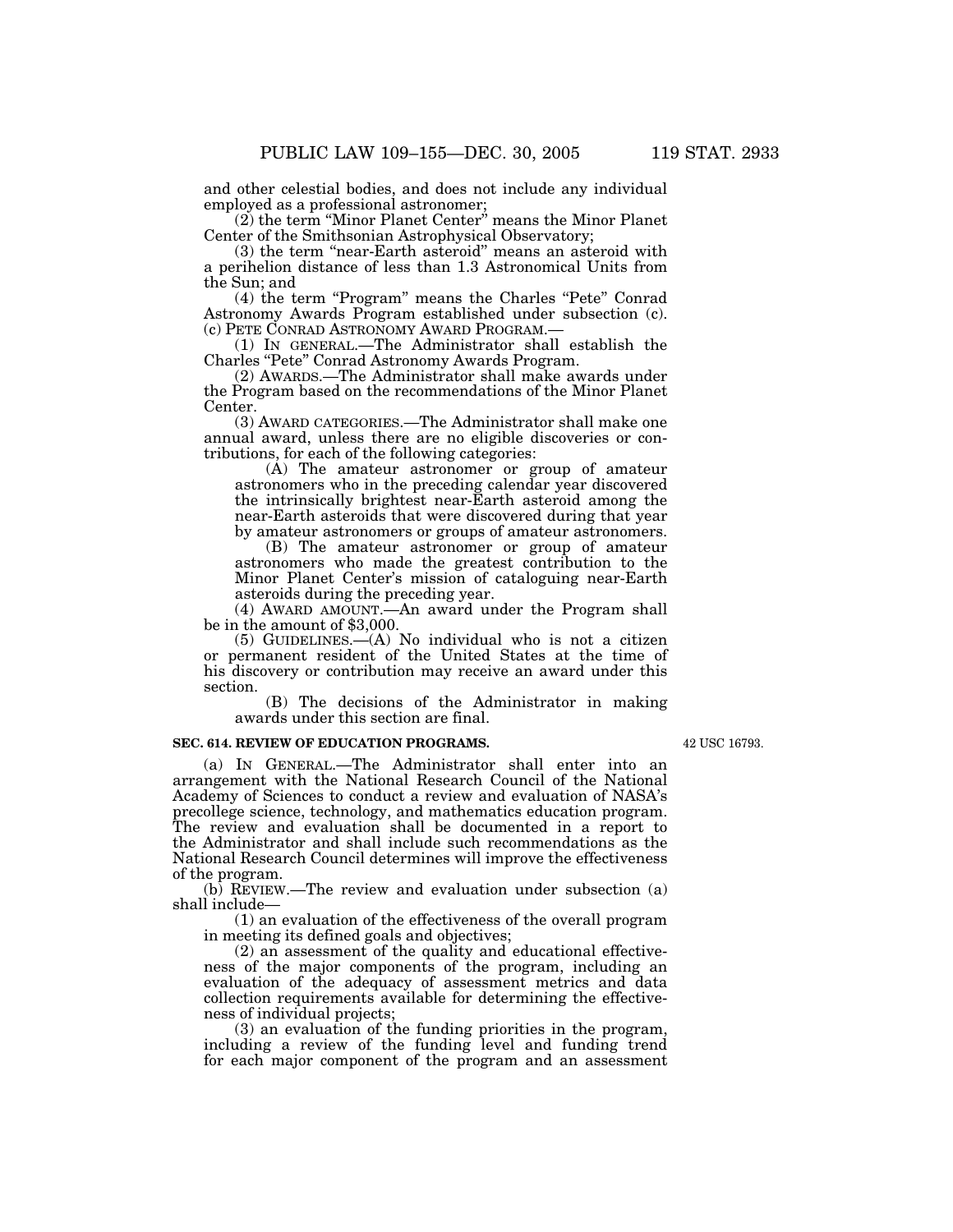of whether the resources made available are consistent with meeting identified goals and priorities; and

(4) a determination of the extent and the effectiveness of coordination and collaboration between NASA and other Federal agencies that sponsor science, technology, and mathematics education activities.

(c) REPORT TO CONGRESS.—Not later than 18 months after the date of enactment of this Act, the Administrator shall transmit to the Committee on Science of the House of Representatives and the Committee on Commerce, Science, and Transportation of the Senate the results of the review and evaluation required under subsection (a).

42 USC 16794.

### **SEC. 615. EQUAL ACCESS TO NASA'S EDUCATION PROGRAMS.**

(a) IN GENERAL.—The Administrator shall strive to ensure equal access for minority and economically disadvantaged students to NASA's education programs.

(b) REPORT.—Not later than 1 year after the date of enactment of this Act, and every 2 years thereafter, the Administrator shall submit a report to the Committee on Science of the House of Representatives and the Committee on Commerce, Science, and Transportation of the Senate describing the efforts by the Administrator to ensure equal access for minority and economically disadvantaged students under this section and the results of such efforts. As part of the report, the Administrator shall provide—

(1) data on minority participation in NASA's education programs, at a minimum in the following categories: elementary and secondary education, undergraduate education, and graduate education; and

(2) the total value of grants NASA made to Historically Black Colleges and Universities and to Hispanic Serving Institutions through education programs during the period covered by the report.

(c) PROGRAM.—The Administrator shall establish the Dr. Mae C. Jemison Grant Program to work with Minority Serving Institutions to bring more women of color into the field of space and aeronautics.

### **SEC. 616. MUSEUMS.**

The Administrator may provide grants to, and enter into cooperative agreements with, museums and planetariums to enable them to enhance programs related to space exploration, aeronautics, space science, earth science, or microgravity.

### **SEC. 617. REVIEW OF MUST PROGRAM.**

Not later than 60 days after the date of enactment of this Act, the Administrator shall transmit a report to Congress on the legal status of the Motivating Undergraduates in Science and Technology program. If the report concludes that the program is in compliance with the laws of the United States, NASA shall implement the program, as planned in the July 5, 2005, NASA Research Announcement.

42 USC 16797.

### **SEC. 618. CONTINUATION OF CERTAIN EDUCATION PROGRAMS.**

From amounts appropriated to NASA for education programs, the Administrator shall ensure the continuation of the Space Grant Program, the Experimental Program to Stimulate Competitive Research, and, consistent with the results of the review under

42 USC 16795.

Deadline. Reports. 42 USC 16796.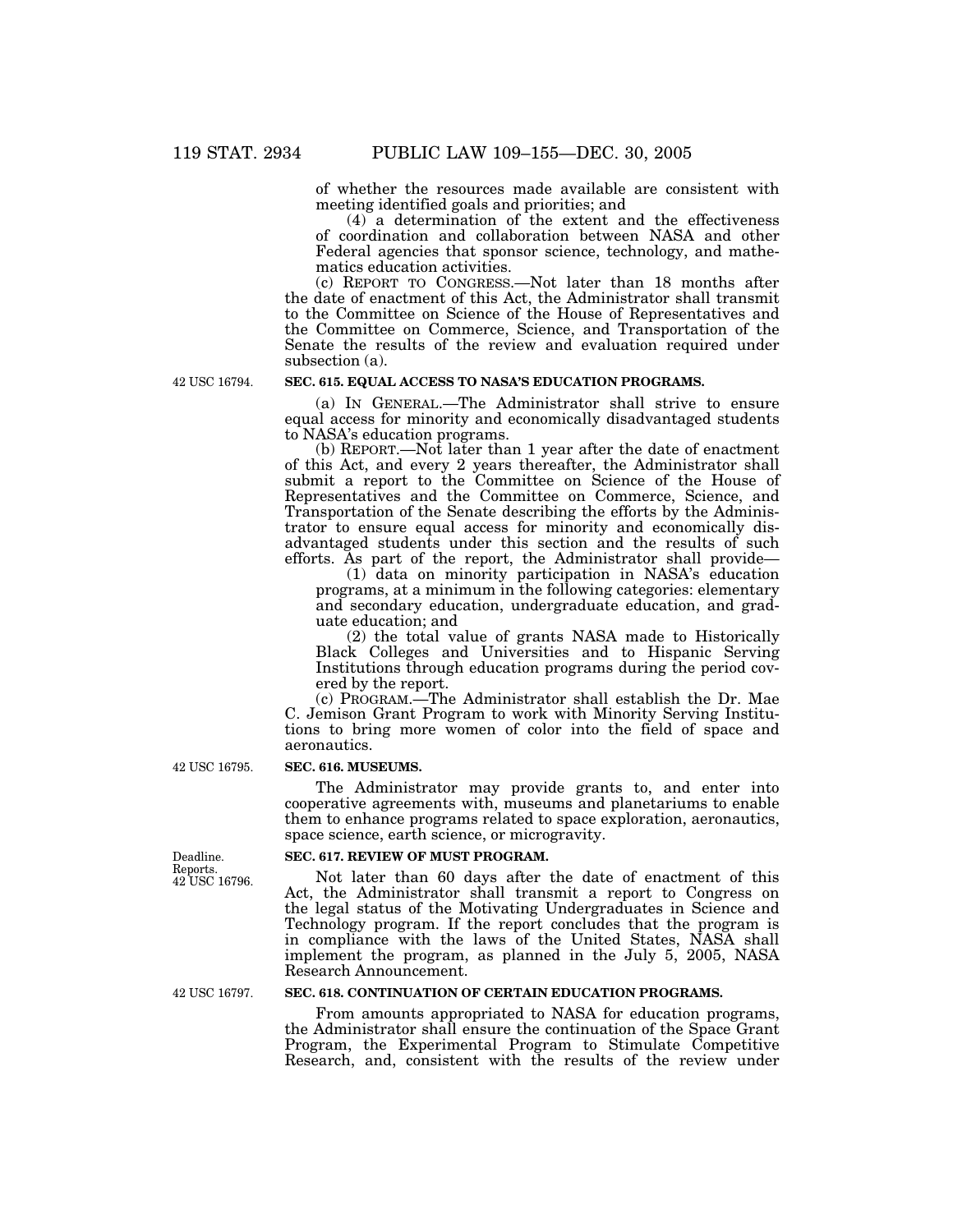section 614, the NASA Explorer School program, to motivate and develop the next generation of explorers.

### **SEC. 619. IMPLEMENTATION OF PREVIOUS RECOMMENDATIONS.**

(a) GAO REPORT.—Not more than 180 days after the date of enactment of this Act, the Administrator shall transmit to the Committee on Science of the House of Representatives and the Committee of Commerce, Science, and Transportation of the Senate a report describing action taken by NASA to implement the recommendations contained in the Government Accountability Office's Report No. 04–639.

(b) COMPLIANCE.—To comply with title IX of the Education Amendments of 1972 (20 U.S.C. 1681 et seq.), the Administrator shall conduct compliance reviews of at least 2 grantees annually.

## **Subtitle C—Technology Transfer**

### **SEC. 621. COMMERCIAL TECHNOLOGY TRANSFER PROGRAM.**

(a) IN GENERAL.—The Administrator shall execute a commercial technology transfer program with the goal of facilitating the exchange of services, products, and intellectual property between NASA and the private sector. This program shall place at least as much emphasis on encouraging the transfer of NASA technology to the private sector (''spinning out'') as on encouraging use of private sector technology by NASA. This program shall be maintained in a manner that provides clear benefits for the agency, the domestic economy, and the research community.

(b) PROGRAM STRUCTURE.—In carrying out the program described in subsection (a), the Administrator shall provide program participants with at least 45 days notice of any proposed changes to the structure of NASA's technology transfer and commercialization organizations that is in effect as of the date of enactment of this Act.

## **TITLE VII—MISCELLANEOUS PROVISIONS**

## **Subtitle A—National Aeronautics and Space Administration**

### **SEC. 701. RETROCESSION OF JURISDICTION.**

The National Aeronautics and Space Act of 1958 (42 U.S.C. 2451 et seq.) is amended by adding at the end of title III the following new section:

### ''RETROCESSION OF JURISDICTION

"SEC. 316. (a) Notwithstanding any other provision of law, 42 USC 2459k. the Administrator may relinquish to a State all or part of the legislative jurisdiction of the United States over lands or interests under the control of the Administrator in that State.

"(b) For purposes of this section, the term 'State' means any of the several States, the District of Columbia, the Commonwealth of Puerto Rico, the United States Virgin Islands, Guam, American

Deadline. Notice.

42 USC 16798.

42 USC 16811.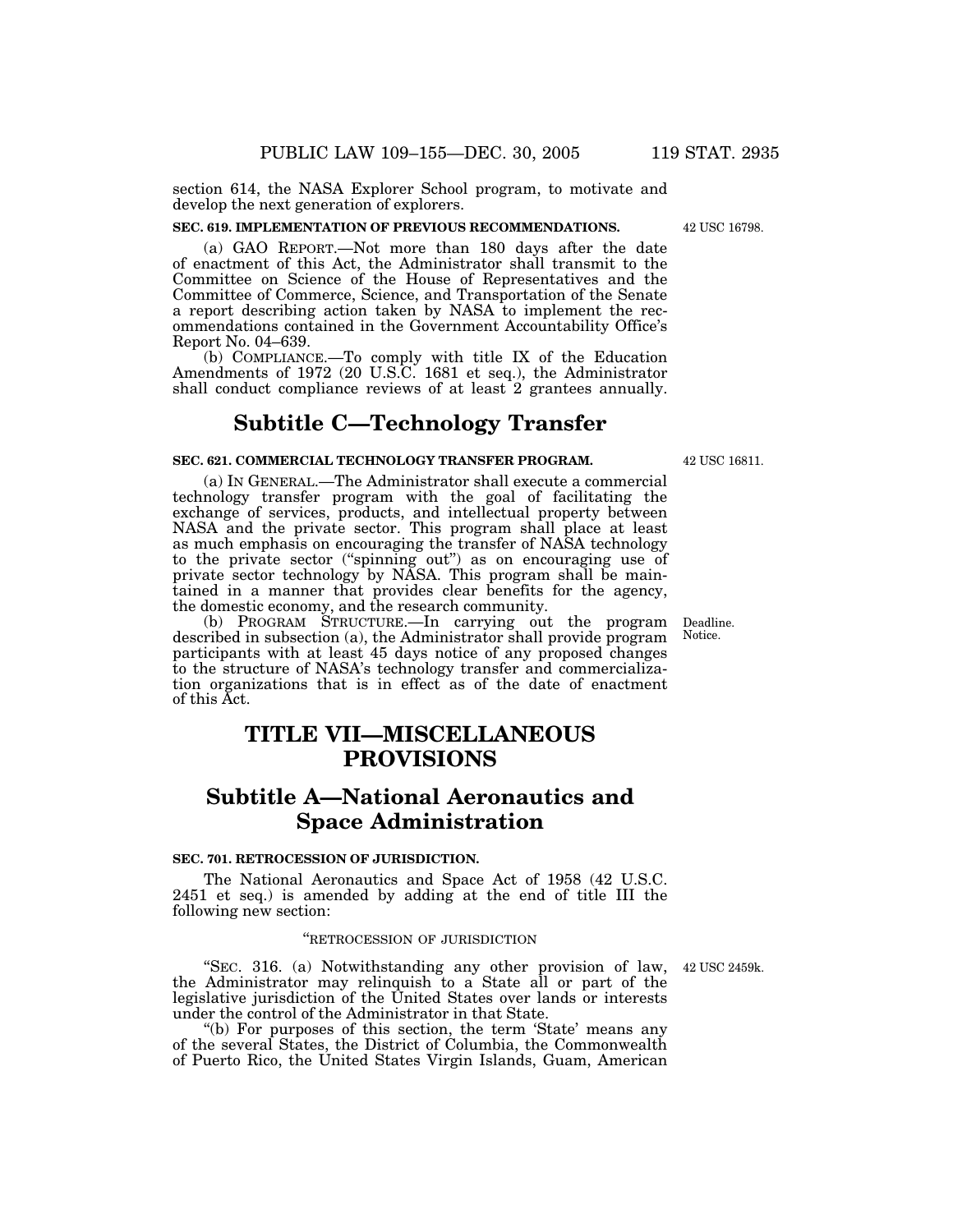Samoa, the Northern Mariana Islands, and any other commonwealth, territory, or possession of the United States.''.

### **SEC. 702. EXTENSION OF INDEMNIFICATION.**

Section 309 of the National Aeronautics and Space Act of 1958 (42 U.S.C. 2458c) is amended in subsection (f)(1) by striking ''December 31, 2002'' and all that follows and inserting ''December 31, 2010.''.

### **SEC. 703. NASA SCHOLARSHIPS.**

(a) AMENDMENTS.—Section 9809 of title 5, United States Code, is amended—

(1) in subsection  $(a)(2)$  by striking "Act." and inserting "Act (42 U.S.C. 1885a or 1885b)."

(2) in subsection (c) by striking ''require.'' and inserting "require to carry out this section.";

 $(3)$  in subsection  $(f)(1)$  by striking the last sentence; and

(4) in subsection  $(g)(2)$  by striking "Treasurer of the" and all that follows through ''by 3'' and inserting ''Treasurer of the United States''.

(b) REPEAL.—The Vision 100-Century of Aviation Reauthorization Act is amended by striking section 703 (42 U.S.C. 2473e).

### **SEC. 704. INDEPENDENT COST ANALYSIS.**

Section 301 of the National Aeronautics and Space Administration Authorization Act of 2000 (42 U.S.C. 2459 $g$ ) is amended—

(1) by striking "Phase B" in subsection  $\overline{a}$  and inserting ''implementation'';

(2) by striking ''\$150,000,000'' and inserting ''\$250,000,000'';

(3) by striking ''Chief Financial Officer'' each place it appears in subsection (a) and inserting "Administrator";

(4) by inserting "and consider" in subsection (a) after "shall conduct''; and

(5) by striking subsection (b) and inserting the following: ''(b) IMPLEMENTATION DEFINED.—In this section, the term 'implementation' means all activity in the life cycle of a project after preliminary design, independent assessment of the preliminary design, and approval to proceed into implementation, including critical design, development, certification, launch, operations, disposal of assets, and, for technology programs, development, testing, analysis, and communication of the results.''.

#### **SEC. 705. RECOVERY AND DISPOSITION AUTHORITY.**

Title III of the National Aeronautics and Space Act of 1958, as amended by section 701 of this Act, is further amended by adding at the end the following:

42 USC 2459*l*.

### **''SEC. 317. RECOVERY AND DISPOSITION AUTHORITY.**

''(a) IN GENERAL.—

"(1) CONTROL OF REMAINS.—Subject to paragraphs  $(2)$  and (3), when there is an accident or mishap resulting in the death of a crewmember of a NASA human space flight vehicle, the Administrator may take control over the remains of the crewmember and order autopsies and other scientific or medical tests.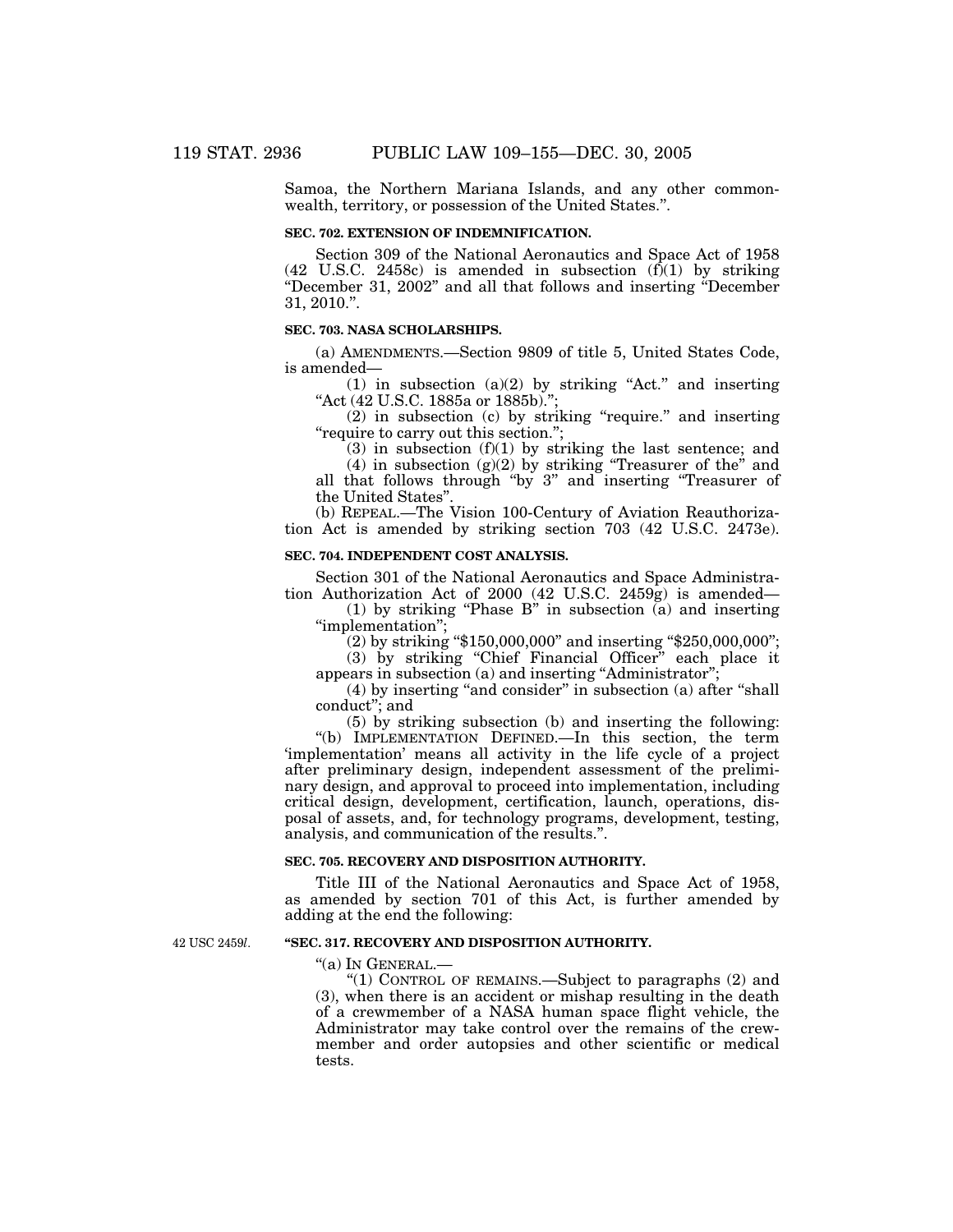"(2) TREATMENT.—Each crewmember shall provide the Administrator with his or her preferences regarding the treatment accorded to his or her remains and the Administrator shall, to the extent possible, respect those stated preferences.

''(3) CONSTRUCTION.—This section shall not be construed to permit the Administrator to interfere with any Federal investigation of a mishap or accident.

''(b) DEFINITIONS.—In this section:

"(1) CREWMEMBER.—The term 'crewmember' means an astronaut or other person assigned to a NASA human space flight vehicle.

''(2) NASA HUMAN SPACE FLIGHT VEHICLE.—The term 'NASA human space flight vehicle' means a space vehicle, as defined in section 308(f)(1), that

 $(A)$  is intended to transport 1 or more persons;

''(B) is designed to operate in outer space; and

''(C) is either owned by NASA, or owned by a NASA contractor or cooperating party and operated as part of a NASA mission or a joint mission with NASA.''.

#### **SEC. 706. CHANGES TO EXISTING LAWS ON REPORTS.**

(a) Section 201 of the National Aeronautics and Space Administration Authorization Act of 2000 (42 U.S.C. 2451 note) is amended—

(1) by striking ''and not later than the first day of every second month thereafter until October 1, 2006'' and inserting "and semiannually thereafter until December 31, 2011"; and

(2) by adding at the end the following: ''Each such report shall also identify each Russian entity or person to whom NASA has, since the date of the enactment of the Iran Nonproliferation Amendments Act of 2005, made a payment in cash or in-kind for work to be performed or services to be rendered under the Agreement Concerning Cooperation on the Civil International Space Station, with annex, signed at Washington January 29, 1998, and entered into force March 27, 2001, or any protocol, agreement, memorandum of understanding, or contract related thereto. Each report shall include the specific purpose of each payment made to each entity or person identified in the report.''.

(b) Section 304(b) of the Federal Aviation Administration Research, Engineering, and Development Authorization Act of 1992 (49 U.S.C. 47508 note) is amended by striking ''2000'' and inserting  $"2010"$ .

(c) Section 323 of the National Aeronautics and Space Administration Authorization Act of 2000 is amended by striking subsection (a).

### **SEC. 707. SMALL BUSINESS CONTRACTING.**

(a) PLAN.—In consultation with the Small Business Administration, the Administrator shall develop a plan to maximize the number and amount of contracts awarded to small business concerns (within the meaning given that term in section 3 of the Small Business Act (15 U.S.C. 632)) and to meet established contracting goals for such concerns.

(b) PRIORITY.—The Administrator shall establish as a priority meeting the contracting goals developed in conjunction with the Small Business Administration to maximize the amount of prime contracts, as measured in dollars, awarded in each fiscal year

114 Stat. 1599.

42 USC 16821.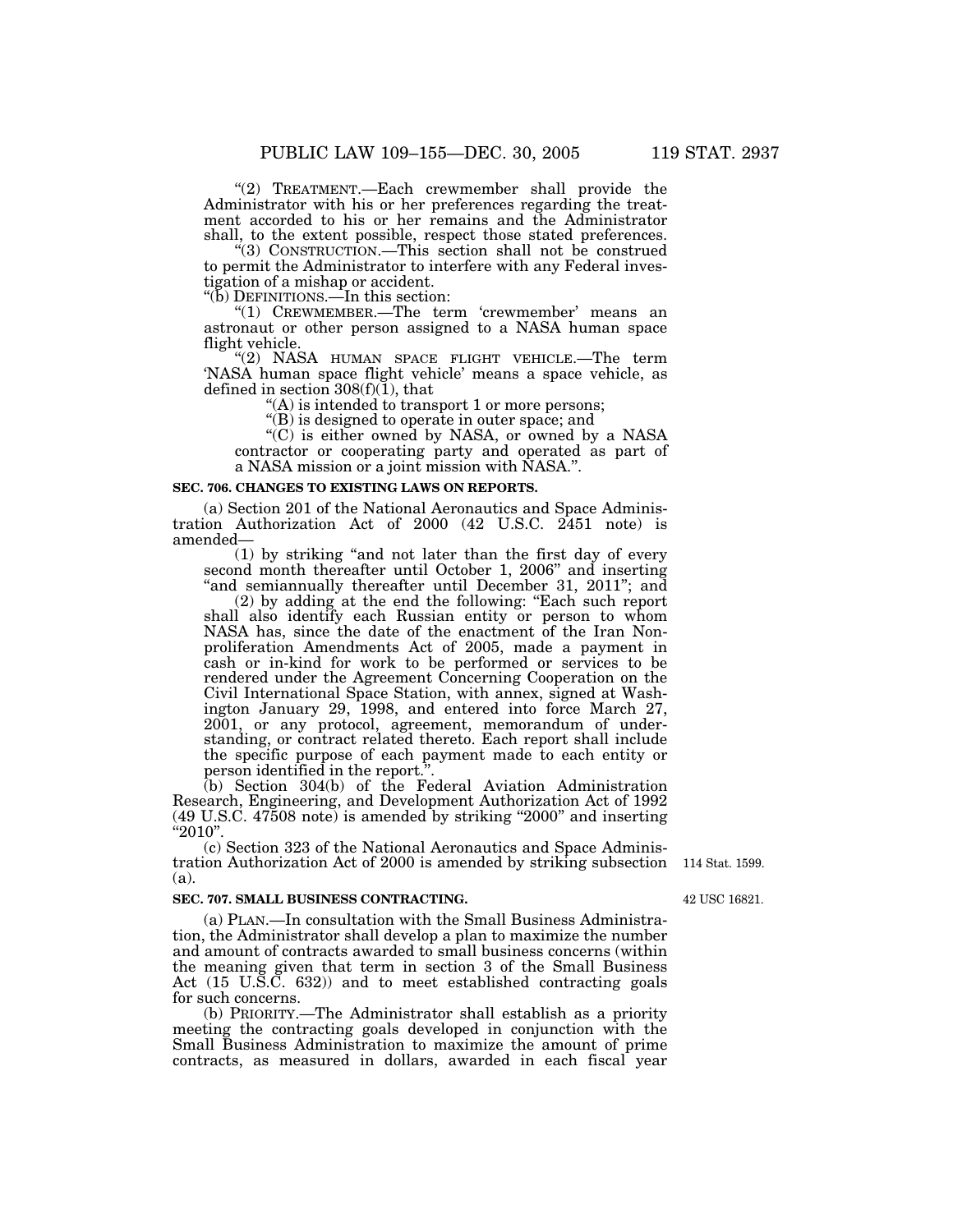by NASA to small business concerns (within the meaning given that term in section 3 of the Small Business Act (15 U.S.C. 632)).

42 USC 16822.

### **SEC. 708. NASA HEALTHCARE PROGRAM.**

The Administrator shall develop a plan to better understand the longitudinal health effects of space flight on humans. In the development of the plan, the Administrator shall consider the need for the establishment of a lifetime healthcare program for NASA astronauts and their families or other methods to obtain needed health data from astronauts and retired astronauts.

Deadline. Reports. 42 USC 16823.

### **SEC. 709. OFFSHORE PERFORMANCE OF CONTRACTS FOR THE PROCUREMENT OF GOODS AND SERVICES.**

The Administrator shall submit to Congress, not later than 120 days after the end of each fiscal year beginning with the first fiscal year after the date of enactment of this Act, a report on the contracts and subcontracts performed overseas and the amount of purchases directly or indirectly by NASA from foreign entities in that fiscal year. The report shall separately indicate—

(1) the contracts and subcontracts and their dollar values for which the Administrator determines that essential goods or services under the contract are available only from a source outside the United States; and

(2) the items and their dollar values for which the Buy American Act was waived pursuant to obligations of the United States under international agreements.

### **SEC. 710. STUDY ON ENHANCED USE LEASING.**

Not later than one year after the date of enactment of this Act, the Comptroller General shall transmit to the Committee on Science of the House of Representatives and the Committee on Commerce, Science, and Transportation of the Senate a review of NASA's enhanced use leasing pilot program established by section 315 of the National Aeronautics and Space Administration Act of 1958 (42 U.S.C. 2459j). At a minimum the review shall analyze—

(1) the financial impact of the program, taking into account revenue foregone by the United States, whether such revenue would have been realized in the absence of the program, and any revenue that accrued to NASA because of the program;

(2) the use and effectiveness of the program; and

(3) whether the arrangements made under the program would have been made in the absence of the program.

## **Subtitle B—National Science Foundation**

42 USC 16831.

Notice. Deadline. **SEC. 721. DATA ON SPECIFIC FIELDS OF STUDY.**

The National Science Foundation shall continue to collect statistically reliable data on the field of degree of college-educated individuals to fulfill obligations under section 4(j)(1) of the National Science Foundation Act of 1950 (42 U.S.C. 1863(j)(1)) and the Science and Engineering Equal Opportunities Act (42 U.S.C. 1885 et. seq.). If the Director of the Foundation determines that there is a legal impediment to the continued collection of this data, he shall inform the Committee on Science of the House of Representatives and the Committee on Commerce, Science, and Transportation of the Senate not later than 180 days after the date of enactment of this Act.

Deadline. 42 USC 16824.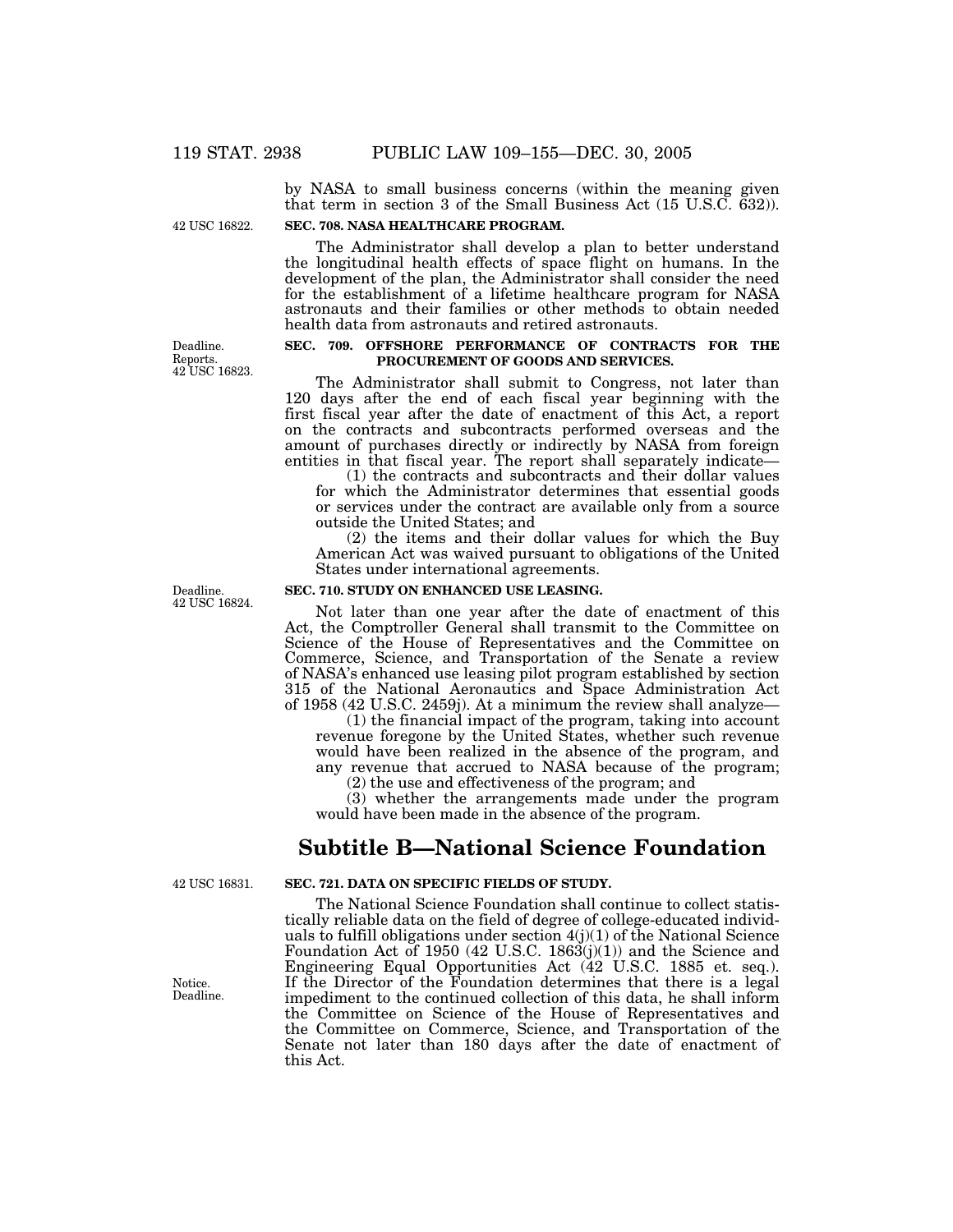#### **SEC. 722. NATIONAL SCIENCE FOUNDATION MAJOR RESEARCH EQUIP-**42 USC 16832. **MENT AND FACILITIES.**

(a) ASTRONOMICAL SCIENCES SENIOR REVIEW.—

(1) REVIEW.—The Director of the National Science Foundation shall charge the Mathematical and Physical Sciences Advisory Committee with conducting a review of the astronomical facilities supported by the Foundation to determine the appropriate balance between supporting the operation of existing facilities and supporting the design, development, and eventual operation of new facilities. The review shall recommend actions that would enable the Foundation to support priorities recommended in the National Academy of Sciences reports "Astronomy and Astrophysics in the New Millennium" and ''Connecting Quarks with the Cosmos''.

Deadline.

(2) TRANSMITTAL.—The Director shall transmit the review, along with a schedule for implementing any recommendations the Director accepts and an explanation for rejecting any recommendations, to the Committee on Science of the House of Representatives and the Committee of Commerce, Science, and Transportation of the Senate no later than June 30, 2006. (b) PLAN FOR FUNDING DESIGN AND DEVELOPMENT FOR MAJOR RESEARCH EQUIPMENT AND FACILITIES CONSTRUCTION PROJECTS.—

(1) IN GENERAL.—The Director of the National Science Foundation shall develop a plan to facilitate more thorough design and development of facilities that can be considered for funding through the Major Research Equipment and Facilities Construction account.

(2) CONSIDERATIONS.—In developing the plan, the Director shall consider—

(A) steps to encourage and ease cross-directorate collaboration;

(B) ways to ensure that a Directorate that will eventually support the operation of a facility is fully committed to that facility from the outset;

(C) providing funding for the design and development of facilities from new sources within the Foundation; and

(D) ways to enable and encourage entities proposing facilities projects to receive design and development funding from nongovernmental sources.

Deadline.

(3) TRANSMITTAL.—No later than June 30, 2006, the Director of the National Science Foundation shall transmit to the Committee on Science of the House of Representatives and the Committee on Commerce, Science, and Transportation of the Senate the plan, along with a statement from the Director describing how the plan addresses the considerations described in paragraph (2).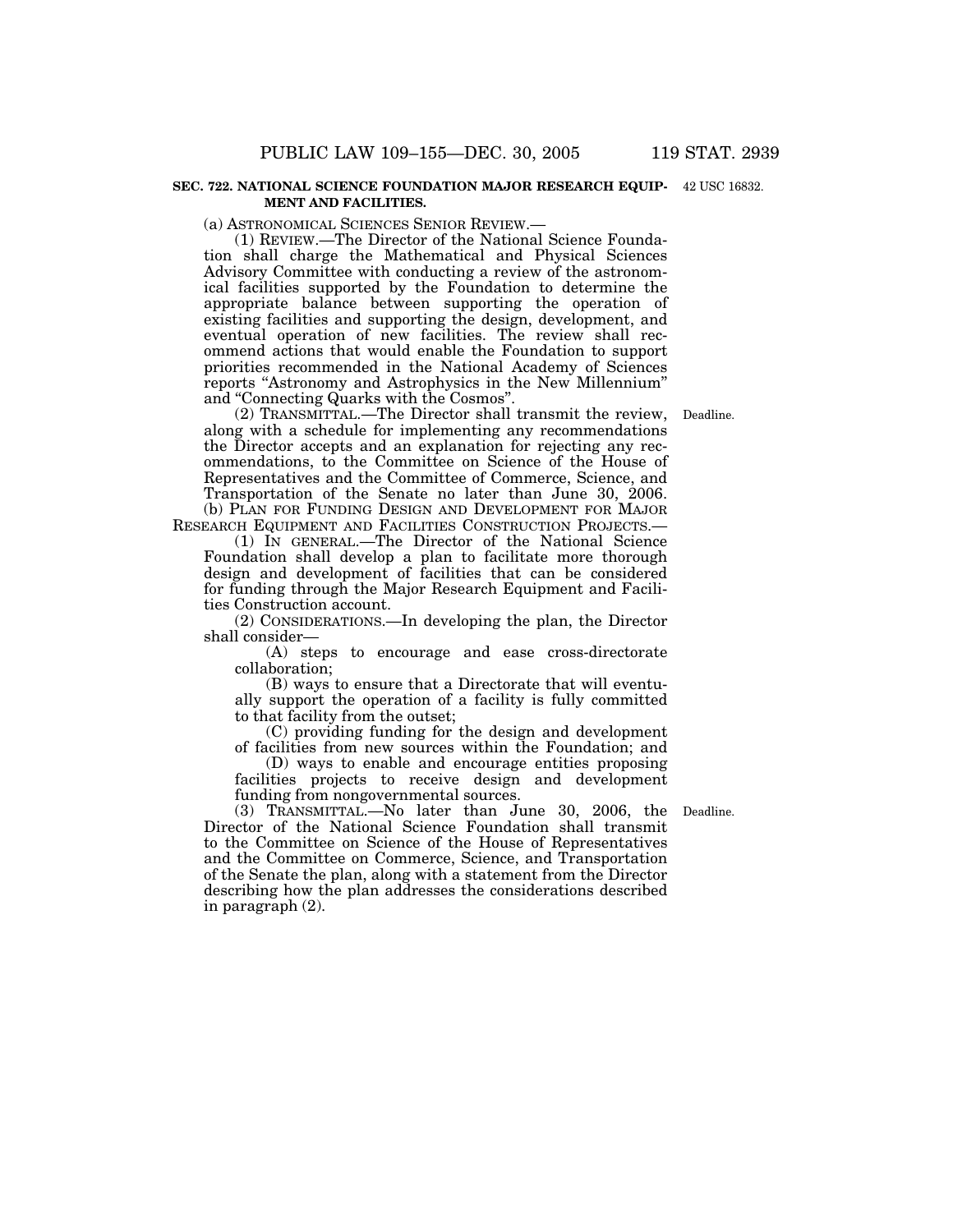## **TITLE VIII—TASK FORCE AND COMMISSION**

## **Subtitle A—International Space Station Independent Safety Task Force**

### **SEC. 801. ESTABLISHMENT OF TASK FORCE.**

(a) ESTABLISHMENT.—The Administrator shall establish an independent task force to review the International Space Station program with the objective of discovering and assessing any vulnerabilities of the International Space Station that could lead to its destruction, compromise the health of its crew, or necessitate its premature abandonment.

(b) DEADLINE FOR ESTABLISHMENT.—The Administrator shall establish the independent task force within 60 days after the date of enactment of this Act.

### **SEC. 802. TASKS OF THE TASK FORCE.**

The independent task force established under section 801 shall, to the extent possible, undertake the following tasks:

(1) Catalogue threats to and vulnerabilities of the ISS, including design flaws, natural phenomena, computer software or hardware flaws, sabotage or terrorist attack, number of crewmembers, inability to adequately deliver replacement parts and supplies, and management or procedural deficiencies.

(2) Make recommendations for corrective actions.

(3) Provide any additional findings or recommendations related to ISS safety.

(4) Prepare a report to the Administrator, Congress, and the public.

### **SEC. 803. COMPOSITION OF THE TASK FORCE.**

(a) EXTERNAL ORGANIZATIONS.—The independent task force shall include at least one representative from each of the following external organizations:

(1) The Aerospace Safety Advisory Panel.

(2) The Task Force on International Space Station Operational Readiness of the NASA Advisory Council, or its successor.

(3) The Aeronautics and Space Engineering Board of the National Research Council.

(b) INDEPENDENT ORGANIZATIONS WITHIN NASA.—The independent task force shall also include at least the following individuals from within NASA:

(1) NASA's Chief Engineer.

(2) The head of the Independent Technical Authority.

(3) The head of the Safety and Mission Assurance Office.

(4) The head of the NASA Engineering and Safety Center.

### **SEC. 804. REPORTING REQUIREMENTS.**

(a) INTERIM REPORTS.—The independent task force may transmit to the Administrator and Congress, and make concurrently available to the public, interim reports containing such findings, conclusions, and recommendations for corrective actions as have been agreed to by a majority of the task force members.

Reports. Public information.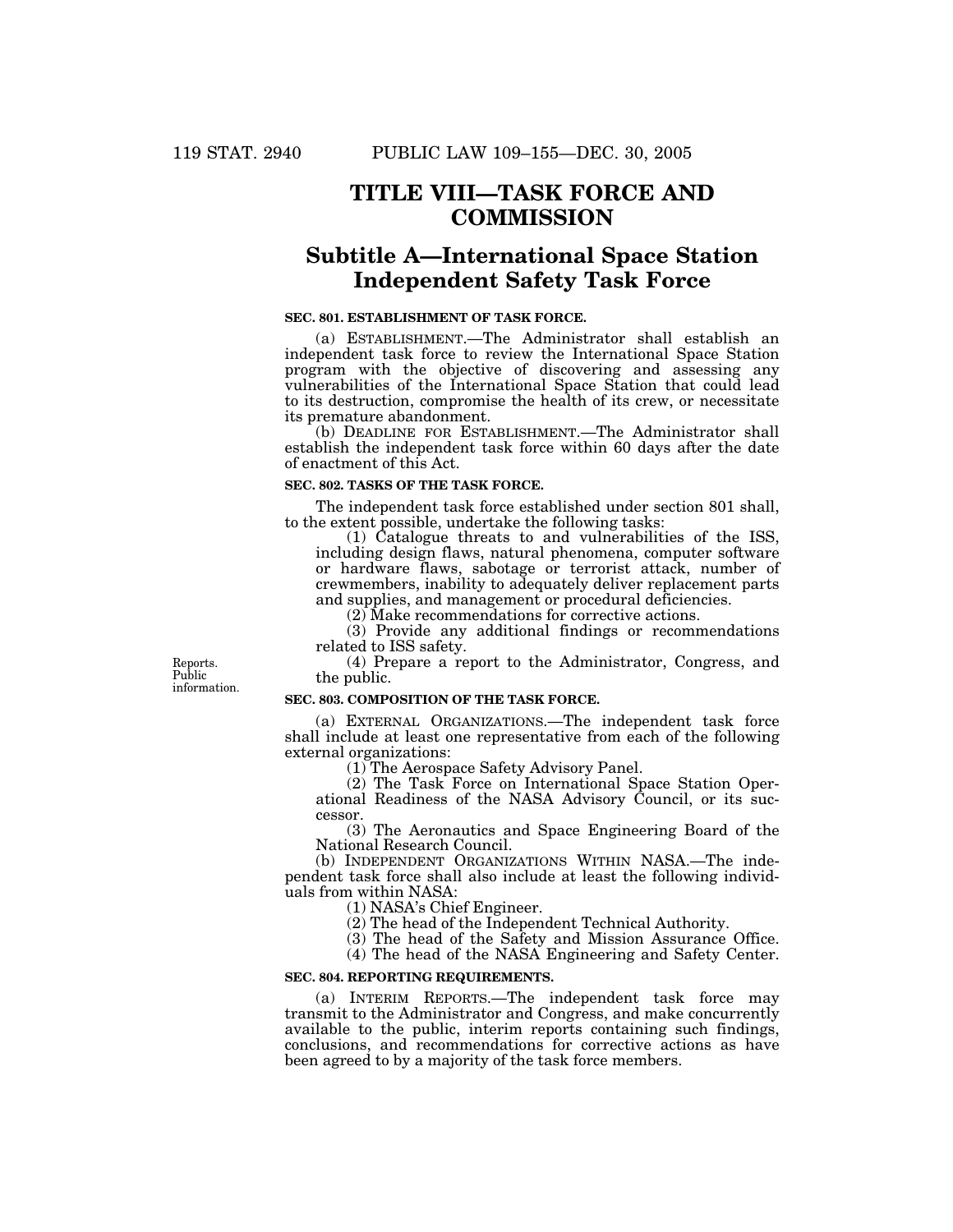(b) FINAL REPORT.—The task force shall transmit to the Administrator and Congress, and make concurrently available to the public, a final report containing such findings, conclusions, and recommendations for corrective actions as have been agreed to by a majority of task force members. Such report shall include any minority views or opinions not reflected in the majority report.

(c) APPROVAL.—The independent task force shall not be required to seek the approval of the contents of any of the reports submitted under subsection (a) or (b) by the Administrator or by any person designated by the Administrator prior to the submission of the reports to the Administrator and Congress and to their being made concurrently available to the public.

### **SEC. 805. SUNSET.**

The independent task force established under this subtitle shall transmit its final report to the Administrator and to Congress and make it available to the public not later than 1 year after the independent task force is established and shall cease to exist after the transmittal.

## **Subtitle B—Human Space Flight Independent Investigation Commission**

### **SEC. 821. DEFINITIONS.**

For purposes of this subtitle—

 $(1)$  the term "Commission" means a Commission established under this title; and

(2) the term ''incident'' means either an accident or a deliberate act.

#### **SEC. 822. ESTABLISHMENT OF COMMISSION.**

(a) ESTABLISHMENT.—The President shall establish an independent, nonpartisan Commission within the executive branch to investigate any incident that results in the loss of—

(1) a Space Shuttle;

(2) the International Space Station or its operational viability;

(3) any other United States space vehicle carrying humans that is owned by the Federal Government or that is being used pursuant to a contract with the Federal Government; or

(4) a crew member or passenger of any space vehicle described in this subsection.

(b) DEADLINE FOR ESTABLISHMENT.—The President shall establish a Commission within 7 days after an incident specified in subsection (a).

### **SEC. 823. TASKS OF THE COMMISSION.**

A Commission established pursuant to this subtitle shall, to the extent possible, undertake the following tasks:

 $(1)$  Investigate the incident.

(2) Determine the cause of the incident.

(3) Identify all contributing factors to the cause of the incident.

(4) Make recommendations for corrective actions.

Reports. Public information. Deadline.

President.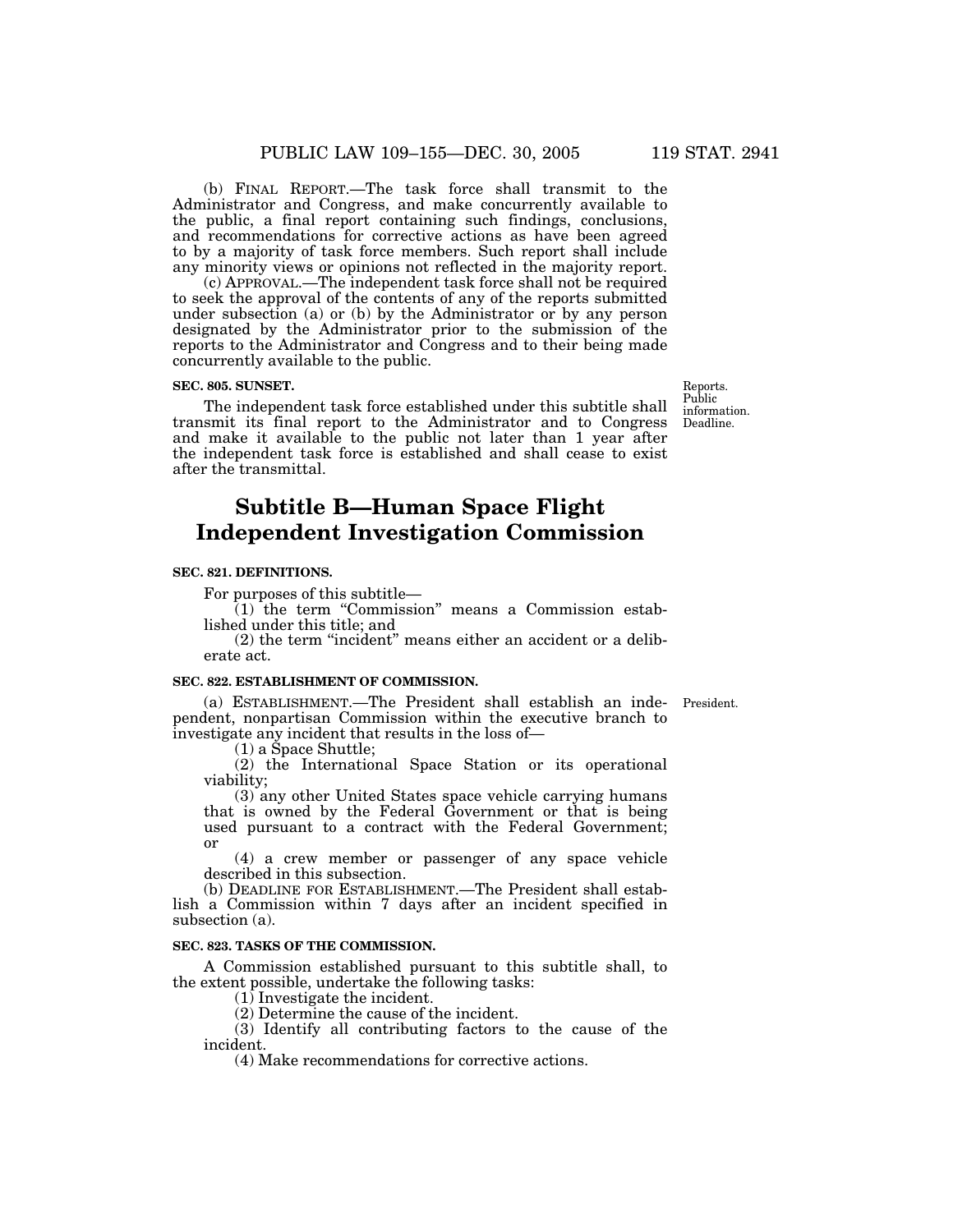(5) Provide any additional findings or recommendations deemed by the Commission to be important, whether or not they are related to the specific incident under investigation.

(6) Prepare a report to Congress, the President, and the public.

Reports. Public information.

### **SEC. 824. COMPOSITION OF COMMISSION.**

(a) NUMBER OF COMMISSIONERS.—A Commission established pursuant to this subtitle shall consist of 15 members.

(b) SELECTION.—The members of a Commission shall be chosen in the following manner:

(1) The President shall appoint the members, and shall designate the Chairman and Vice Chairman of the Commission from among its members.

(2) The majority leader of the Senate, the minority leader of the Senate, the Speaker of the House of Representatives, and the minority leader of the House of Representatives shall each provide to the President a list of candidates for membership on the Commission. The President may select one of the candidates from each of the 4 lists for membership on the Commission.

(3) No officer or employee of the Federal Government or Member of Congress shall serve as a member of the Commission.

(4) No member of the Commission shall have, or have pending, a contractual relationship with NASA.

(5) The President shall not appoint any individual as a member of a Commission under this section who has a current or former relationship with the Administrator that the President determines would constitute a conflict of interest.

(6) To the extent practicable, the President shall ensure that the members of the Commission include some individuals with experience relative to human carrying spacecraft, as well as some individuals with investigative experience and some individuals with legal experience.

(7) To the extent practicable, the President shall seek diversity in the membership of the Commission.

(c) DEADLINE FOR APPOINTMENT.—All members of a Commission established under this subtitle shall be appointed no later than 30 days after the incident.

(d) INITIAL MEETING.—A Commission shall meet and begin operations as soon as practicable.

(e) QUORUM; VACANCIES.—After its initial meeting, a Commission shall meet upon the call of the Chairman or a majority of its members. Eight members of a Commission shall constitute a quorum. Any vacancy in a Commission shall not affect its powers, but shall be filled in the same manner in which the original appointment was made.

### **SEC. 825. POWERS OF COMMISSION.**

(a) HEARINGS AND EVIDENCE.—A Commission or, on the authority of the Commission, any subcommittee or member thereof, may, for the purpose of carrying out this subtitle—

(1) hold such hearings and sit and act at such times and places, take such testimony, receive such evidence, administer such oaths; and

President.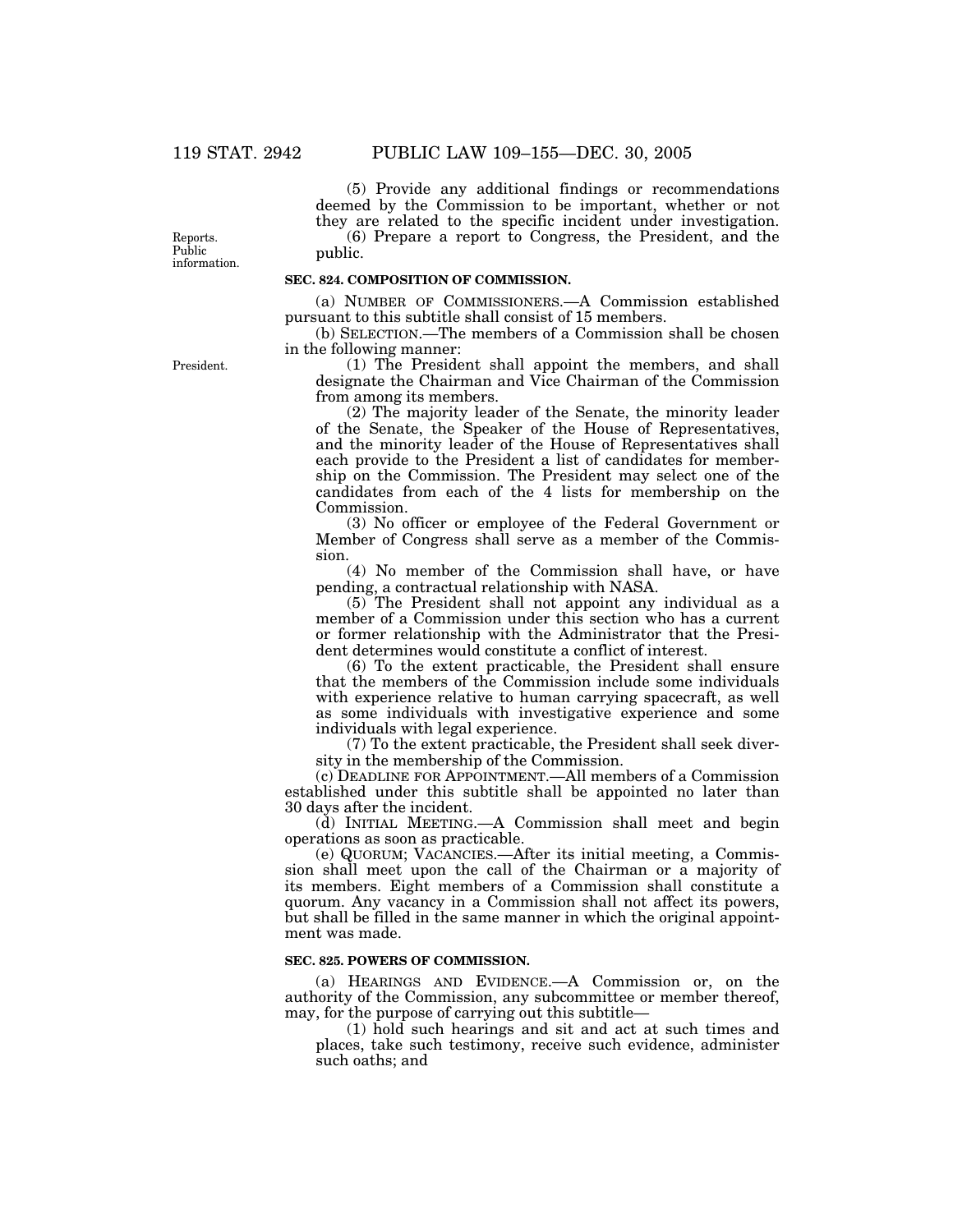(2) require, by subpoena or otherwise, the attendance and testimony of such witnesses and the production of such books, records, correspondence, memoranda, papers, and documents, as the Commission or such designated subcommittee or designated member may determine advisable.

(b) CONTRACTING.—A Commission may, to such extent and in such amounts as are provided in appropriation Acts, enter into contracts to enable the Commission to discharge its duties under this subtitle.<br>(c) INFORMATION FROM FEDERAL AGENCIES.-

 $(1)$  In GENERAL.—A Commission may secure directly from any executive department, bureau, agency, board, commission, office, independent establishment, or instrumentality of the Government, information, suggestions, estimates, and statistics for the purposes of this subtitle. Each department, bureau, agency, board, commission, office, independent establishment, or instrumentality shall, to the extent authorized by law, furnish such information, suggestions, estimates, and statistics directly to the Commission, upon request made by the Chairman, the chairman of any subcommittee created by a majority of the Commission, or any member designated by a majority of the Commission.

(2) RECEIPT, HANDLING, STORAGE, AND DISSEMINATION.— Information shall only be received, handled, stored, and disseminated by members of the Commission and its staff consistent with all applicable statutes, regulations, and Executive orders.<br>(d) Assistance From Federal Agencies.—

(1) GENERAL SERVICES ADMINISTRATION.—The Administrator of General Services shall provide to a Commission on a reimbursable basis administrative support and other services for the performance of the Commission's tasks.

(2) OTHER DEPARTMENTS AND AGENCIES.—In addition to the assistance prescribed in paragraph (1), departments and agencies of the United States may provide to the Commission such services, funds, facilities, staff, and other support services as they may determine advisable and as may be authorized by law.

(3) NASA ENGINEERING AND SAFETY CENTER.—The NASA Engineering and Safety Center shall provide data and technical support as requested by the Commission.

#### **SEC. 826. PUBLIC MEETINGS, INFORMATION, AND HEARINGS.**

(a) PUBLIC MEETINGS AND RELEASE OF PUBLIC VERSIONS OF REPORTS.—A Commission shall—

(1) hold public hearings and meetings to the extent appropriate; and

(2) release public versions of the reports required under Reports. this subtitle.

(b) PUBLIC HEARINGS.—Any public hearings of a Commission shall be conducted in a manner consistent with the protection of information provided to or developed for or by the Commission as required by any applicable statute, regulation, or Executive order.

#### **SEC. 827. STAFF OF COMMISSION.**

(a) APPOINTMENT AND COMPENSATION.—The Chairman, in consultation with Vice Chairman, in accordance with rules agreed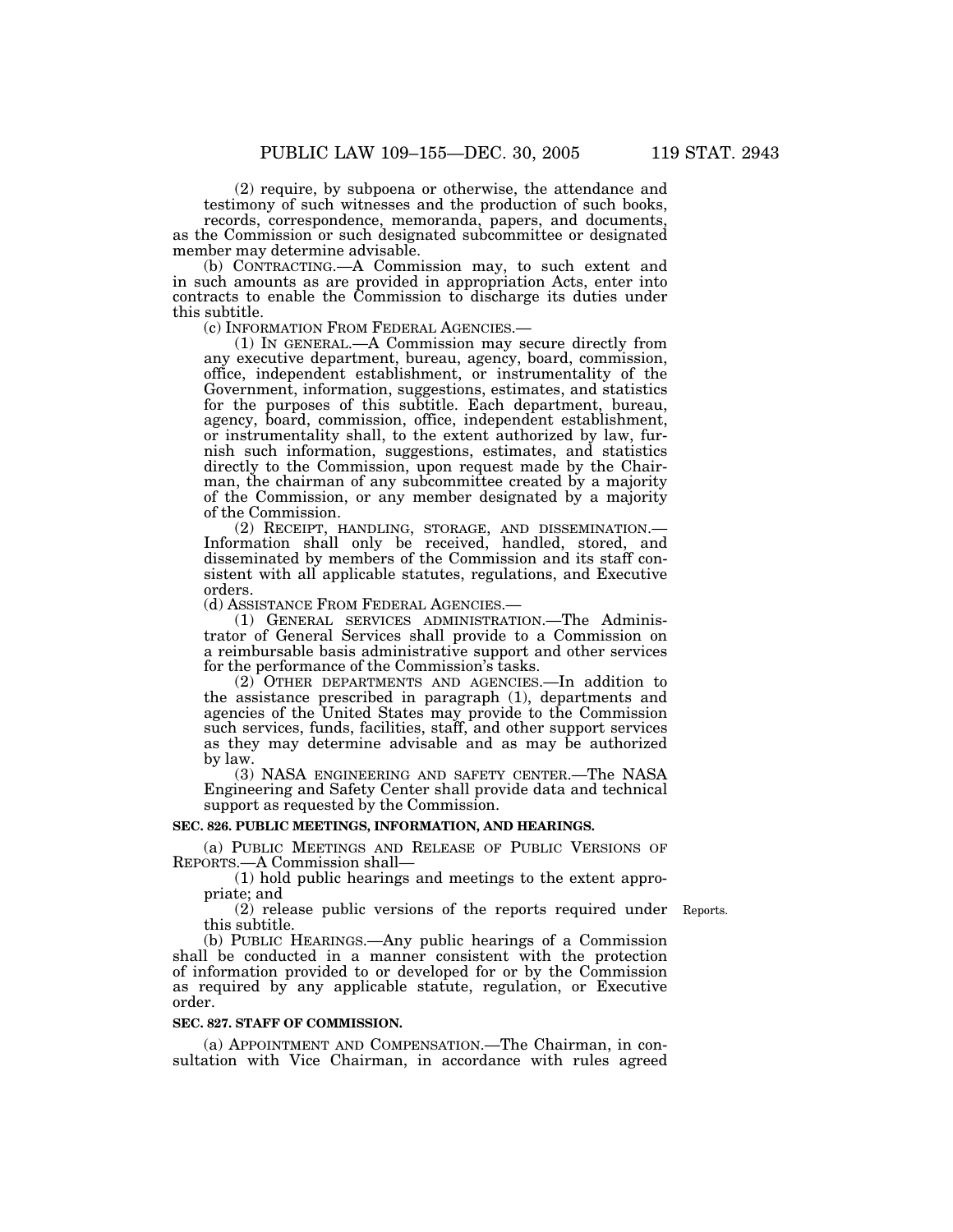upon by a Commission, may appoint and fix the compensation of a staff director and such other personnel as may be necessary to enable the Commission to carry out its functions.

(b) DETAILEES.—Any Federal Government employee, except for an employee of NASA, may be detailed to a Commission without reimbursement from the Commission, and such detailee shall retain the rights, status, and privileges of his or her regular employment without interruption.

(c) CONSULTANT SERVICES.—A Commission may procure the services of experts and consultants in accordance with section 3109 of title 5, United States Code, but at rates not to exceed the daily rate paid a person occupying a position at level IV of the Executive Schedule under section 5315 of title 5, United States Code. Any consultant or expert whose services are procured under this subsection shall disclose any contract or association it has with NASA or any NASA contractor.

### **SEC. 828. COMPENSATION AND TRAVEL EXPENSES.**

(a) COMPENSATION.—Each member of a Commission may be compensated at not to exceed the daily equivalent of the annual rate of basic pay in effect for a position at level IV of the Executive Schedule under section 5315 of title 5, United States Code, for each day during which that member is engaged in the actual performance of the duties of the Commission.

(b) TRAVEL EXPENSES.—While away from their homes or regular places of business in the performance of services for the Commission, members of a Commission shall be allowed travel expenses, including per diem in lieu of subsistence, in the same manner as persons employed intermittently in the Government service are allowed expenses under section 5703(b) of title 5, United States Code.

#### **SEC. 829. SECURITY CLEARANCES FOR COMMISSION MEMBERS AND STAFF.**

The appropriate Federal agencies or departments shall cooperate with a Commission in expeditiously providing to the Commission members and staff appropriate security clearances to the extent possible pursuant to existing procedures and requirements. No person shall be provided with access to classified information under this subtitle without the appropriate security clearances.

### **SEC. 830. REPORTING REQUIREMENTS AND TERMINATION.**

(a) INTERIM REPORTS.—A Commission may submit to the President and Congress interim reports containing such findings, conclusions, and recommendations for corrective actions as have been agreed to by a majority of Commission members.

(b) FINAL REPORT.—A Commission shall submit to the President and Congress, and make concurrently available to the public, a final report containing such findings, conclusions, and recommendations for corrective actions as have been agreed to by a majority of Commission members. Such report shall include any minority views or opinions not reflected in the majority report.

(c) TERMINATION.—

(1) IN GENERAL.—A Commission, and all the authorities of this subtitle with respect to that Commission, shall terminate 60 days after the date on which the final report is submitted under subsection (b).

Public information.